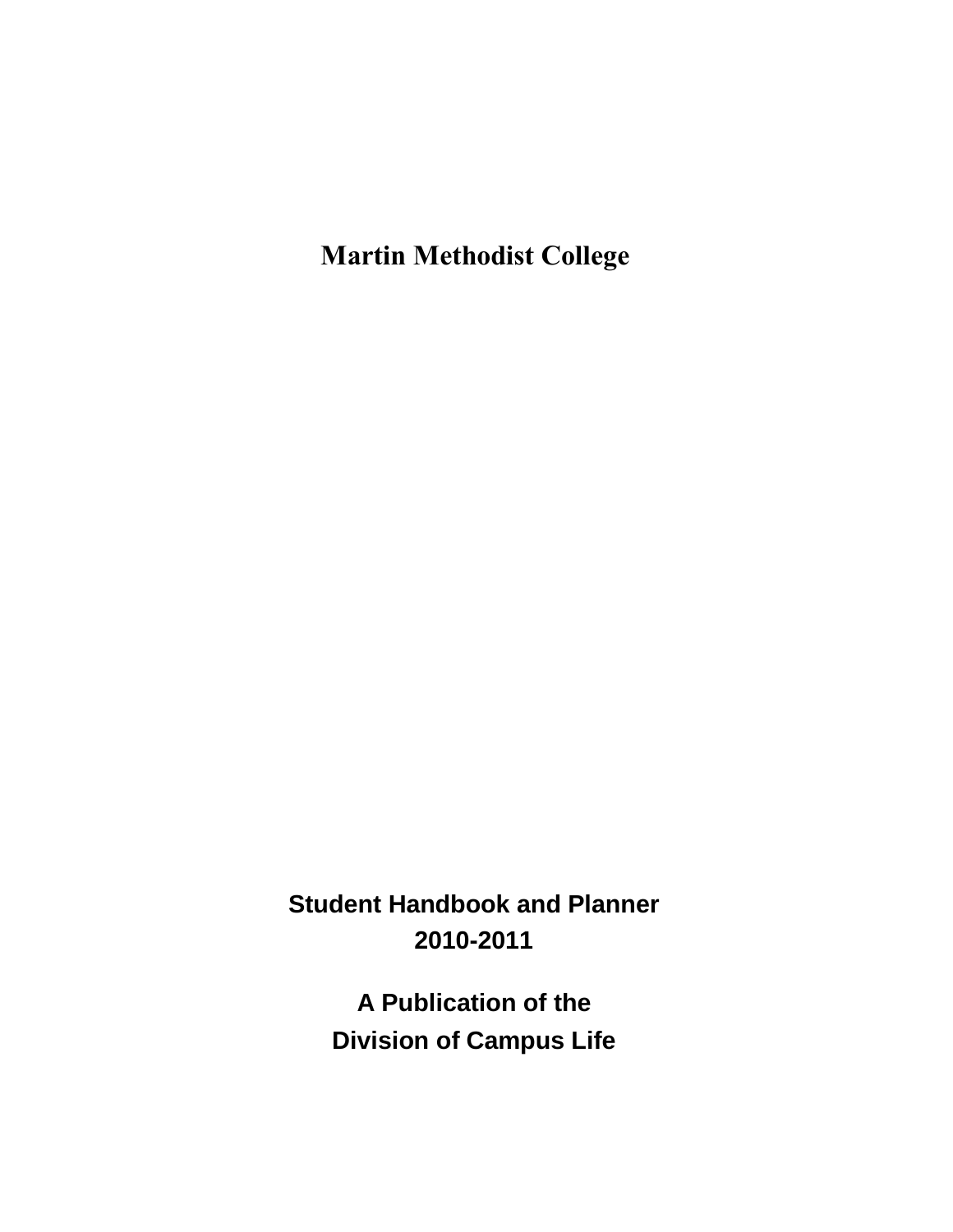# **MARTIN METHODIST COLLEGE 2010-20011 STUDENT HANDBOOK AND PLANNER**

This publication puts in reference form most of the information needed by students attending Martin Methodist College.

Also, the rules of the College and conduct regulations for which the student is responsible are contained within. All students are responsible for reading and observing the regulations contained in the Catalog, the Honor Code, and this Student Handbook.

Students should check the Master Calendar located on the home page of the MMC Website for important dates and events. The weekly Flash Flush will also keep students informed of activities and events and includes a weekly calendar of events. Students are responsible for checking their Martin Methodist College e-mail regularly (suggest daily but several times a week at a minimum).

If you have any questions or seek additional information, contact the Vice-President for Campus Life, 931-363-9890.

This planner belongs to:

| Name    |  |  |  |
|---------|--|--|--|
| Address |  |  |  |
|         |  |  |  |

 $City$   $City$   $State$   $Zip$   $\_$ 

Phone\_\_\_\_\_\_\_\_\_\_\_\_\_\_\_\_\_\_\_\_\_\_\_\_\_\_\_\_\_\_\_\_\_\_\_

Available on-line at: [www.martinmethodist.edu/about/publications](http://www.martinmethodist.edu/about/publications)

Cover picture compliments of Mike Wiggins.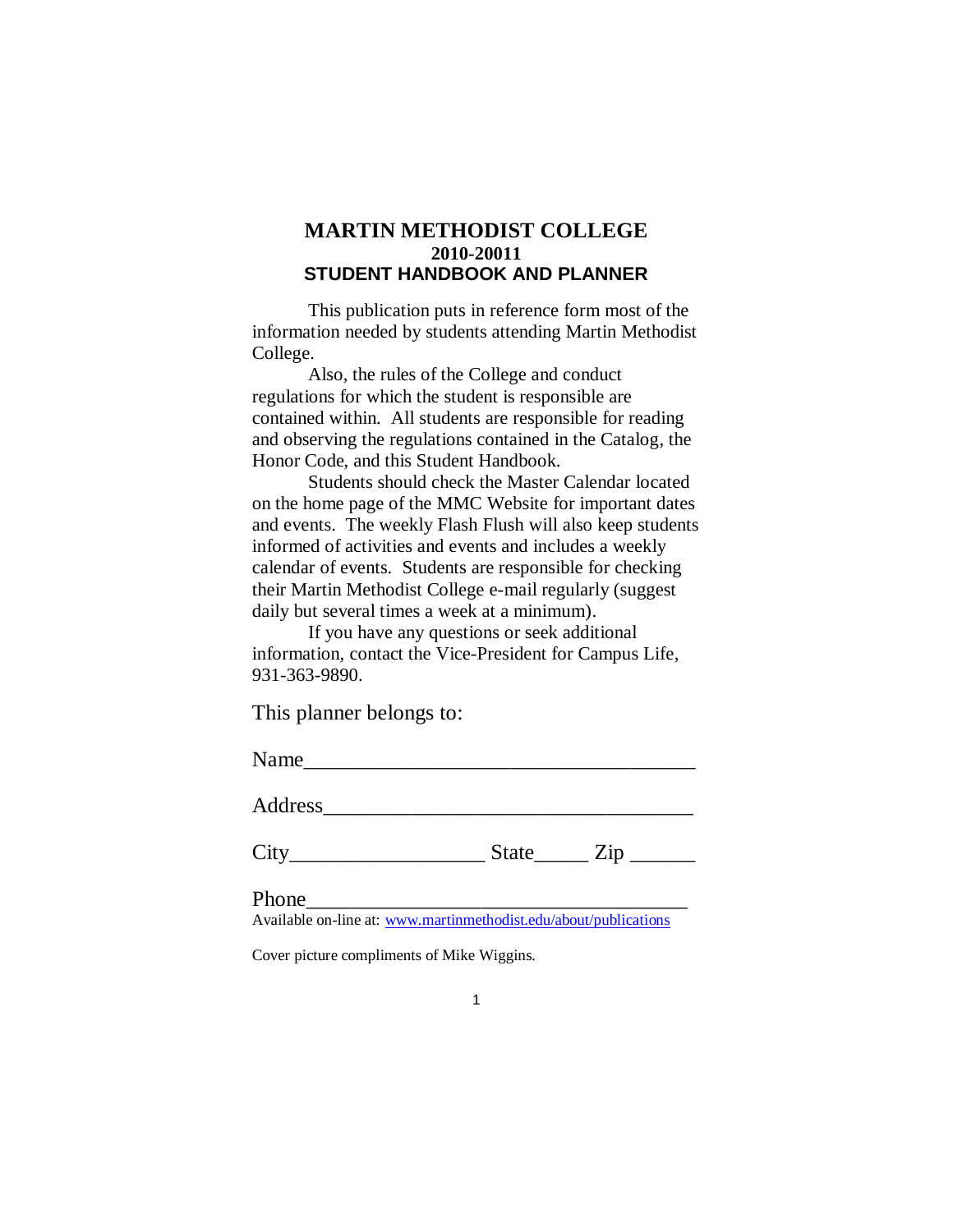# MARTIN METHODIST COLLEGE **2010-2011 CALENDAR FALL SEMESTER 2010**

| Evening Program Summer Registration, Session II            | July 1         |
|------------------------------------------------------------|----------------|
| Day Second Summer Term Registration                        | July 5         |
| Day Second Summer Term Classes Begin, 7:30 am              | July 5         |
| Day Second Summer Term Ends                                | July 30        |
| <b>Freshman Orientation/Registration</b>                   | August 21-23   |
| Evening Program Summer Session II Ends                     | August 23      |
| <b>Registration of Returning Day Students</b><br>August 24 |                |
| Evening Program Registration, Fall Session I and II        | August 24      |
| Day Classes begin 8:00 a.m.                                | August 25      |
| Opening Convocation 9:30 a.m.                              | August 26      |
| Evening Program Fall Session I Classes Begin               | August 26      |
| Last Day to Enter Classes for Credit                       | September 3    |
| Labor Day Holiday                                          | September 6    |
| <b>Evening Program Classes Meet</b>                        | September 7    |
| Last Day to Drop a class for TELS Scholars (Census Day)    | September 17   |
| Last Day to Drop Classes with Grade of "W"                 | September 24   |
| Mid-Semester Week                                          | October 12-15  |
| Fall Holiday (Students/Faculty)                            | October 14-15  |
| <b>Evening Program Classes WILL MEET</b>                   | October 14     |
| Evening Program Fall Session I Ends                        | October 18     |
| Evening Program Fall Session II Begins                     | October 21     |
| Pre-Registration for Spring Term 2010 (Seniors Only)       | November 1-2   |
| Pre-Registration for Spring Term 2010 (All Students)       | November 3     |
| Last Day to Drop Classes                                   | November 15    |
| Holidays Thanksgiving                                      | November 25-26 |
| Pre-Registration for Spring Term 2010 Ends                 | November 30    |
| Day Classes End                                            | December 6     |
| Reading Day                                                | December 7     |
| <b>Final Exams for Day Classes</b>                         | December 8-14  |
| Semester Ends for Day Students                             | December 14    |
| Evening Program Fall Session II Ends                       | December 16    |

### **SPRING SEMESTER 2010**

| Residence Halls Open                                               | January 10  |
|--------------------------------------------------------------------|-------------|
| Registration for Day Classes (From 1:00 p.m. -5:00 p.m.)           | January 10  |
| Evening Program Registration, Spring Session I and II              | January 10  |
| Registration for Day Classes (From 1:00 p.m.-5:00 p.m.)            | January 11  |
| Day Classes Begin 8:00 a.m.                                        | January 12  |
| Martin Luther King Holiday                                         | January 17  |
| Evening Program Classes WILL MEET                                  | January 18  |
| Last Day to Enter Classes for Credit                               | January 20  |
| Last Day to Drop a Class for TELS Scholars (Census Day) February 2 |             |
| Last Day to Drop Classes with Grade of "W"                         | February 9  |
| President's Day Holiday                                            | February 21 |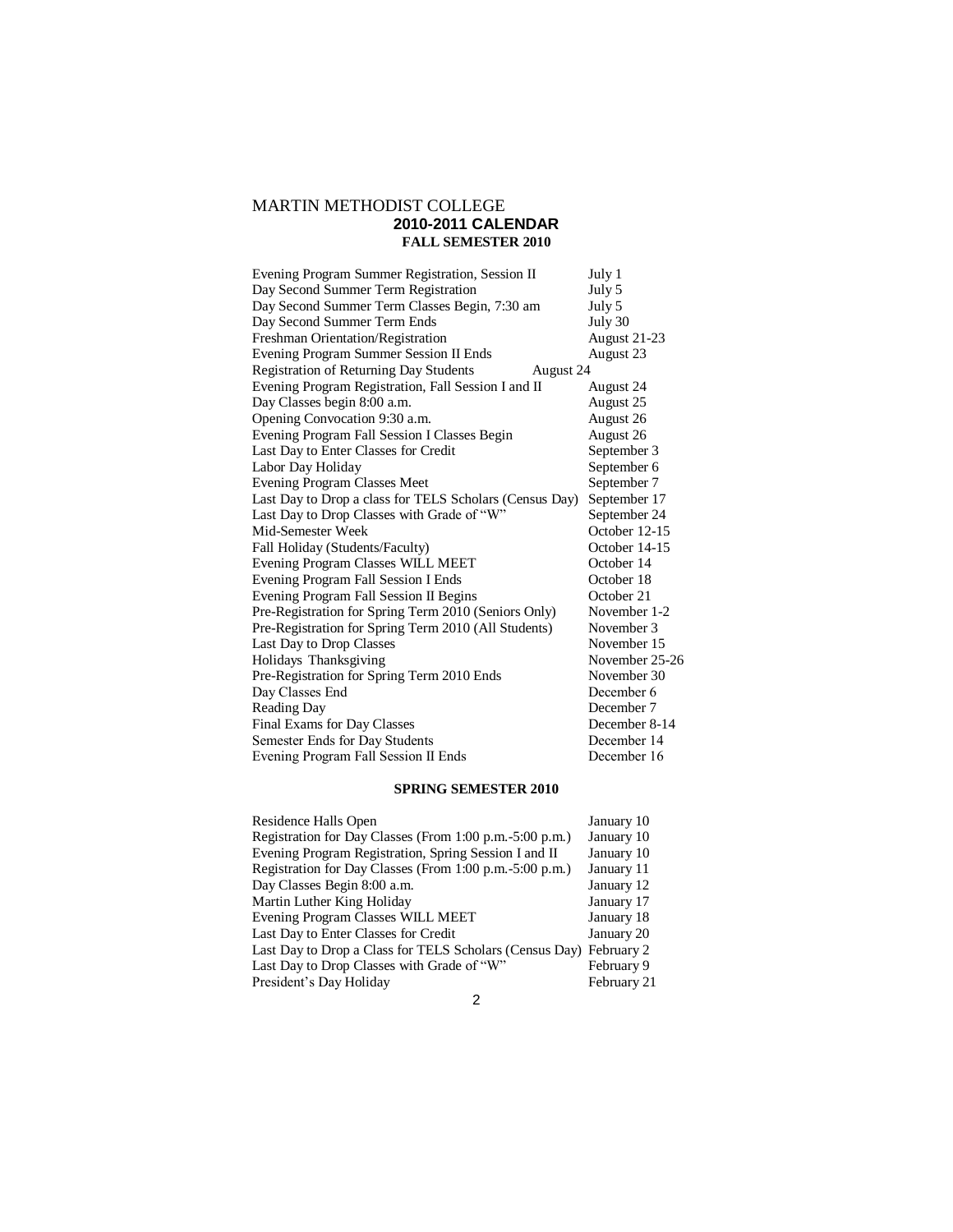| Evening Program Classes WILL MEET                    | February 22        |
|------------------------------------------------------|--------------------|
| Mid-Semester Week                                    | Feb. 28-March 4    |
| Evening Program Spring Session I Ends                | March 3            |
| Evening Program Spring Session II Begins             | March 7            |
| <b>Spring Break Day Classes</b>                      | March 7-11         |
| Evening Program Classes WILL MEET                    | March 7            |
| Evening Program Classes WILL MEET                    | March 10           |
| Pre-registration for Fall 2010 (Rising Seniors Only) | <b>March 21-22</b> |
| Pre-registration for Fall 2010 (All Students)        | March 23           |
| <b>Assessment Day</b>                                | March 23           |
| Last Day to Drop Classes                             | April 4            |
| Pre-registration for Fall 2010 Ends                  | April 14           |
| <b>Honors Convocation</b>                            | April 14           |
| Easter Holiday                                       | April 22           |
| Last Day of Classes                                  | April 25           |
| <b>Reading Day</b>                                   | April 26           |
| Day Final Exams Begin                                | April 27           |
| Evening Program Spring Session II Ends               | April 28           |
| Day Final Exams End                                  | May 3              |
| Baccalaureate Service 4:00 p.m.                      | May 6              |
| Commencement -10:00 a.m.                             | May 7              |

## **SUMMER 2011 SESSIONS (Day Classes Meet Five Times a Week)**

| Evening Program Registration, Summer Sessions I and II         | May 9     |
|----------------------------------------------------------------|-----------|
| Mini-Term Registration and Classes Begin 8:00 a.m.             | May 16    |
| Memorial Day Holiday                                           | May 30    |
| Evening Program Classes WILL MEET                              | May 31    |
| Mini-Term Ends                                                 | June 3    |
| First Summer Term Registration/classes begin 7:30 a.m.         | June 6    |
| Evening Program Summer Session I Ends                          | June 30   |
| First Summer Term (June) Ends                                  | July 1    |
| Holiday                                                        | July 4    |
| Second Summer Term Registration / Classes Begin 7:30 am July 5 |           |
| Evening Program Summer Session II Begins                       | July 5    |
| Second Summer Term (July) Ends                                 | July 29   |
| Evening Program Summer Session II Ends                         | August 25 |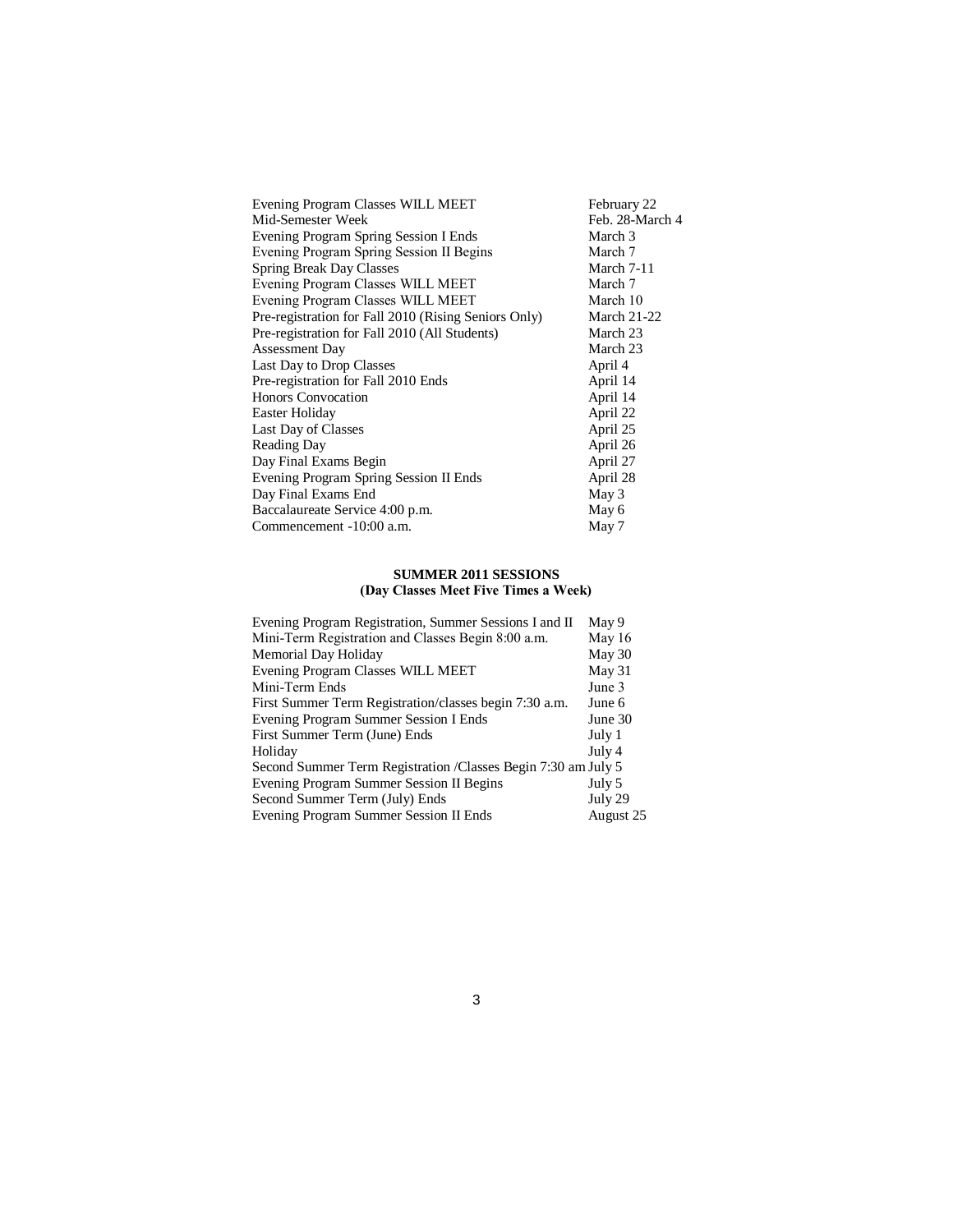# **TABLE OF CONTENTS**

|                                              | 7              |
|----------------------------------------------|----------------|
| <b>GENERAL INFORMATION AND SERVICES</b>      | 7              |
|                                              | $\overline{7}$ |
| Assemblies/Convocations                      | 7              |
| Bookstore                                    | $\tau$         |
|                                              | 8              |
|                                              | 8              |
| Closing of School                            | 9              |
|                                              | 9              |
|                                              | 10             |
|                                              | 11             |
| Dining Hall                                  | 12             |
|                                              | 13             |
|                                              | 14             |
|                                              | 14             |
| ID Cards                                     | 14             |
|                                              | 15             |
|                                              | 15             |
| Mail                                         | 16             |
|                                              | 16             |
| Lost and Found                               | 16             |
|                                              | 16             |
|                                              | 16             |
| Veterans' Services                           | 17             |
| Administrative Policies & Non-Discrimination | 17             |
|                                              | 18             |
|                                              | 18             |
|                                              | 18             |
|                                              | 18             |
|                                              | 19             |
|                                              | 19             |
|                                              | 20             |
| Mid-Term Grades                              | 21             |
| Satisfactory Academic Progress               | 21             |
|                                              | 24             |
| General Education Core Requirements          | 25             |
| Applicable Catalogue                         | 27             |
| High School Transcript Policy                | 27             |
|                                              | 28             |
|                                              | 28             |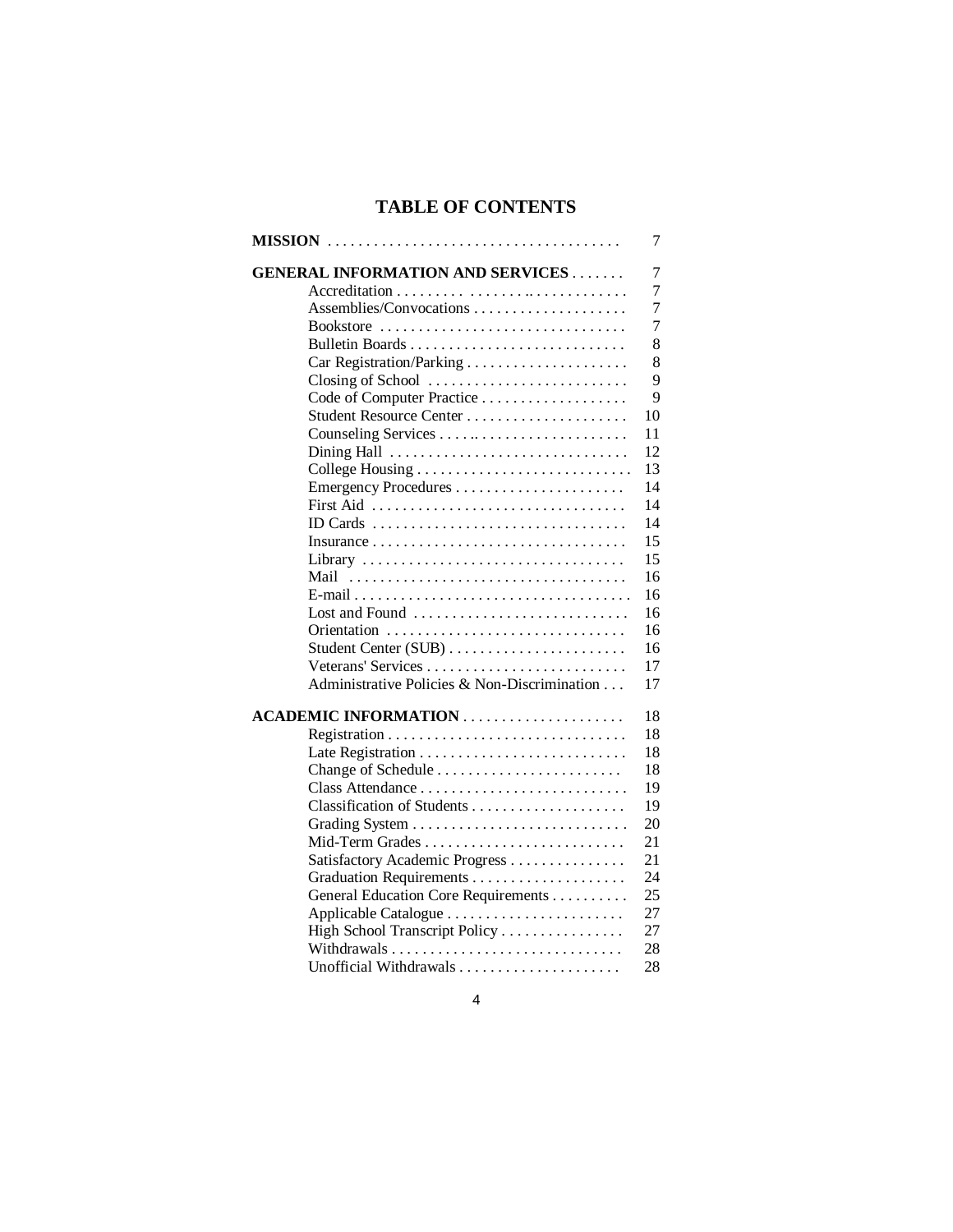| Transcripts                                                                                   | 28 |
|-----------------------------------------------------------------------------------------------|----|
|                                                                                               | 28 |
| FINANCIAL INFORMATION                                                                         | 29 |
|                                                                                               | 29 |
|                                                                                               | 29 |
|                                                                                               | 29 |
| Room and Board                                                                                | 29 |
| Housing Security Deposit                                                                      | 29 |
|                                                                                               | 30 |
|                                                                                               | 30 |
|                                                                                               | 31 |
|                                                                                               | 33 |
|                                                                                               | 33 |
|                                                                                               | 34 |
| Financial Assistance Available                                                                | 34 |
|                                                                                               | 34 |
| Federal and State Aid Programs                                                                | 36 |
| How to Apply for Financial Aid Available.                                                     | 37 |
| Financial Aid Regulations                                                                     | 38 |
| Satisfactory Academic Progress                                                                | 38 |
| Federal Income Tax Scholarship Information                                                    | 38 |
|                                                                                               | 38 |
| On-Line Direct Loan Entrance, Exit and MPN                                                    | 39 |
| Notice of Federal Loan Disbursement Policy                                                    | 39 |
| Cohort Default Rate                                                                           | 40 |
| Institutional Review Panel                                                                    | 40 |
| Official College Census Day                                                                   | 41 |
| <b>STUDENT ORGANIZATIONS AND ACTIVITIES </b>                                                  | 41 |
|                                                                                               | 41 |
|                                                                                               | 42 |
|                                                                                               | 45 |
|                                                                                               | 45 |
| Musical Groups                                                                                | 46 |
| Student Publication                                                                           | 46 |
| Social and Cultural Events                                                                    | 46 |
| Governance Organizations                                                                      | 48 |
| Constitution of the Associated Student Government                                             | 48 |
| Requirements for College Recognized Organizations                                             | 54 |
| RELIGIOUS LIFE $\ldots \ldots \ldots \ldots \ldots \ldots \ldots \ldots \ldots \ldots \ldots$ | 54 |
| <b>ACADEMIC HONOR CODE AND STUDENT BEHAVIOR</b>                                               |    |

# **CODE, RIGHTS, RULES, REGULATIONS** . . . . . . . . . . 55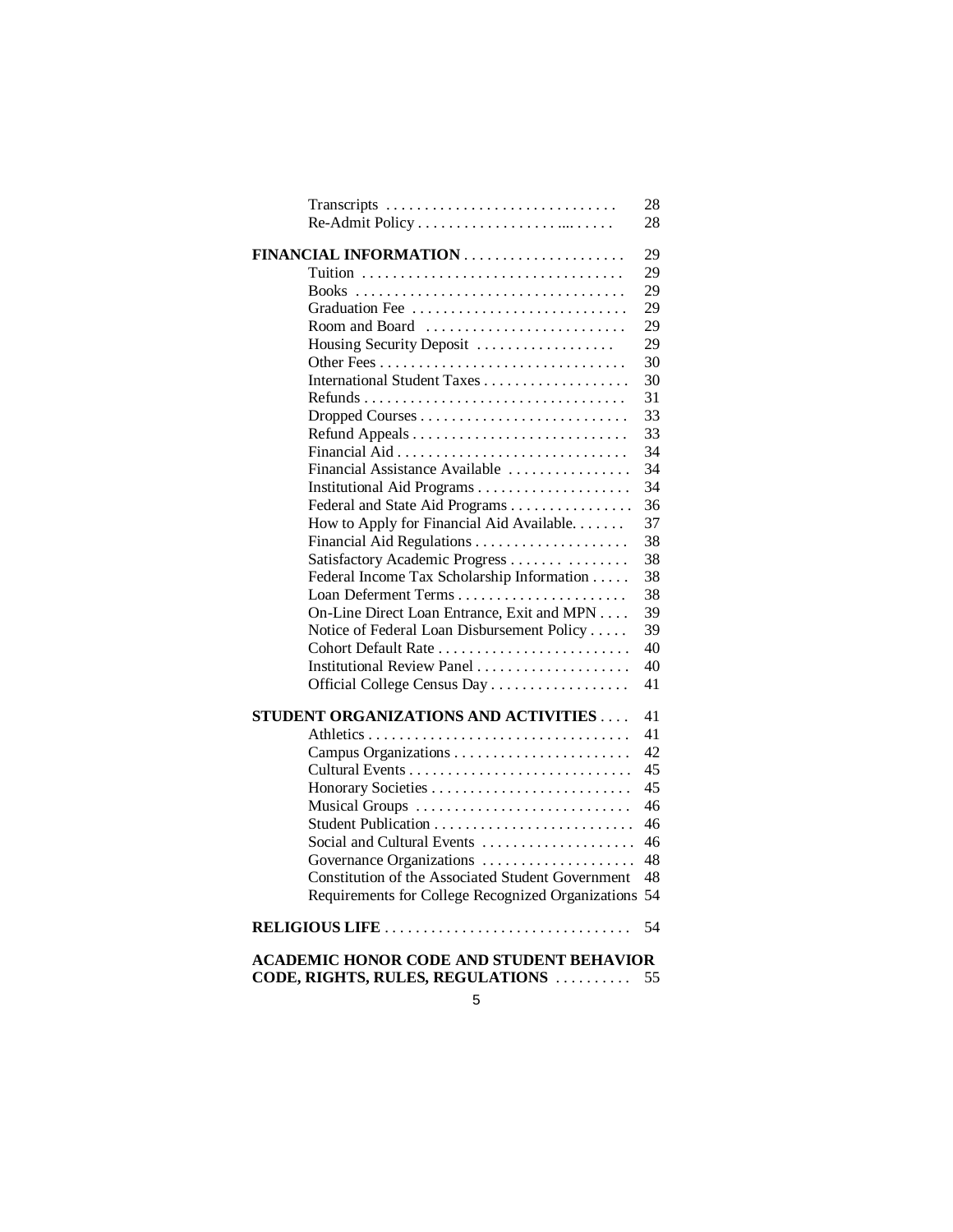| Preamble to Academic Honor Code                | 55 |
|------------------------------------------------|----|
|                                                | 55 |
|                                                | 56 |
| Student Obligations                            | 57 |
|                                                | 57 |
|                                                | 58 |
| Disciplinary Supreme Council                   | 58 |
| Student Code Regulations                       | 58 |
| Sexual Harassment Policy                       | 59 |
|                                                | 64 |
| <b>RESIDENCE HALL INFORMATION</b>              | 64 |
|                                                | 65 |
|                                                | 65 |
|                                                | 66 |
| Safety and Security Violations                 | 67 |
|                                                | 67 |
|                                                | 67 |
| Campus Housing Regulations                     | 67 |
|                                                | 70 |
| Room Visitation Policy                         | 70 |
|                                                |    |
|                                                | 70 |
| Drug-Free Schools and Communities Act          | 71 |
| EEO/Title IX Section 504 Statement             | 71 |
|                                                | 72 |
| Student Grievances                             | 72 |
| Family Educational Rights and Privacy Act      | 74 |
|                                                | 74 |
| Campus Security Act Information                | 74 |
| Campus Sex Crimes Prevention Act               | 77 |
| Sexual Assault Prevention and Response.        | 77 |
|                                                | 78 |
| Athletic Disclosure                            | 79 |
| Student Right to Know Information              | 80 |
| DIRECTORY OF SERVICES                          | 81 |
|                                                | 81 |
|                                                | 83 |
| Three Year Date Calendar inside back cover     |    |
|                                                |    |
| Chapel and Worship Services inside front cover |    |
|                                                |    |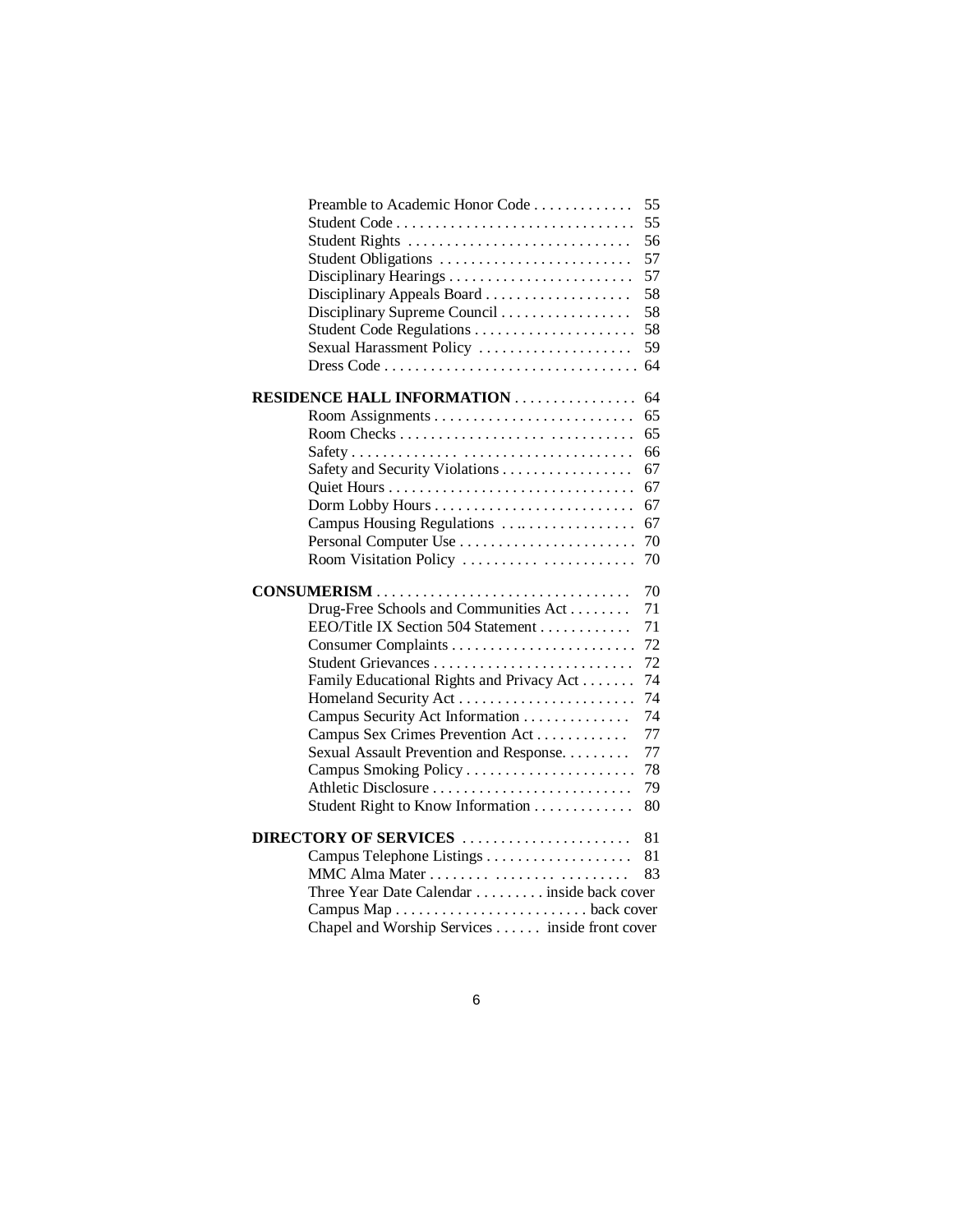# **I. MISSION**

Martin Methodist College, as an institution of higher education related to the United Methodist Church has as its mission to:

- provide undergraduate educational programs grounded in the liberal arts and sciences that are designed to prepare students for future careers and lives of continued learning;
- promote a diverse learning community that nurtures intellectual, spiritual, social and personal growth;
- serve the region and church through educational, spiritual, social and cultural programs.

# **II. GENERAL INFORMATION AND SERVICES**

## **ACCREDITATION**

Martin Methodist College is accredited by the Commission on Colleges of the Southern Association of Colleges and Schools to award associate and baccalaureate degrees. Contact the Commission on Colleges at 1866 Southern Lane, Decatur, Georgia 30033-4097 or call 404-679-4500 for questions about the accreditation of Martin Methodist College. The college is also accredited by The University Senate of the United Methodist Church, and chartered by the State of Tennessee.

# **ASSEMBLIES/CONVOCATIONS**

Convocations are scheduled monthly in Martin Hall Auditorium. The dates of the convocations are on the master calendar on the College's Webpage and will be confirmed in the weekly college newsletter e-mailed to everyone at the college. Students are required to attend opening Convocation in the fall and may select up to one additional Convocation each term as part of their Martin Moments requirements. Students are responsible for being at convocation ON TIME. All convocations start at 9:30 a.m.

## **BOOKSTORE**

Martin Methodist College Bookstore sells textbooks, college supplies, stationary items, and Martin Methodist College Clothing.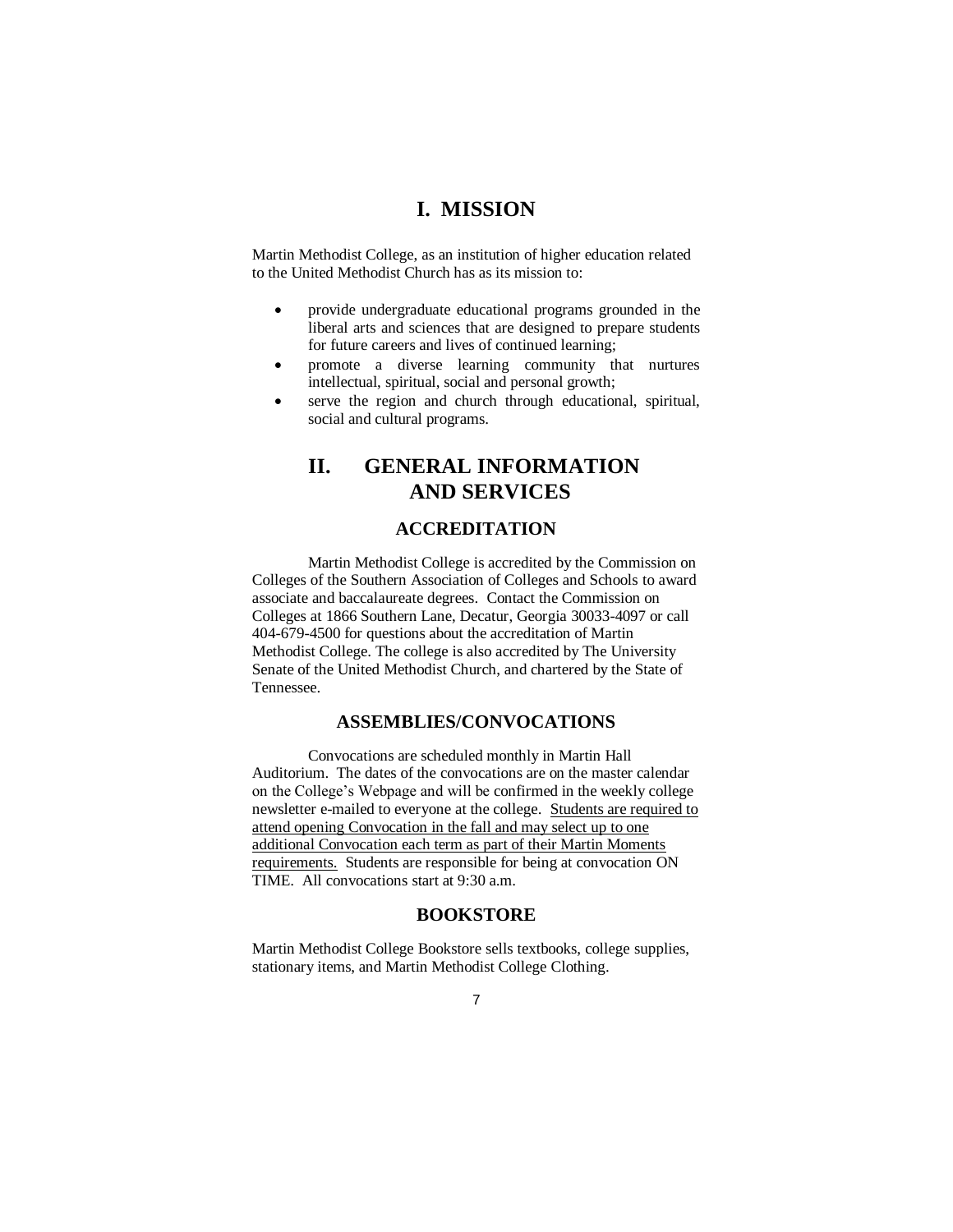#### **Bookstore Hours:**

Monday, Tuesday, Wednesday and Friday 8:30 a.m. to 4:00 p.m. Thursdays 8:30 a.m. to 5:30 p.m.

Most days the bookstore is open during lunch but this is subject to change (closing) during fall and spring rush AND when only one person is working. Workers need to be able to take a lunch break.

On the days when the Evening Flex Program is registering, the bookstore will be open through the end of registration (usually 7 p.m.).

### **BULLETIN BOARDS**

Bulletin Boards are provided in various areas. Some boards are for class or departmental use only. The Vice President for Campus Life or a member of the faculty or administration must approve noncollege announcements before posting. No tape of any kind can be used on painted walls.

### **CAR REGISTRATION—PARKING**

Students who utilize on campus parking must obtain a parking permit during registration or from the Director of Campus Security. The permit is valid for the school year printed on it. The permit should be in plain view, not hidden. Obscuring, reversing, tampering or otherwise rendering the permit unreadable is a rule violation. A double violation will be issued if a student parks in a prohibited area without the permit in plain view.

Prohibited parking areas include but are not limited to restricted lots, marked "no parking" "reserved" areas, curbs painted yellow, sidewalks, and the blocking of driveways. On street parking is for the exclusive use of the residents living in private homes around the college. Parking in commercial parking lots designed for that business' patrons is prohibited. Parking violations that affect the college's relationship with these neighbors will not be tolerated. Students who do not follow the parking rules are subject to ticketing, disciplinary measures, towing or the immobilization of their vehicle.

Handicapped parking is regulated by Tennessee state law. The college has been given authority to enforce violations BUT you could also receive a citation from city, county, or state police for violating the Handicapped parking laws if they should also note a state violation of the handicapped parking laws. Additionally, no one is to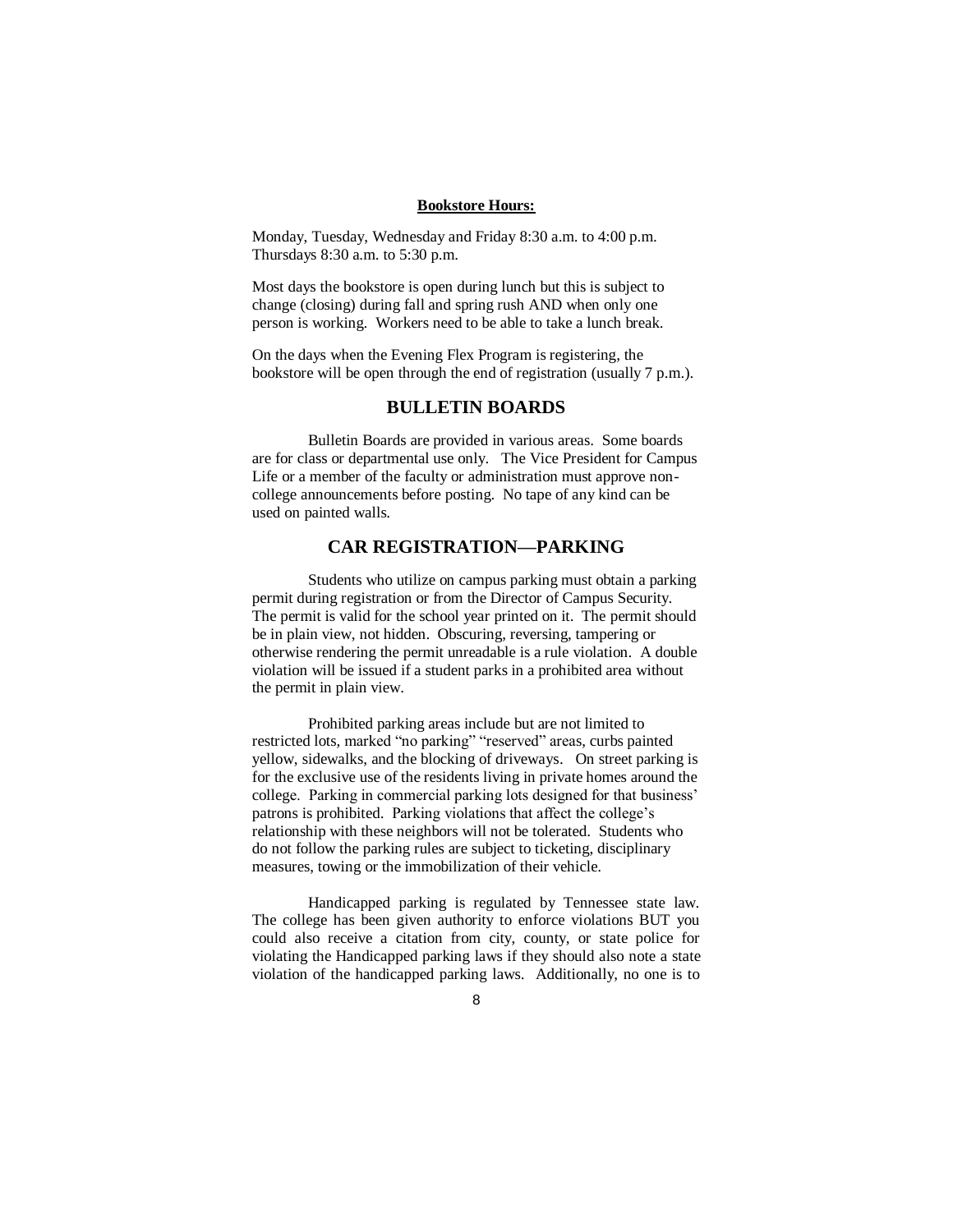park on West Madison Street **against** the flow of traffic. Vehicles pared on West Madison Street should be parked facing east. Crossing over on-coming traffic to park is a violation of state law and citations can be written by state or local police for this violation.

Resident students are to park in assigned areas, not in the Commuter Parking Lot.

For more information on Parking Policies which will detail violations and consequences, please go to the MMC Website and go to the Student Life section.

### **CLOSING OF SCHOOL**

In the event that weather conditions cause the closing of the college, announcements will be made over the local radio stations, the Nashville and Huntsville, AL television stations, and will be posted on the College's Web Site. Students should stay tuned to their radios and televisions to receive the latest bulletins.

# **CODE OF COMPUTING PRACTICE**

The list below constitutes a code of computing practice for all persons using the college network system. It is important for all users to practice ethical behavior in computing activities because of the many valuable and sensitive resources involved, and because of the effect one user's practices can have on the work of others.

Disciplinary action for violating the code will be governed by the applicable provisions of the Student Handbook, Code of Computing Practice Violations, and the Computer Crimes Act of the State of Tennessee.

- 1. You are responsible for being aware of and following the published procedures for accessing the computer network system.
- 2. You must use only the computer accounts which have been authorized for your use. You must use your computer accounts only for the purpose for which they are authorized. Use of your college's computer resources for personal or business financial gain without express authorization is prohibited.
- 3. Illegal downloading of copyrighted works over any Martin Methodist College network/resource is prohibited.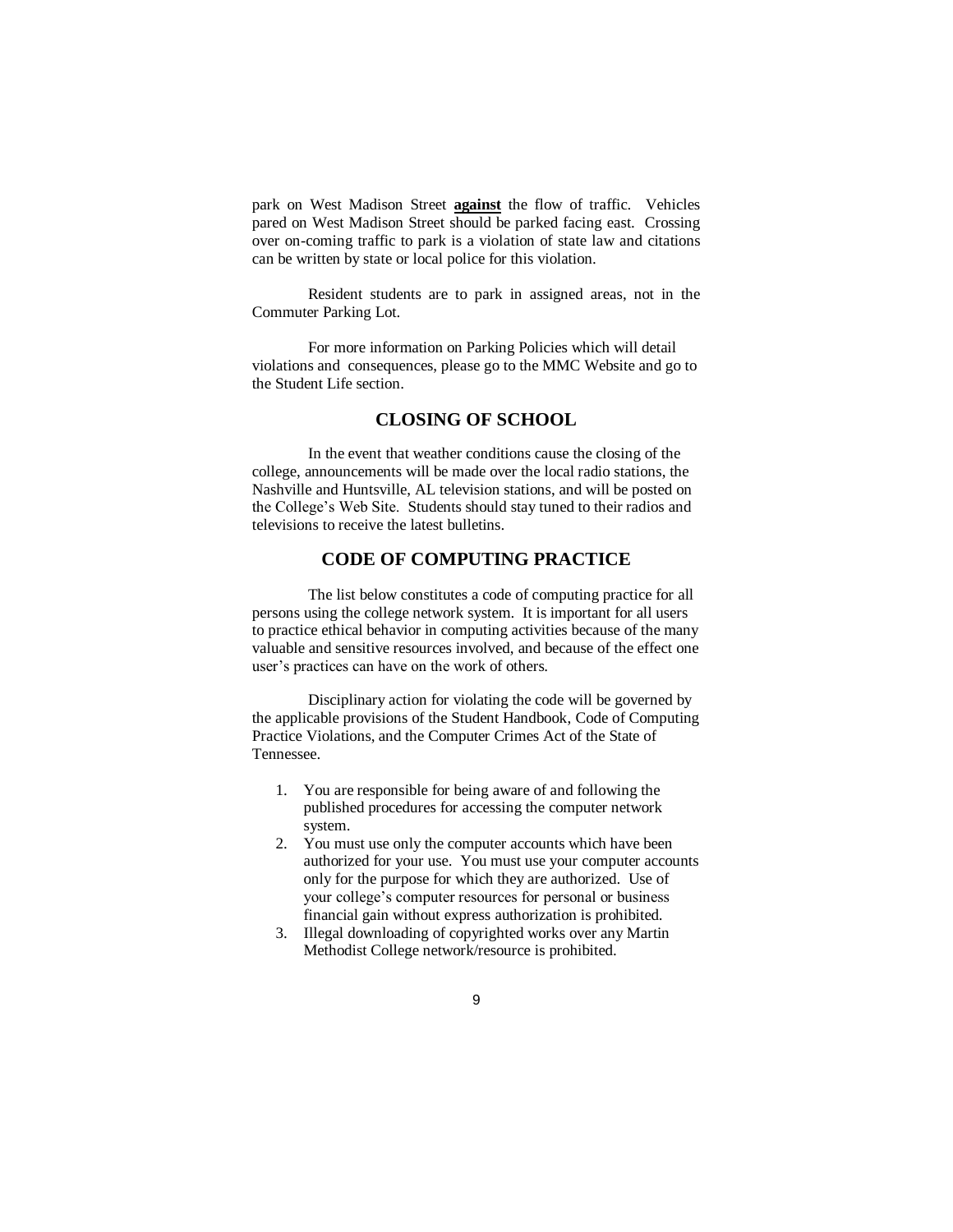- 4. You are responsible for the use of your computer accounts. You should make use of system-provided protection features such as passwords, and you should take precautions against others obtaining access to your computer resources. Do not make your account available to others for any purpose.
- 5. Do not access or copy the programs, files, or data belonging to other persons or to the college without prior authorization to do so. Do not attempt to access files for which you do not have authorization. Programs and data provided by the college are not to be taken to other computer sites without permission. You may not use personal software on the school's computer. **Do not install any programs on the school's computers.**
- 6. To minimize the impact of your activities on the work of other persons, you must not attempt to encroach on others' use of the facilities or deprive them of resources. Deliberate wasteful use of resources, such as printing or storing large amounts of unnecessary data or the downloading or uploading of large or excessive number of files for purely recreational purposes is prohibited.
- 7. You are expected to conduct yourself in a manner that does not offend or harass others and that does not interfere with individual and campus activities. Resources are not to be used to store or transmit obscenities or other potentially offensive material.
- 8. Do not attempt to modify system facilities. Do not misuse, damage, or misappropriate computer equipment, campus network resources or property.

Tennessee law provides that certain computer offenses are criminal acts and prescribes penalties for unlawful activities related to computer usage. Martin Methodist College believes it is important for users to be aware of the Tennessee Computer Crimes Act and its provisions, which are found in Tennessee Codes Annotated, Sections 39-14-601, et seq.

## **STUDENT RESOURCE CENTER**

The Student Resource Center is located in the Starnes Student Union Building. The center augments classroom instruction and provides developmental and tutorial services for students. A valuable resource, which includes a Computer Lab, is available to ALL MMC students. The college continually seeks to obtain additional resources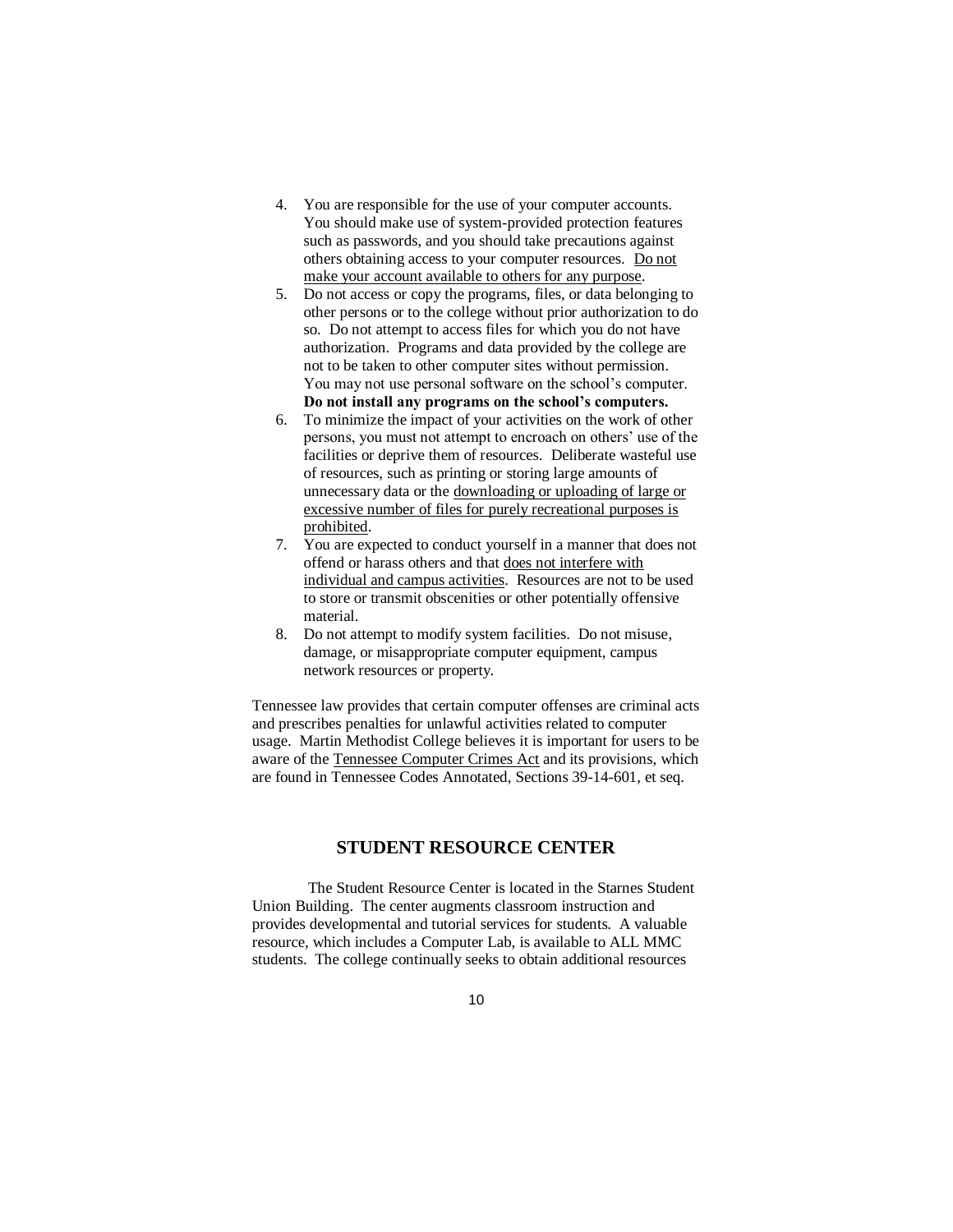to benefit MMC students and promote success in the classroom. The lab has become one of the busiest areas on campus.

### **COUNSELING SERVICES**

Martin Methodist College provides a range of on-campus services in the area of counseling and advising. Those services and the offices responsible are listed below. Persons needing assistance are urged to contact the appropriate office. For counseling assistance in areas not covered by on-campus personnel, please contact the Vice President for Campus Life who will help in locating appropriate professionals for referral.

Academic Advising Faculty Mentors Each student is assigned a Faculty Mentor who assists in course selection and registration and who tracks the student's progress toward graduation. For more specialized academic counseling contact the Academic Dean's Office, Colonial Hall, phone 363-9889 or 363-9823.

| Admissions Counseling | Admissions Office, Colonial Hall                                |
|-----------------------|-----------------------------------------------------------------|
|                       | Phone 363-9805                                                  |
|                       | Prospective students are assigned to an Admissions Office staff |

member who will explain college requirements, entrance examinations, and track the steps necessary for matriculation.

| Career Counseling | <b>Student Resource Center, SUB</b> |
|-------------------|-------------------------------------|
|                   | Phone 363-9895, 424-7333            |

For exploration of careers, scheduling interest inventories, locating part-time jobs off campus or for job placement assistance and resume preparation the Office of Career Services is available. Students are required to create career placement files during their senior year.

Personal Counseling Referrals by the VP for Campus Life and the Campus Minister Phone 363-9890, 363-9825 Personal counseling is available for all students both individually and in groups. Counseling covers a wide range of personal issues including the following types of problems: substance abuse, stress relief, conflict resolution, eating disorders, smoking cessation and other tobacco addictions, etc.

Financial Aid Counseling Financial Aid Office, Colonial Hall Phone 424-7366 For assistance with financing the cost of a college education students

and their parents are urged to contact the Financial Aid Office for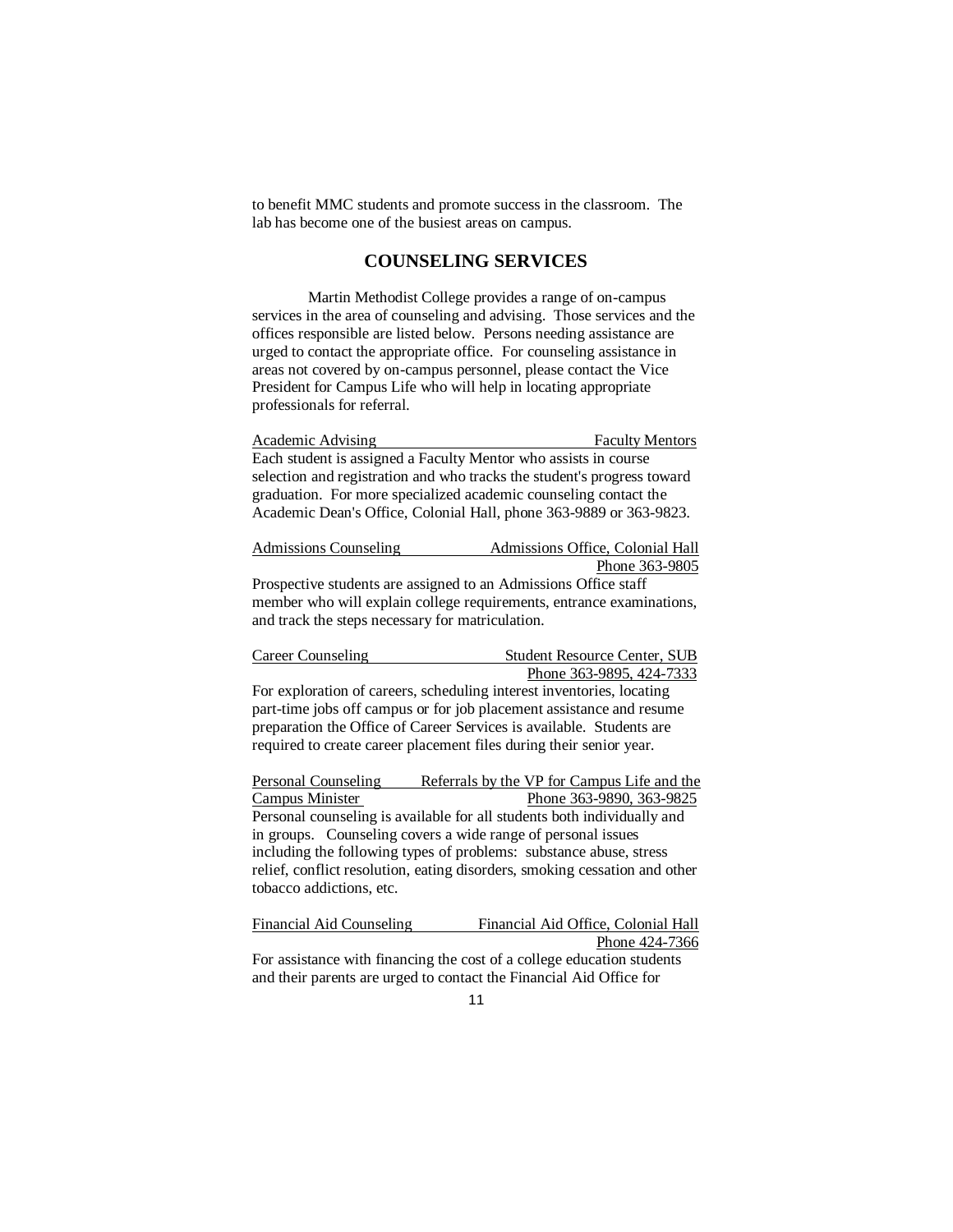information as to application procedures for grants, scholarships, loans and work opportunities.

Problem Resolution and Grievance Procedures, Campus Life Office, Colonial Hall Phone 363-9890 Martin Methodist College attempts to maintain an atmosphere that encourages students to discuss their questions and concerns with the appropriate instructors or staff members before involving others. However, should discussion not resolve a perceived problem there is an official grievance procedure. The Dean of Student Affairs is the college official responsible for assisting in this process. In certain areas there are standing committees that handle appeals e.g. Admissions and Financial Aid Appeals Committee.

| Spiritual Counseling | Religious Life Office, Martin Hall                                   |
|----------------------|----------------------------------------------------------------------|
|                      | Phone 363-9825                                                       |
|                      | The Campus Minister, a graduate of Divinity School a United          |
|                      | Methodist minister, is available for pastoral counseling. The Campus |
|                      | Minister also advises the Student Christian Association, conducts    |

#### **DINING HALL**

The Dining Hall is operated by a contracted food service company and is located on the second level of the Student Union Building (SUB).

### **SERVING HOURS FOR MEALS MONDAY THROUGH FRIDAY (Hours are subject to change)**

| Continental Breakfast 8:15 a.m. - 9:30 a.m. |  |
|---------------------------------------------|--|
|                                             |  |
|                                             |  |

worship services and oversees Martin S.E.R.V.E.S.

#### **SATURDAY AND SUNDAY**

Brunch ........................... 11:30 a.m. - 1:00 p.m. Dinner ... .................. ....... 5:00 p.m. - 6:00 p.m.

Valid boarder Martin Methodist College ID cards are required to obtain meals in the Dining Hall.

Breakfast features a full breakfast line including eggs, meat, waffles, cereals, breads, fruit, and juices. For late risers (one hour past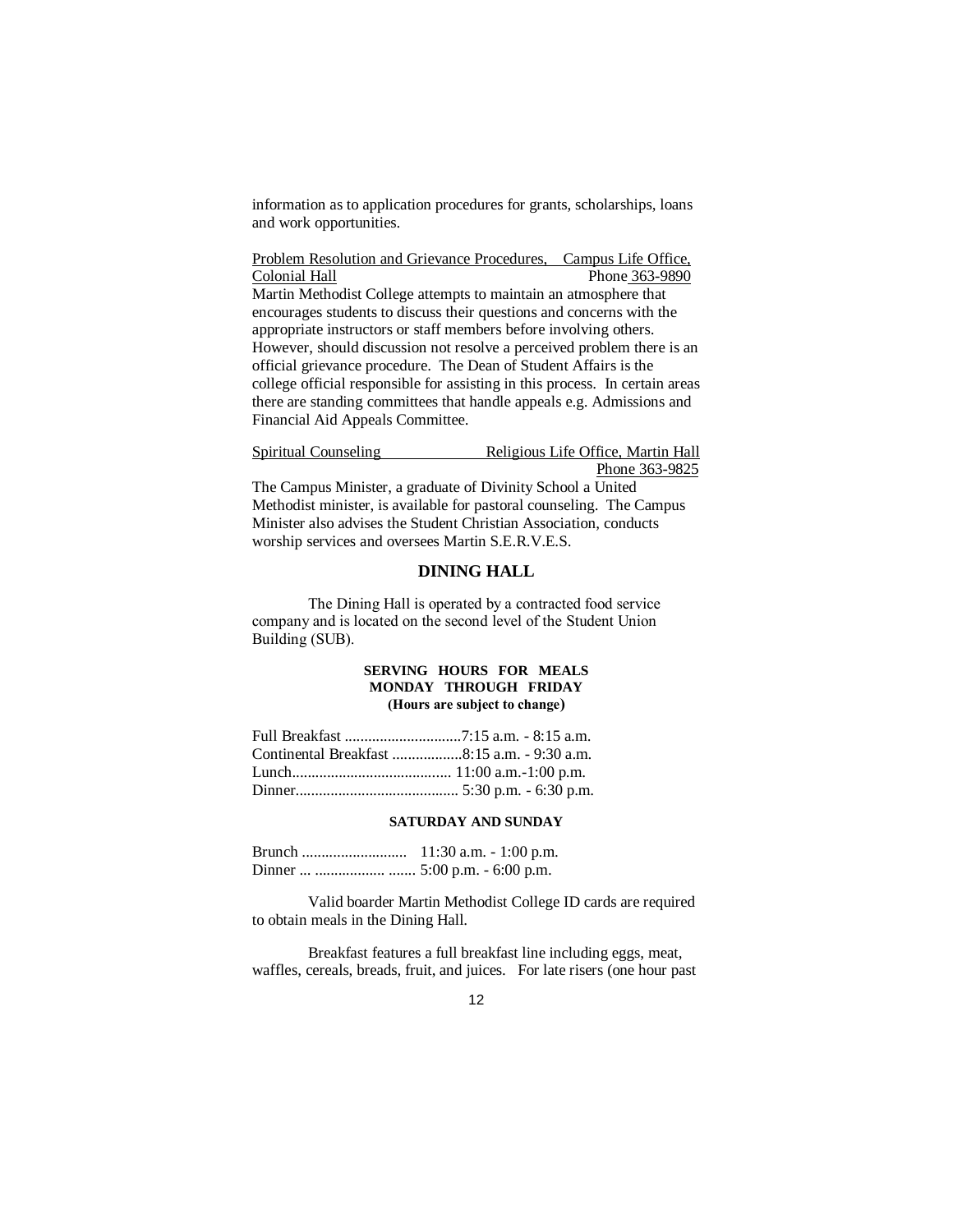the regular full breakfast) a continental breakfast is available. Saturday and Sunday a brunch featuring both breakfast and luncheon entrees are offered.

Lunch and dinner feature two entrees per meal plus a salad bar. At each meal there are vegetables, desserts, dip ice cream, and fresh fruit. Beverages include a choice of milk, tea, coffee, soft drinks, or fruit drinks.

Menus are posted weekly on the MMC home web page, www.martinmethodist.edu.

Each month a birthday cake is offered to celebrate the birthdays of the boarders born in that month. Other monthly specials such as theme dinners (Mexican, Italian, Hawaiian etc.) as well as holiday meals such as Halloween, Thanksgiving, Christmas and Easter are planned.

Meal prices for non-dorm students and student guests are posted in the dining hall.

No meals, food trays, glasses, silverware, etc. shall be removed from the dining hall without consent from the Dining Hall Manager. All persons must be properly attired to include shoes and shirts in order to enter the Dining Hall.

Students with special dietary needs should contact the Food Service Director who will provide meals that are consistent with the physician's instructions.

# **COLLEGE HOUSING**

The college operates Criswell Hall, Upperman Hall and two apartment housing buildings. While Criswell is an all female facility, Upperman and the apartment are Coed facilities. All single students under 21 years of age are required to live in college housing or with their family. No exceptions will be made. Students are required to sign contracts agreeing to be responsible for the care of the housing unit and its contents before they are allowed to become residents.

Room and roommate preferences are granted when possible. Students who currently reside in student housing have precedence over others in signing up for that same room/apt. the following year. The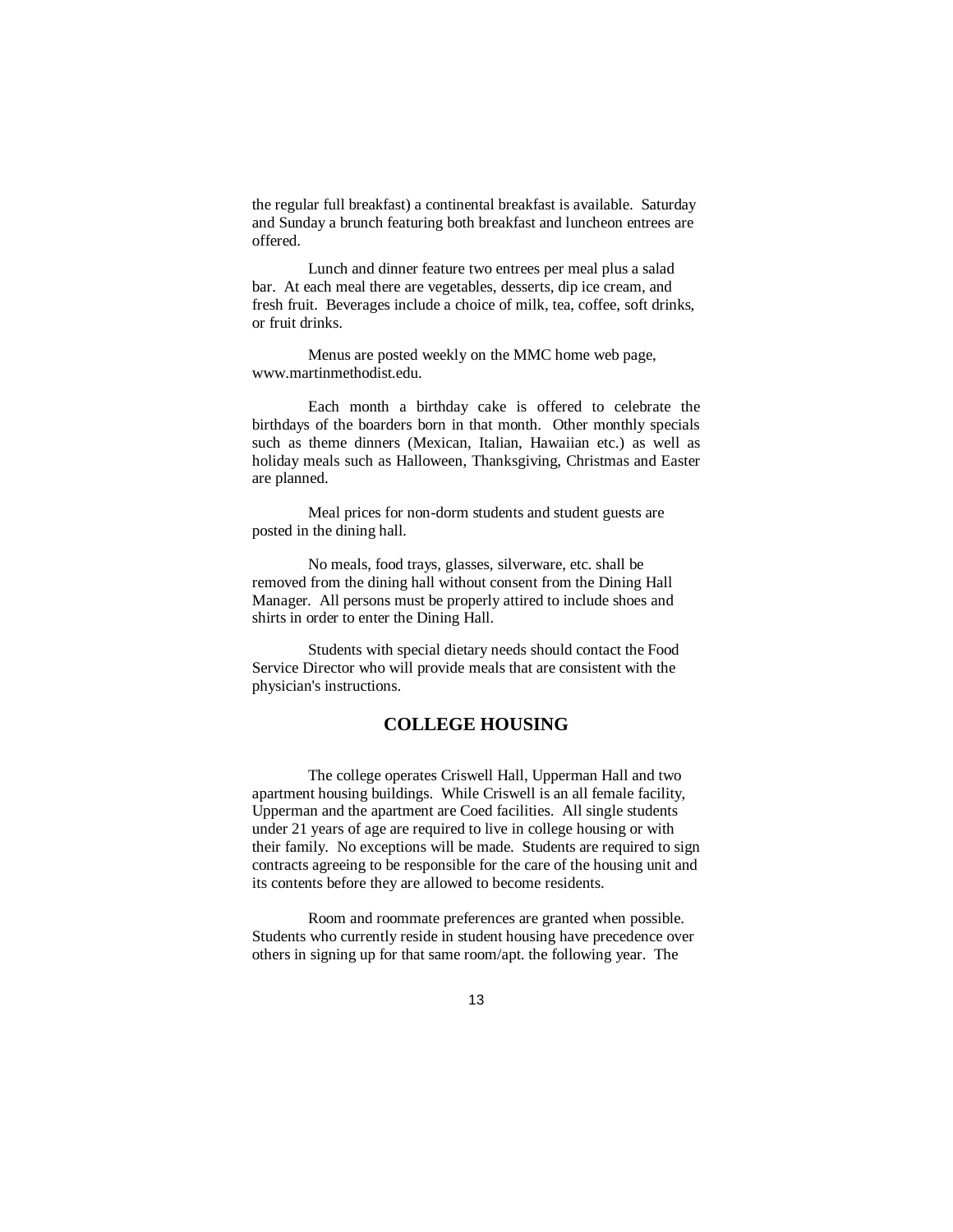Vice President for Campus Life assigns students who do not submit housing or roommate preferences to campus housing and roommate(s).

Students classified as seniors, juniors or sophomores will have first choice for Apartment Housing. Freshmen generally are assigned to Criswell or Upperman.

See the Financial Information section for dorm and apartment charges. See Residence Hall Information section of this Student Handbook for details on dorm life.

## **EMERGENCY PROCEDURES**

In the event of a medical emergency of a serious nature, the Giles County Ambulance Service (phone 911) should be called and the campus Athletic Trainer, phone 363-9874, should be summoned to administer emergency first aid. The Vice President for Campus Life should be notified of the emergency and name of the victim. It is the responsibility of the Vice President for Campus Life to notify the families of severely injured students who have been taken to the hospital and to assist in making arrangements for further treatment, transportation home, etc.

In the event of an emergency such as fire, bomb threat, etc., the universal emergency number, 911, should be dialed. Please also immediately contact the Director of Campus Safety and Security, the Director of Residential Life or the Vice President for Campus Life for the emergencies noted above or if there is an approaching storm and you have not been contacted on action to be taken.

### **FIRST AID**

First aid is available on the campus from the staff of the Sports Medicine Training Room located in the Christian Life Center.

### **ID CARDS**

Student Identification Cards are issued to every student. The ID card is made during registration of the first semester or module in which you register for classes each academic year. The ID cards are necessary for entering and checking out recreational equipment in the Student Union Building, for using the Christian Life Center recreational facilities, for women entering their dormitory after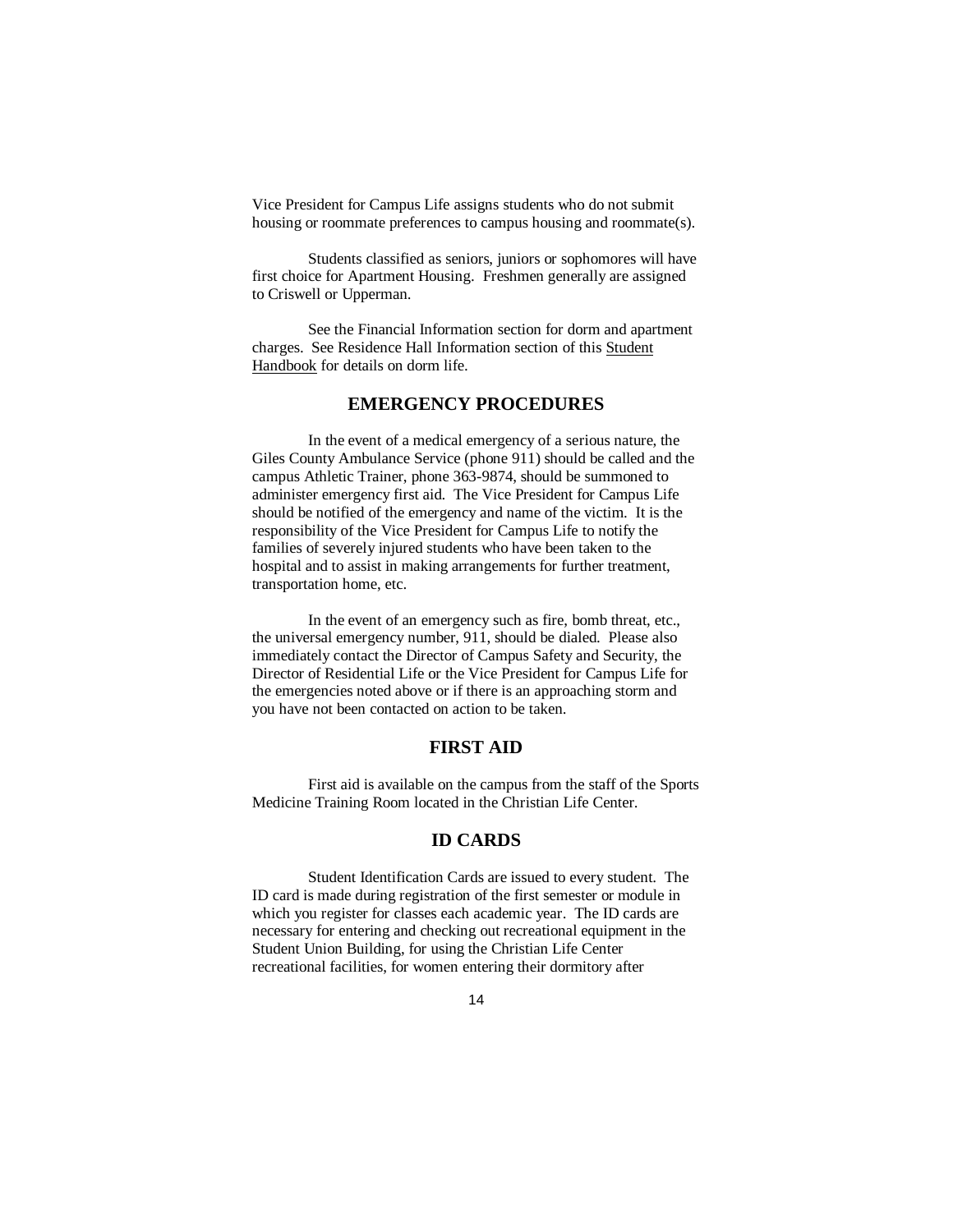midnight, for boarders obtaining meals in the Dining Hall, for checking out library books, for personal identification on campus for security reasons, and for participation in various extracurricular activities. ID cards are also used as keycards for the apartments. If the ID card is lost, a replacement fee will be charged. (See Financial Information for fees)

## **INSURANCE**

Students are expected to have adequate medical and health insurance. Check with your family and/or an independent insurance agent. International students must show proof of medical and health insurance or pending coverage on or before final registration, or the student will be charged each semester for insurance through an insurance carrier chosen by MMC.

### **LIBRARY**

The Warden Memorial Library is located on the ground floor of the Johnston Center. The library holds over 100,000 volumes of books, bound periodicals, microforms, and audiovisual materials. As a member of OCLC, the library has access to over 70 million items through interlibrary loan. The library is open seven days a week during the school year, and Monday through Friday during the summer.

Books may be checked out for two weeks. Students may check out audiovisual materials for two days. Periodicals and reference books do not circulate. Multipurpose computer terminals in the library provide access to the computerized card catalog, electronic databases, and the Internet. All the library's databases are now available remotely to any student that has Internet access.The library has a photocopier, laminators, two group study rooms, and a listening and viewing room for audiovisual resources. The library also provides several word processing terminals. The library now has six laptop computers that can be borrowed for use within the library. Wireless access is now available for all laptop users.

The library's current hours, staff, policies, services, and fine schedules are listed in a brochure available at the library. Please pick up a copy of this brochure for more information. This information is also available on the library's web site at: **[http://www.martinmethodist.edu/library.](http://www.martinmethodist.edu/library)**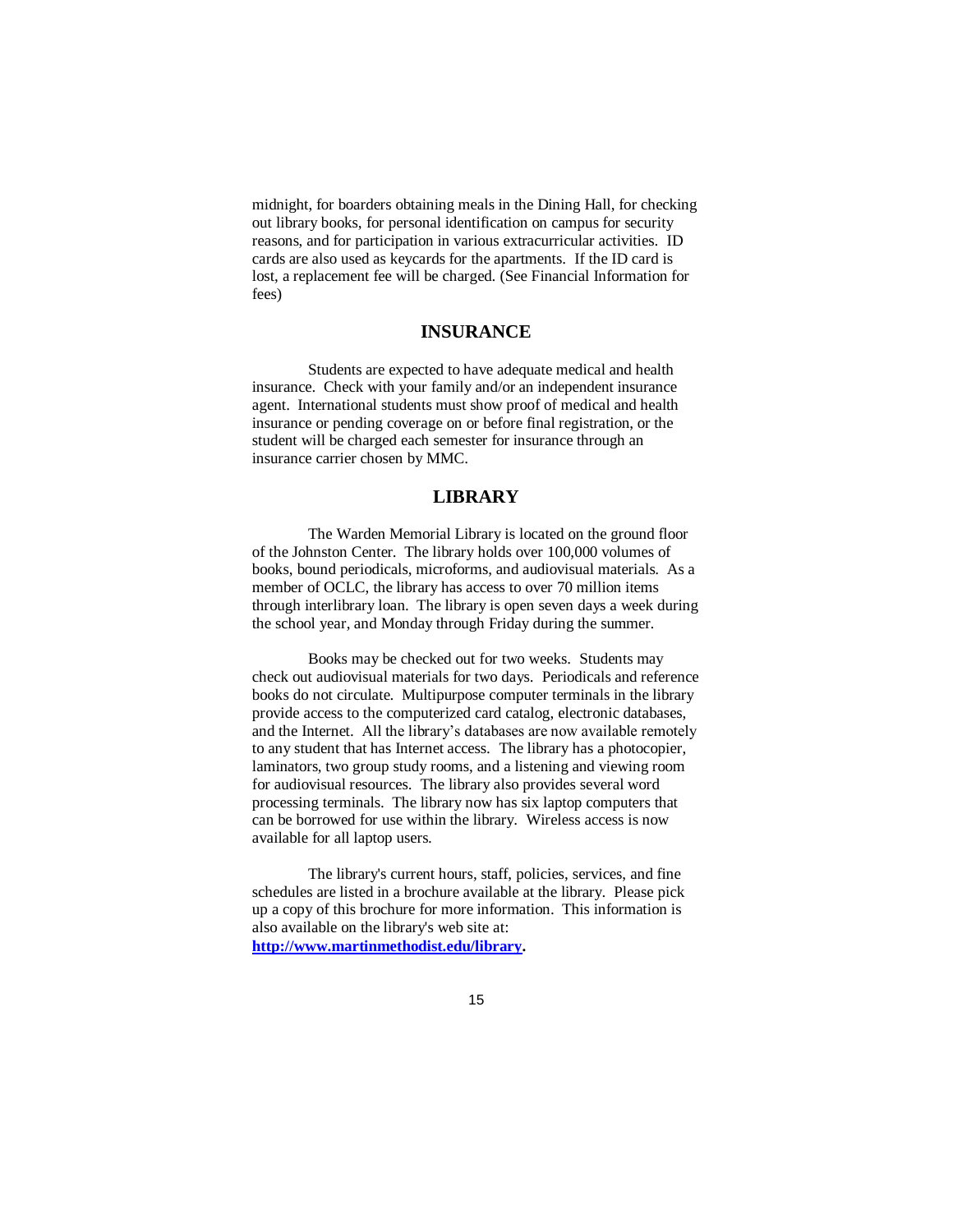### **MAIL**

Mailboxes are located on the first floor of the Student Union Building (SUB), and each full time student is eligible for a mailbox. The student mail is put in mailboxes each day, Monday through Friday. To mail letters for off-campus delivery, stamps may be purchased at the campus bookstore, or one may go to the post office located three blocks from campus. Off-campus mail can be mailed in the mailbox located between Martin Hall and the SUB.

### **E-MAIL**

Every student is issued an e-mail address. It is IMPORTANT to check this regularly, preferably daily. The weekly student newspaper – The Memo, important financial aid deadlines, graduating senior information etc. is sent to the students using the MMC e-mail system.

## **LOST AND FOUND**

Found items can be turned into Dr. John White's office or to the MMC library. If you have lost an item please check these locations.

### **ORIENTATION**

An orientation program is conducted each year to introduce new students to college life, to familiarize them with campus facilities and resources, and to help them become acquainted with fellow students, the faculty, and the staff. The signing of the College's Honor Code, an off-campus community service project, and a program of social activities are also included in the orientation program. Class meetings of FYE 101 (First-Year Experience) are held during orientation; providing significant opportunities for new students to interact with their First-Year Faculty Mentor, Peer Academic Leader (PAL), and their FYE 101 classmates. FYE 101 is a credit-bearing course and attendance at all class sessions is required.

### **STUDENT CENTER--SUB**

The Student Union Building (SUB) houses the Jazz Man's Café and Bakery where students and the community can enjoy a light lunch or dinner, watch big screen TV and play pool. The student center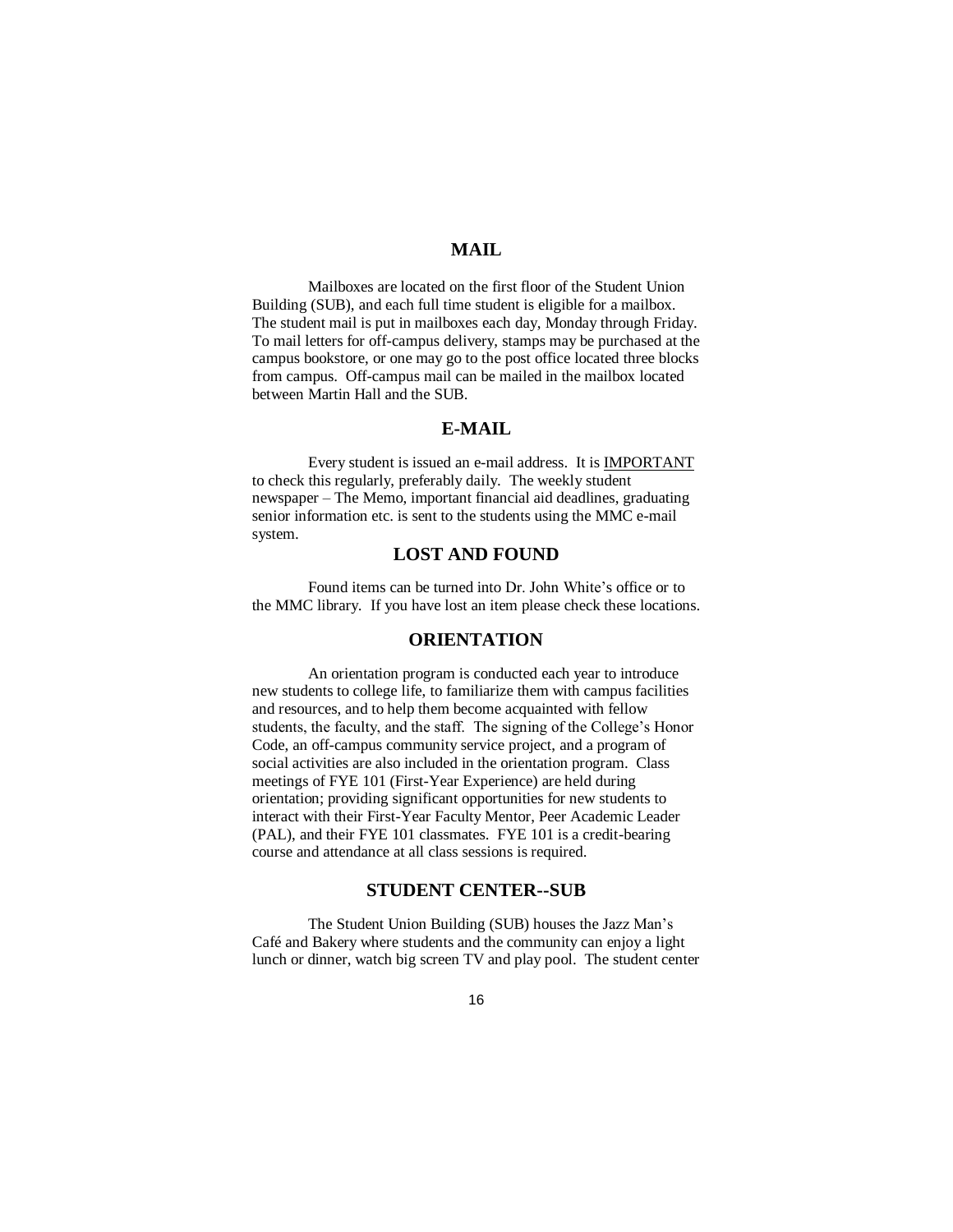also houses the Student Resource Center (see separate heading for details) and the new Story Center.

# **VETERAN'S SERVICES**

Students attending college under the GI bill or those who are the children or spouses of totally disabled or deceased veterans should check with the Assistant Registrar to ensure that they are properly certified for receipt of their VA benefits.

## **ADMINISTRATIVE POLICIES AND NON-DISCRIMINATION**

The college reserves the right to change the rules regulating admission to the institution and any other regulations affecting the student body or the granting of degrees.

The college also reserves the right to withdraw courses, to change its calendar, and to alter charges and fees as conditions may require. Such changes shall go into force whenever the proper authorities may determine and shall apply not only to prospective students but also to those who may, at such time, be matriculated in the college.

The college further reserves the right to refuse to release any student their transcript, grade report, or degree for failure to return college property or to pay any accounts due the college.

It is the policy of the college that no otherwise qualified handicapped individual be discriminated against on the basis of his or her physical or mental handicap, as covered under Section 504 of the Rehabilitation Act of 1973, in admission to the college. All programs of the college are open to all regularly admitted students without regard to handicap. In the event that a student is enrolled in a course not accessible, the course will be moved to such location as will be accessible to handicapped students. Any student, employee, or job applicant who has a complaint or grievance in regard to this matter should contact the Vice President for Campus Life Office during regular office hours to make an appointment to have their grievance heard.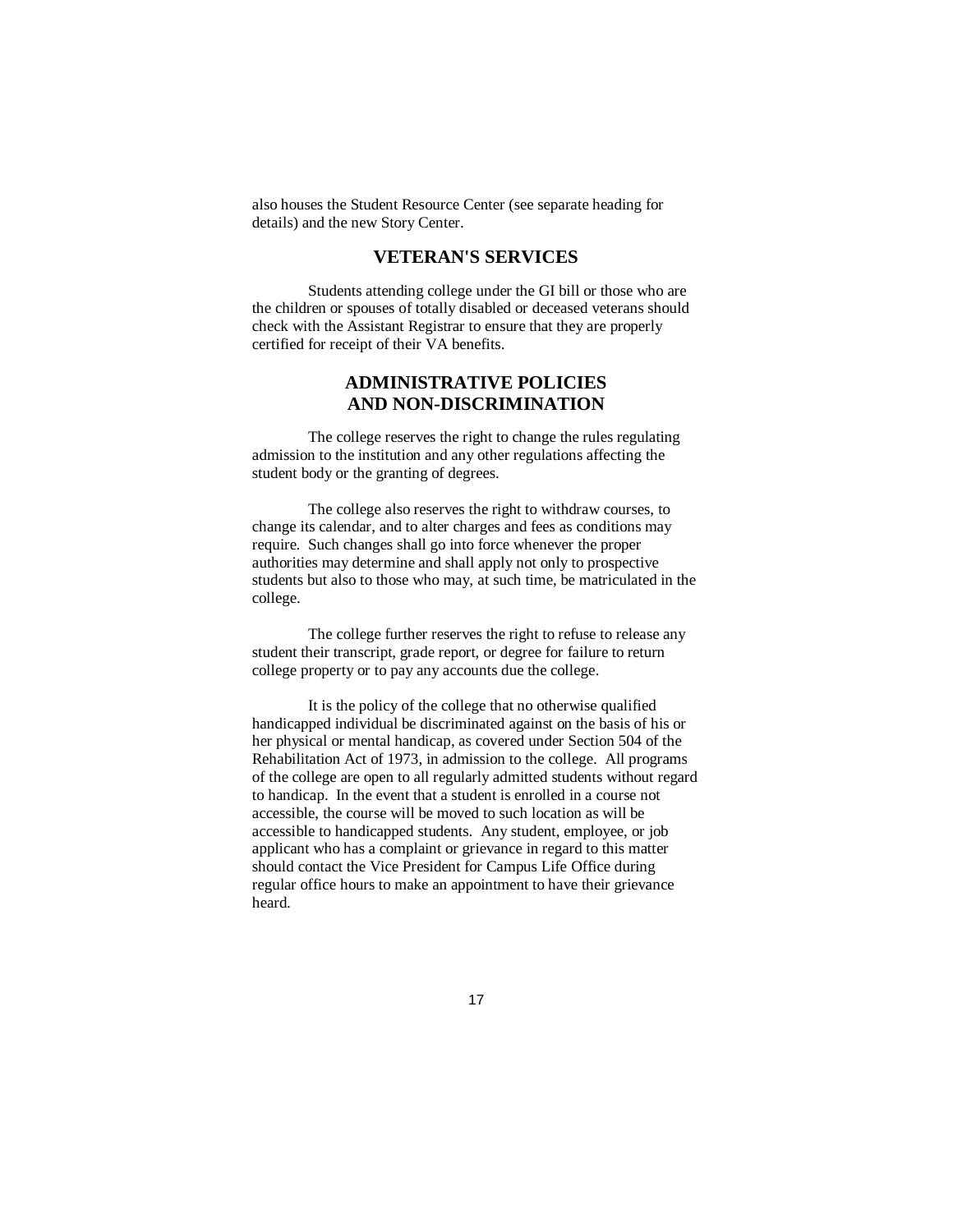# **III. ACADEMIC INFORMATION**

### **REGISTRATION**

Each semester the Registrar designates a pre-registration period during which students may pre-determine their courses for the ensuing semester. This process requires consultation with the student's faculty mentor and with other college personnel. The Evening College Director will designate the pre-registration period during which the evening students may pre-determine their courses for the next module. This process requires consultation with the Evening College Director and with other college personnel should the evening student desire.

The unit of academic credit in the college is the semester hour that represents the equivalent of one hour of class work.

The normal full-time student academic load is 15-17 semester hours per week, exclusive of physical education activity courses. Lighter loads are sometimes required or recommended based on a student's previous academic record. Students must register for at least 12 semester hours to be considered full-time.

# **LATE REGISTRATION**

Following the regular registration period, students are allowed a period of approximately one week (see Academic Calendar for exact dates) during which they may register late. Students registering after the seventh day of classes, or the first class of the summer session or evening college, may do so only with the permission of the Vice President for Academic Affairs. Students registering late will be charged a late registration fee and may be counted absent for each class period they have missed. The late fee charges are in the Financial Information section under "Other Fees"

## **CHANGE OF SCHEDULE**

After a student has completed registration for a given semester, permission to drop, add, or change a course must be obtained from their Faculty Mentor and the Academic Dean. Each change in schedule is governed by the following regulations: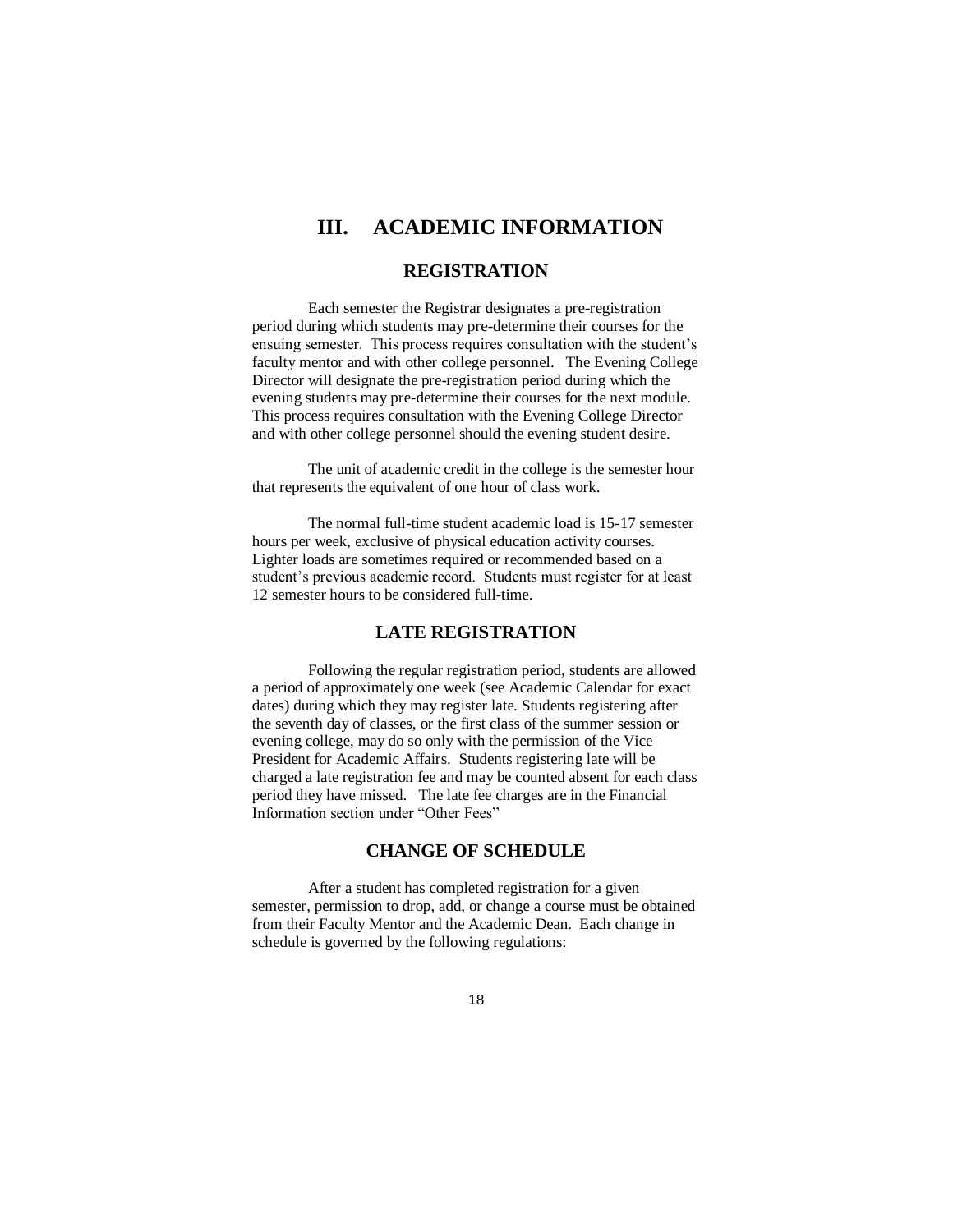1. A \$25.00 fee will be assessed against the student each time the schedule is changed.

2. No change in schedule from one course to another will be permitted after the seventh calendar day in a semester or the first day in the Summer Sessions or Evening Flex Program.

3. No student may drop a class during the last two weeks of the semester or the last week of a module in the Flex program.

# **CLASS ATTENDANCE**

Students are expected to give first considerations to their academic obligations. Prompt and regular attendance of classes is, therefore, expected of every student. Reason for an absence from any class, due to an emergency, should be submitted to the instructor in advance, when possible. It should be clearly understood, however, that a satisfactory explanation of an absence does not in any way relieve the student from responsibility for completing all work due or assigned during the absence. The instructor in charge of a class determines the extent to which absences and tardiness affect the student's grade. Absences are counted from the first meeting of the course.

When student's absences from any class exceed two times the number of times the class meets each week the student will receive a grade of F for the course. In the Evening Flex Program when absences from the class exceed two in any module, the student will receive a grade of F for the course. Cases involving extenuating circumstances may be appealed to the Vice President for Academic Affairs.

# **CLASSIFICATION OF STUDENTS**

### **Freshman Classification**

A currently enrolled student who has not earned twenty (20) semester hours is classified as a Freshman. All full-time students must have completed or be currently enrolled in English composition.

#### **Sophomore Classification**

A currently enrolled student who has attended college at least two semesters and has earned between twenty (20) and fifty-nine (59) semester hours is classified as a Sophomore.

#### **Junior Classification**

A currently enrolled student who has earned between sixty (60) and ninety (90) semester hours is classified as a Junior.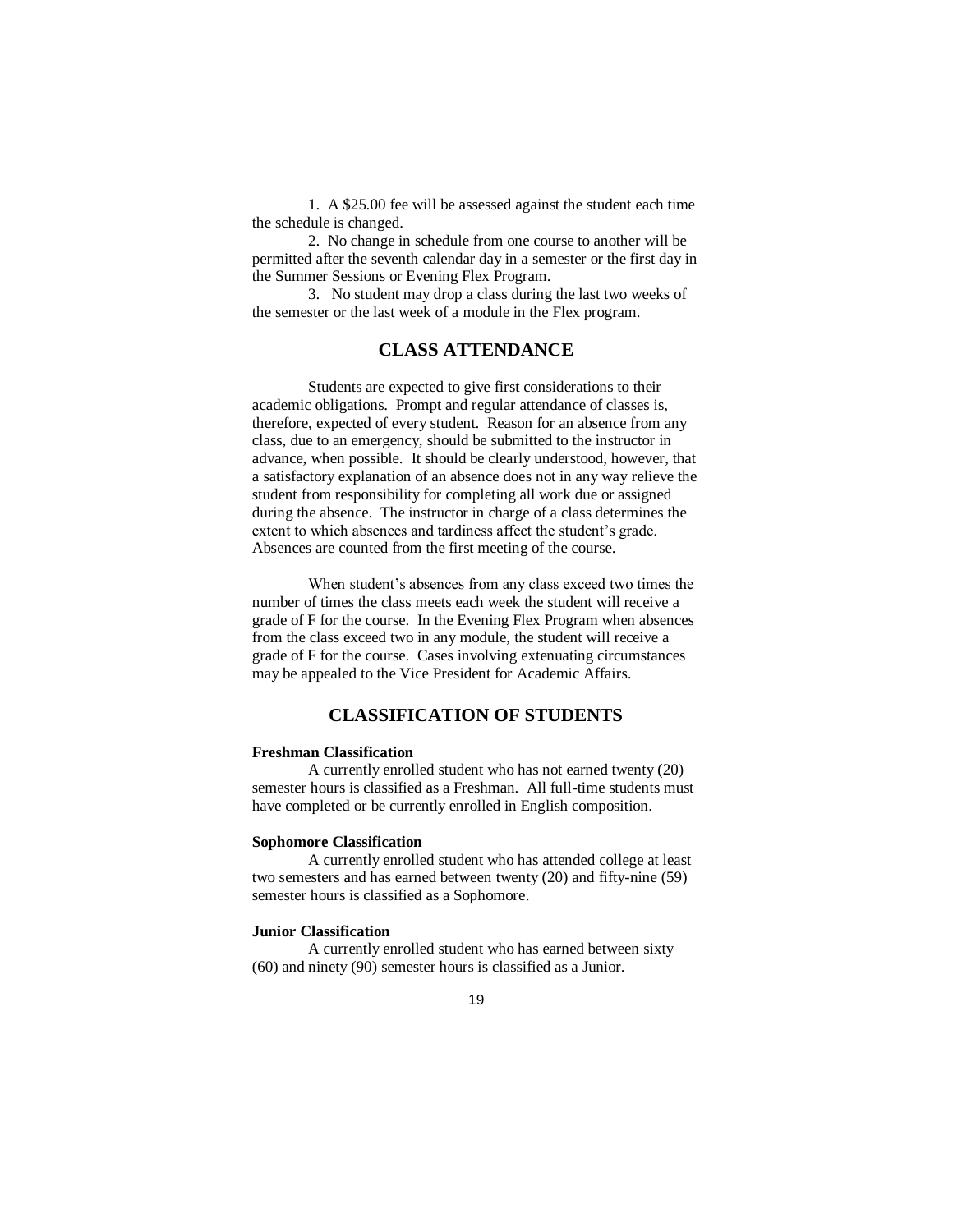### **Senior Classification**

A currently enrolled student who has earned at least ninety (90) semester hours is classified a Senior.

### **GRADING SYSTEM**

Students at Martin Methodist College are graded in their academic achievements according to a system of letter grades. To facilitate computation of averages of students' grades, the college assigns numerical values called quality points to all letter grades of passing quality. The various letters are used in grading; their meaning, and the quality point value of each are listed below:

**A**-denotes work of superior quality and is assigned four (4) quality points for each semester hour.

**B**-denotes work of above average quality and is assigned three (3) quality points for each semester hour.

**C**-denotes work of average quality and is assigned two (2) quality points for each semester hour.

**D**-denotes work of below average quality and is assigned on (1) quality point for each semester hour.

**F**-denotes failure. No quality points are assigned for this grade. **Inc**-denotes incompleteness. This is a temporary grade which must be replaced by a permanent one within the first four weeks of the following semester. Failure to complete the course work within this period of time will mean that the "incomplete" becomes a permanent grade of F. When computing quality points for an average, the Inc is counted as an F until a permanent grade has been earned.

**P**-denotes pass. Hours count toward graduation requirements, but no quality points are awarded (used only in special circumstances such as a lab grade and credits earned through By-Pass examinations).

**W**-indicates that the student was permitted to withdraw from the course within the first four weeks of a semester or within the first week of a Summer Session. For purposes of computing grade-point averages, the W is treated as though the student had never enrolled in the course. **WP**-indicates that the student was permitted to withdraw from the course after the deadline for awarding the W and that course work was of passing quality at the time of withdrawal. For purposes of

computing grade-point averages, the WP is treated as though the student had never enrolled in the course. **WF**-indicates that the student was permitted to withdraw from the

course after the deadline for awarding the W and that course work was not of passing quality at the time of withdrawal. No quality points are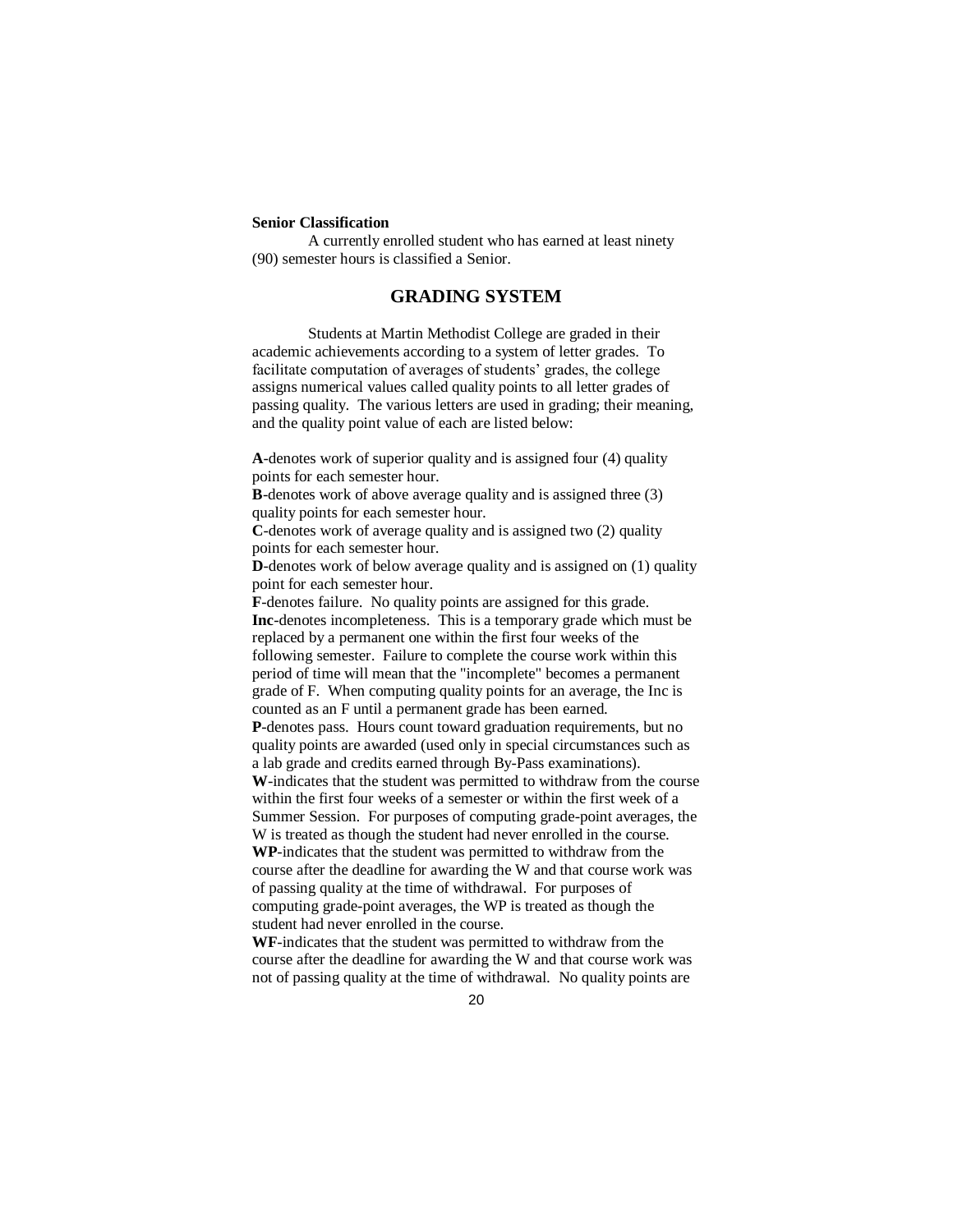assigned, but the grade is included in determining the students G.P.A. (counts as an F)

At the conclusion of the fall and spring semesters, quality point averages for each student will be obtained by dividing the total number of quality points earned in the semester by the total number of semester hours attempted during the semester. At that time, the semester President's List, Dean's List and Honor Roll will be published. The President's List includes those full-time students who achieve a semester G.P.A. of 4.0.The Dean's List includes the names of those students who have earned averages from 3.50 to 3.99. The Honor Roll includes the names of those students who have earned averages of 3.00 to 3.49.

### **MID-TERM GRADES**

Mid-semester reports are posted on the MMC website. Students must have their pin numbers and passwords to access their grade reports. Pin numbers and passwords are assigned as part of the registration process. Students receiving grades lower than C in any course should consult with that faculty member and with their faculty mentor.

### **SATISFACTORY ACADEMIC PROGRESS**

A student at Martin Methodist College is expected to maintain a satisfactory level of achievement in order to remain in good academic standing. The required levels to maintain good standing and to receive federal and state financial aid are as follows:

| <b>Hours Attempted</b> | G.P.A. |
|------------------------|--------|
| 1-29                   | 1.50   |
| 30-59                  | 1.70   |
| $60-99$                | 1.90   |
| 100 or more            | 2.00   |

At the conclusion of the first year (two semesters) of enrollment, the student will be required to have completed 18 semester hours in order to continue receiving financial aid. At the conclusion of the second year (four semesters) of enrollment, the student will be required to have completed 44 semester hours in order to continue receiving financial aid. At the conclusion of the third year (six semesters) a student will need 78 semester hours to continue receiving financial aid. An eligible student may receive federal assistance for a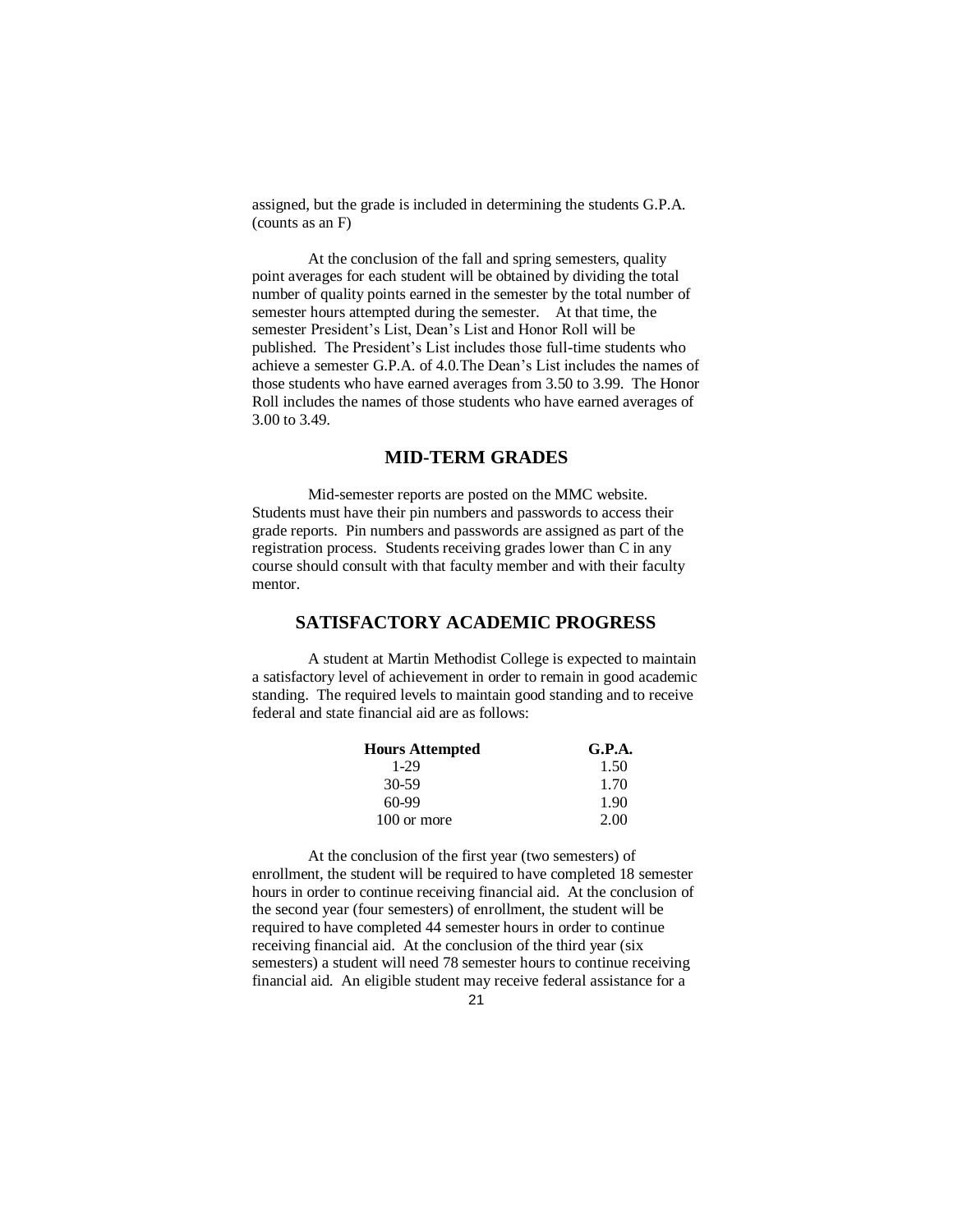maximum of fourteen (14) semesters. An eligible Tennessee state resident may receive the Tennessee Student Assistance Award for a maximum of eight (8) semesters.

The student, who at the end of any semester of attendance, fails to meet the necessary cumulative quality-point average as indicated above will be placed on academic probation for the following semester and may be required to take a reduced course load. At the end of the probationary semester, the student who has achieved the required cumulative average will be returned to good standing. The student who has not achieved the required cumulative average but has earned a 2.00 average for the semester on a minimum of 12 hours attempted will continue on academic probation for the next semester. The student who has not achieved the required cumulative average and has not earned a 2.00 average for the semester on a minimum of 12 hours attempted will be suspended from the college and will not be considered for readmission until at least one semester has passed, except as specified below. In addition, the full-time student who fails all course work in any semester (excluding one hour classes such as Freshman Seminar, Choir, PE etc.) will be suspended for at least the next semester, regardless of academic standing prior to that semester.

Readmission of a suspended student to the college may be effected in accordance with the following conditions and procedures:

 The student should file an application for readmission on a probationary basis. If the application is approved, the student will be allowed to return to classes and will be on academic probation for the entirety of the ensuing semester. No financial aid may be awarded. (See Financial Aid Regulations for more information on Satisfactory Academic Progress and appeals.) At the end of this probationary semester, the same policies will apply as for any student on academic probation.

A student, who is suspended for failure to meet the necessary cumulative grade point average, may request from the Admissions and Financial Aid Appeals Committee a special waiver of suspension. Should the waiver be allowed, the Committee may require the student to both repeat unsuccessful course work and carry a reduced course load. The Committee will determine if the student will be eligible for financial aid. Each case will be looked at individually to determine if none, some or all of the student financial aid will be reinstated.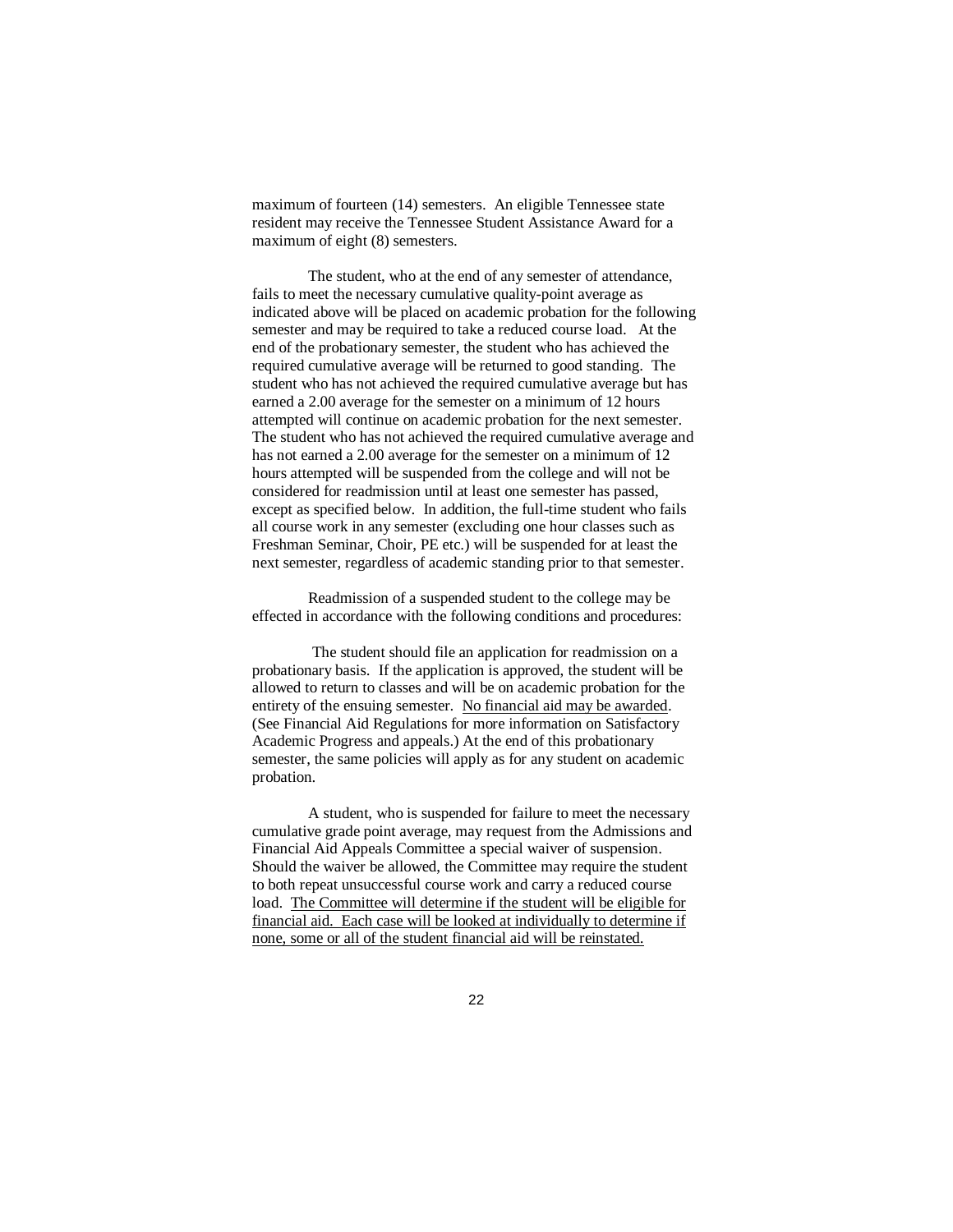A student who has served the minimum required suspension of one semester is eligible to return to the college at the end of the suspension period and receive financial aid. However, should the grade point average not meet the required level at the end of the first semester of re-enrollment, then the student will be terminated from financial aid at Martin Methodist College.

A student who wishes to appeal the termination of aid for lack of satisfactory progress may do so by preparing a written appeal for the Admissions and Financial Aid Appeals Committee. The committee will meet within ten days and return to the student its decision, which will also be in writing. The student may, at his or her request, attend the meeting of the committee to present the appeal personally.

Students in the Evening Flex Program of the college must meet the same standards as all other students set forth in the Catalog. The time frame for evaluation and defining good standing for continuing progress will be:

a. The fall semester that contains two (2) Sessions, I and II, shall be averaged together to create one grading period; b. The spring semester that contains two (2) Sessions, I and II, shall be averaged together to create one grading period. c. The summer term that contains two (2) Sessions, I and II, shall be averaged together to create one grading period.

At the end of each grading period as stated above, the student's grade point average shall meet the standards as set forth in the Catalog with regard to academic probation and/or suspension. During a regular academic year semester or during the summer term, should a student fail all courses taken during a given session, he/she may be required to appear before the Admissions and Financial Aid Appeals Committee before beginning classes for the second session of the term.

Should a student be suspended for unsatisfactory progress, the student must follow the readmission procedures as set forth in the Catalog. A suspended student shall not be eligible to enroll for a period of not less than the fall semester [the two (2) sessions in the fall] or the spring semester [the two (2) sessions in the spring] following the suspension. A progressively longer suspension may be applied with a year for a second suspension and 3 years if a third suspension occurs. However, the committee reviews each case on an individual basis to determine the length of the suspension.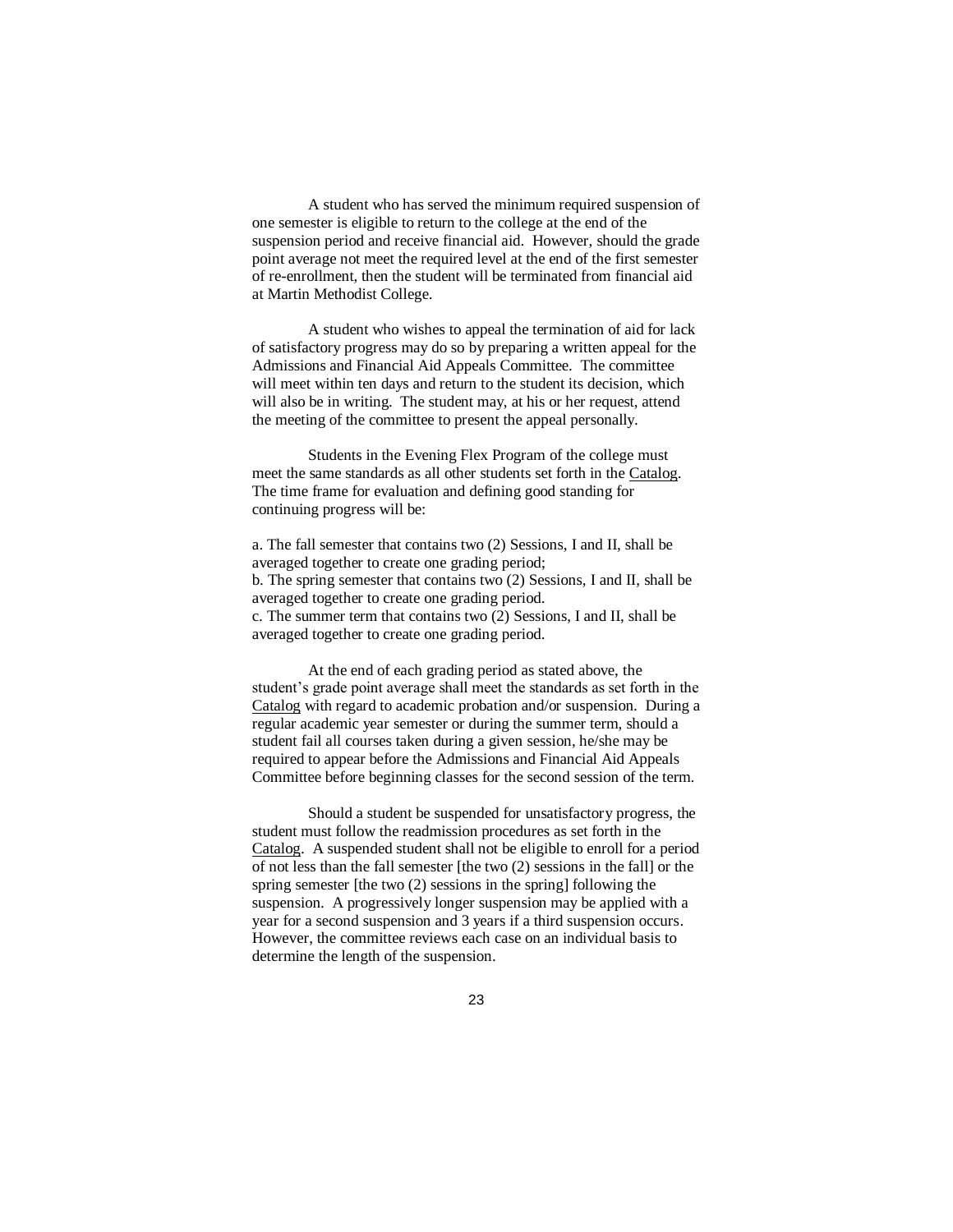### **GRADUATION REQUIREMENTS**

#### **Baccalaureate Degree**

All candidates for the bachelor's degree must meet the following requirements for graduation:

1. Complete the course of study for the degree program as set forth in the catalogue with a cumulative grade point average of 2.0 or higher on a 4.0 scale.

> a. General Education Core Requirements of forty-nine (49) – fifty-one (51) semester hours

b. A minimum of forty-five (45) semester hours must be earned in courses numbered above 300.

2. The last thirty-six hours must be earned at Martin Methodist College.

3. At least twelve semester hours on the upper division level in the major field of concentration must be earned at Martin Methodist College.

4. To be eligible for graduation honors, a student must have earned at least sixty (60) semester hours at Martin Methodist College.

### **Associate Degree**

All candidates for the associate degree must meet the following requirements for graduation:

1. Complete sixty-three (63) semester hours of acceptable academic work with a cumulative grade point average of 2.0 or higher on a 4.0 scale including:

a. General Education Core Requirements of forty-nine (49) to fifty-one (51) semester hours

2. Complete a minimum of the last twenty-six (26) semester hours at Martin Methodist College.

3. Courses with a course number of 300 or above shall not be included in the sixty-three (63) semester hours graduation requirement. 4. To be eligible for graduation honors, a student must have earned at

least thirty-two (32) semester hours at Martin Methodist College.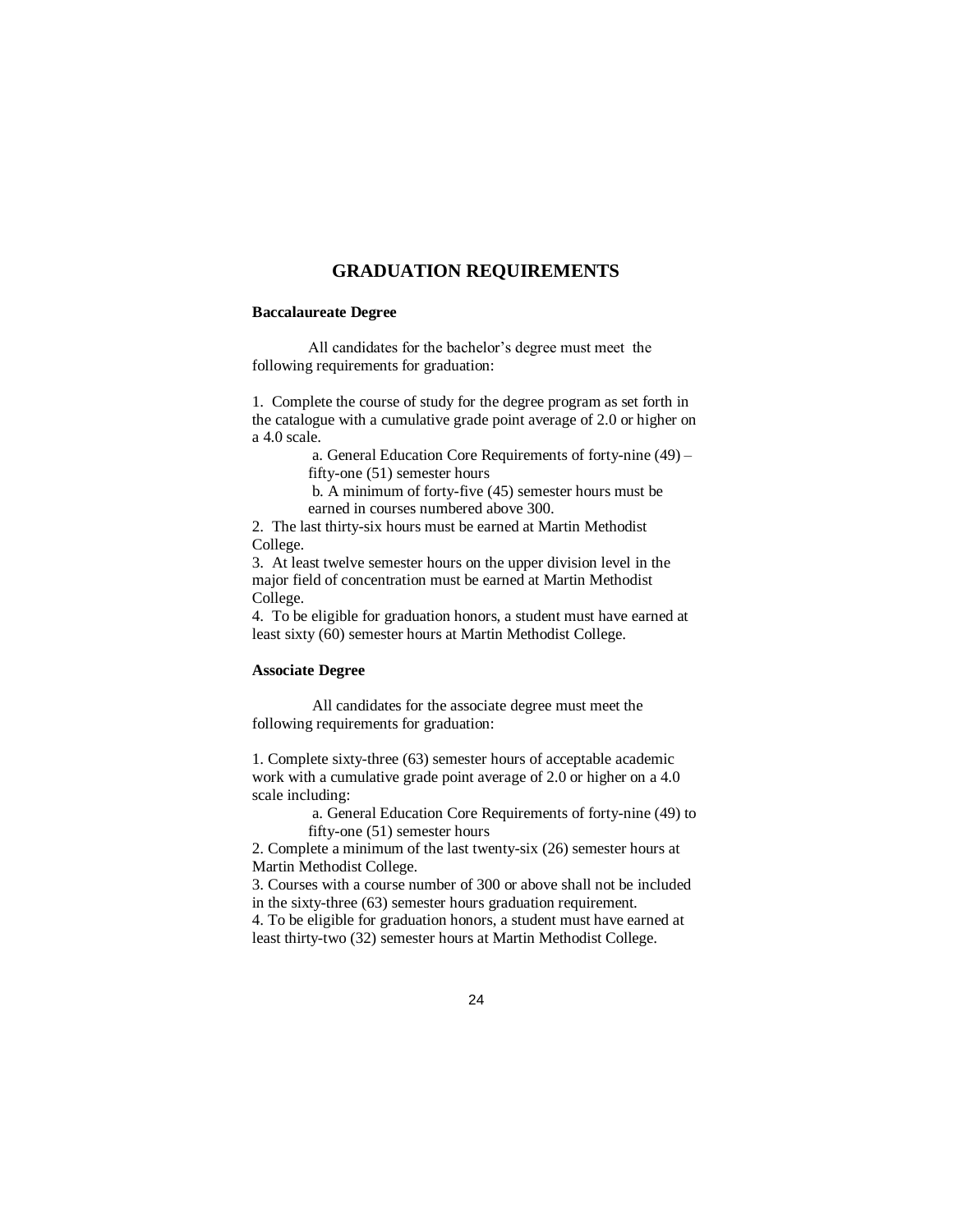# **GENERAL EDUCATION CORE REQUIREMENTS**

(At the time of publication, the requirements were under review for possible revision and could change. Your mentor, the Academic Office, and the MMC website will have the most current information for your review.)

The overall goal of the core curriculum is to help students become discerning citizens who possess the knowledge, skills, and values associated with being well educated. Graduates of Martin Methodist College should demonstrate:

- 1. the ability to organize, interpret, and communicate ideas clearly and accurately;
- 2. an awareness of the importance of balanced intellectual, spiritual, social, and physical development;
- 3. an awareness of the importance of human interaction and ethical judgment in a global society;
- 4. analytical skills using quantitative, qualitative, and scientific concepts.

All students in the baccalaureate and associate degree programs must fulfill these General Education Core requirements to provide breadth and depth of learning experiences across the main fields of knowledge in preparation for advanced study.

The requirements and courses that will fulfill the Core are as follows:

| $\mathbf{I}$ . |                                                                       | 1 hour  |
|----------------|-----------------------------------------------------------------------|---------|
| II.            |                                                                       | 6 hours |
|                | A. English Composition - 6 hours<br>(English Composition 101 and 102) |         |
| III.           |                                                                       | 3 hours |
| IV.            |                                                                       | 3 hours |
| V.             |                                                                       |         |
| VI.            |                                                                       |         |
|                | MIS 120, 210, or 220 or<br>Comprehensive Computer Literacy Exam       |         |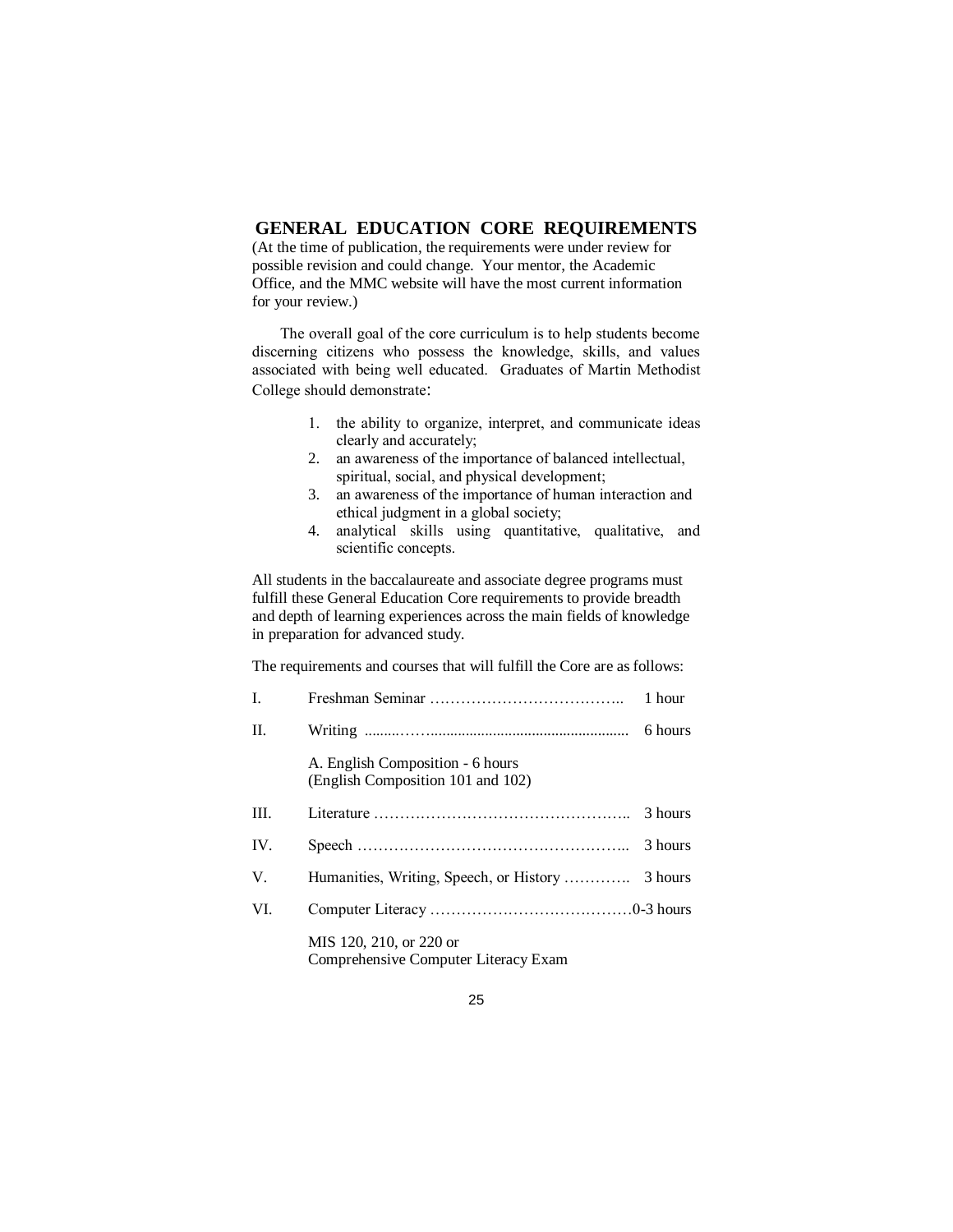| VII.  |                                                                                                                                                                                                                                                 | 6 hours |
|-------|-------------------------------------------------------------------------------------------------------------------------------------------------------------------------------------------------------------------------------------------------|---------|
|       | This requirement must be completed with three (3) semester<br>hours in one of the Testament courses.<br>Old Testament 101 - 3 hours<br>New Testament 102 - 3 hours<br>World Religions 201 - 3 hours<br>Introduction to Philosophy 241 - 3 hours |         |
| VIII. | The History requirement must be satisfied by six sequential<br>hours in one of the following:                                                                                                                                                   | 6 hours |
|       | A. History of Western Civilization 111 and 112 - 6 hours<br>B. History of the United States 201 and 202 - 6 hours                                                                                                                               |         |
| IX.   |                                                                                                                                                                                                                                                 | 3 hours |
|       | Math 131, Math 211 or higher (Refer to major for specific<br>requirement.)                                                                                                                                                                      |         |
| X.    |                                                                                                                                                                                                                                                 | 8 hours |
|       | The Science requirement must be satisfied by eight sequential<br>hours in one of the following:                                                                                                                                                 |         |
|       | A. General Biology 111 and 112 - 8 hours<br>B. General Chemistry 111 and 112 - 8 hours<br>C. College Physics 241 and 242 - 8 hours<br>D. Physical Science 101 and 102 - 8 hours                                                                 |         |
| XI.   |                                                                                                                                                                                                                                                 | 3 hours |
|       | The Fine Arts requirement must be satisfied by one of the<br>following courses:                                                                                                                                                                 |         |
|       | A. Art Survey I - 3 hours<br>B. Music in Western Civilization - 3 hours<br>C. History of Jazz and Blues - 3 hours<br>D. Drama and the Theatre $-3$ hours                                                                                        |         |
| XII.  | Satisfactory completion of one physical education activity<br>class is required. No more than two semester hours of PE<br>shall be used to satisfy any graduation requirement.                                                                  | 1 hour  |
| XIII. | Martin Moments (five approved events per term)                                                                                                                                                                                                  | 0 hours |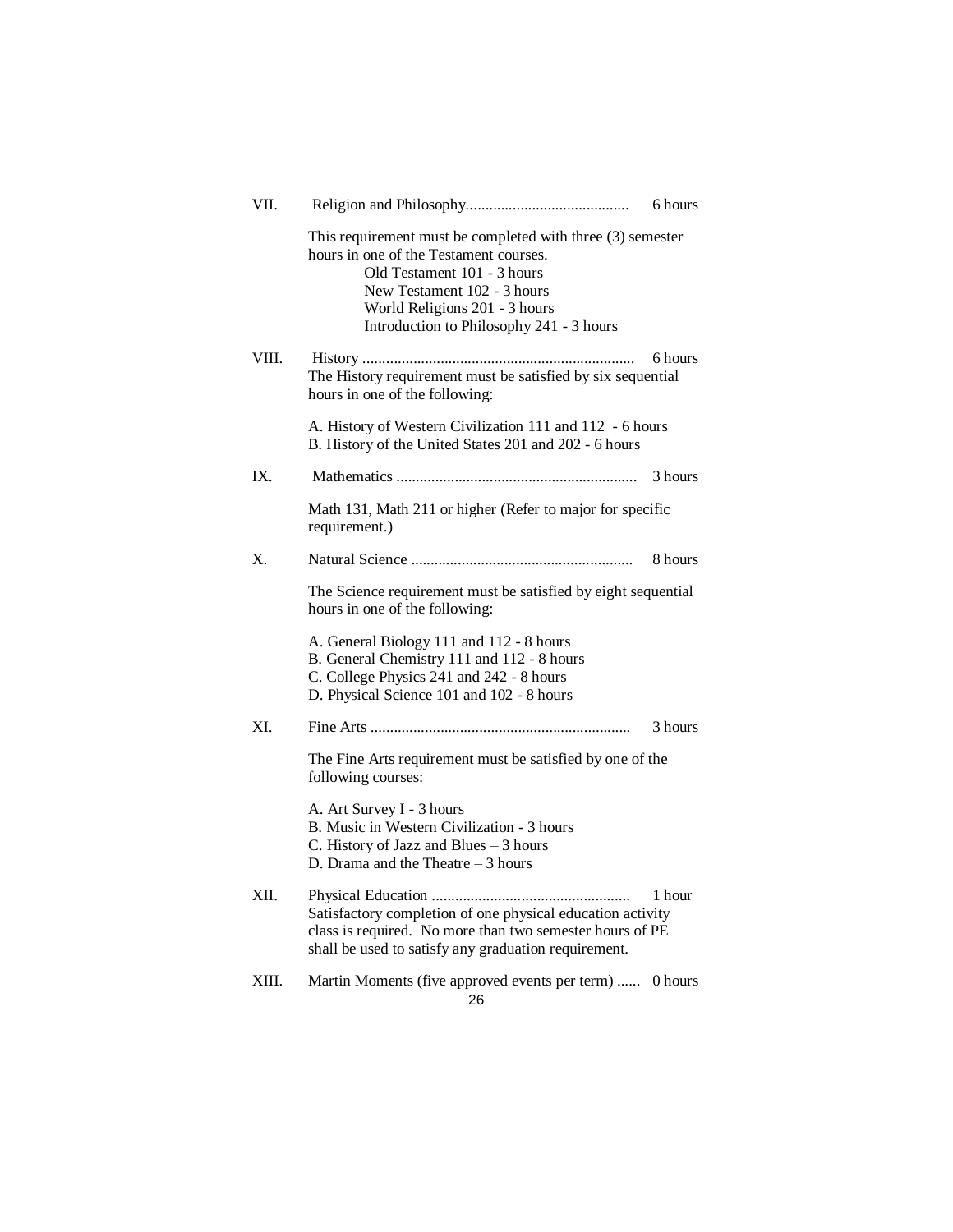XIV. For BA Degrees

Foreign Language (Intermediate Level) …………... 6 hours

### XV. For BS Degrees

Additional mathematics, science or social sciences... 6-8 hours

Each student is responsible for making sure he/she is enrolled in the required courses to meet the graduation requirement. Additionally, each student must apply for graduation no later than the second week of his or her final semester prior to graduation. The forms for graduation may be obtained in the Academic Dean's office. The graduation fee must be paid in the Business Office.

## **APPLICABLE CATALOG**

Students who have been continuously enrolled in Martin Methodist College ordinarily will be allowed to graduate under the catalog that was current when they entered Martin Methodist College, provided graduation is within eight years of the time of that entrance date, and the required courses are still in the college curriculum. However, the college reserves the right to add or delete certain degree requirements that could affect all enrolled students. Continuously enrolled students may elect to graduate under any one Catalog in use during the eight-year period with the approval of the Academic Dean and the Division Head of the department of the major.

Course requirements for each degree program offered by the college are published in the college Catalog. The Academic Dean must approve any substitution of a required course for graduation in advance. Students must submit any request in writing to the Academic Dean no later than one full semester prior to graduation.

The college reserves the right to change the rules regulating admission to the institution and any other regulations or requirements affecting the student body or the awarding of degrees.

### **HIGH SCHOOL TRANSCRIPT POLICY**

Students transferring credit from an accredited college or university are not required to present a copy of their high school transcript if their college transcript proves they have a high school diploma or a GED.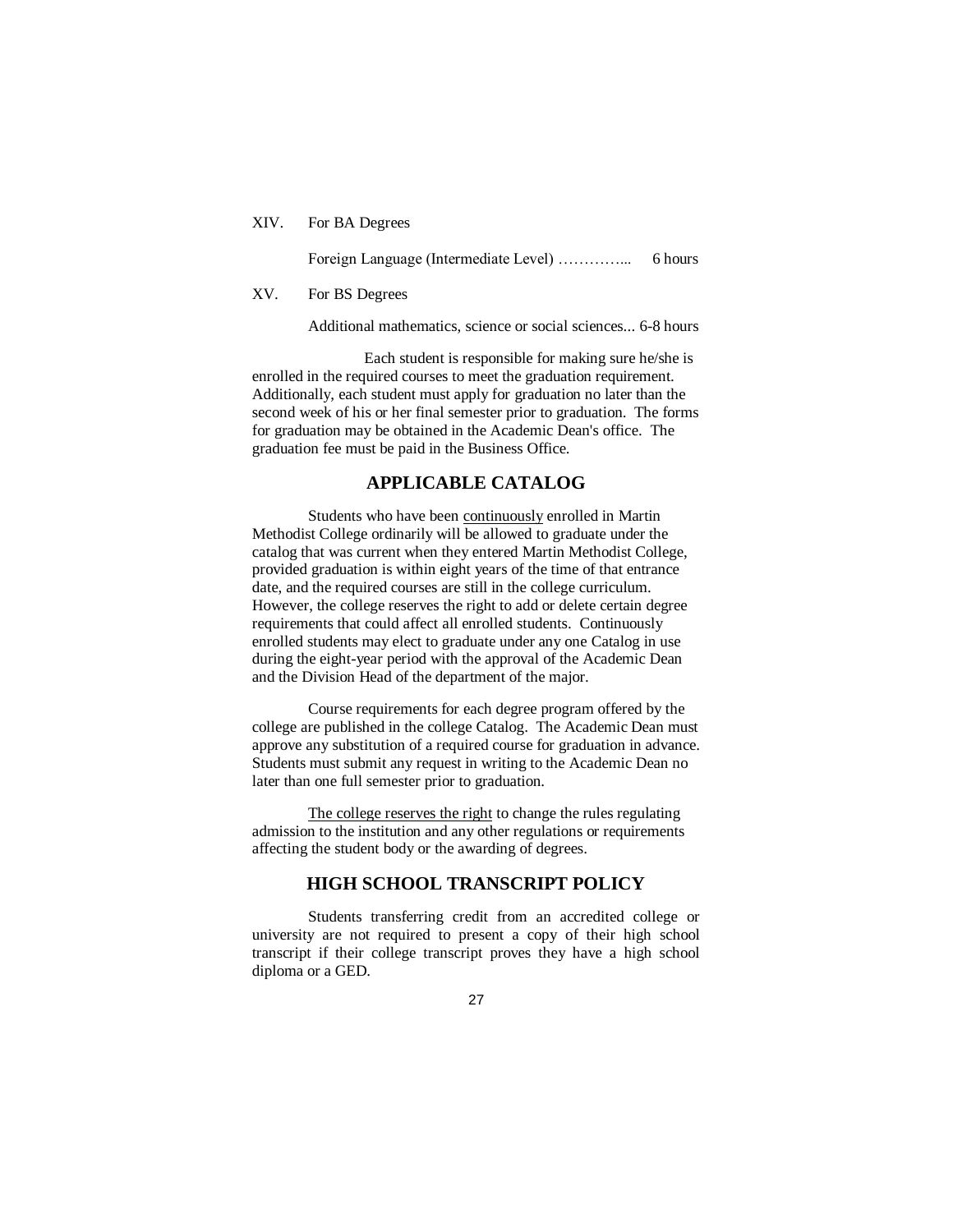# **WITHDRAWAL FROM THE COLLEGE**

If the student completes an official withdrawal form and is passing all work, provided there are satisfactory reasons for leaving school, the official record sheet will show a grade of WP in the subjects which the student was passing at the time of withdrawal. In subjects in which the student was failing at the time of withdrawal, the grade will be WF. Withdrawal forms are secured in the Academic Dean's Office.

# **UNOFFICIAL WITHDRAWAL POLICY**

A student who leaves the college without completing an official withdrawal form shall receive a grade of F in each of the courses enrolled. Martin Methodist College has a required attendance policy. (See policy statement under Academic Information, Class Attendance in this Student Handbook.) Instructors are required to report students who have violated the attendance policy to the Academic Dean/Registrar's Office. Based on the instructor's report a withdrawal form assigning the last date of attendance is prepared. This report is conveyed to the Financial Aid Office and the Business Office for proper refund/repayment compliance.

## **TRANSCRIPTS**

Students desiring official transcripts of their academic records be sent to other educational institutions or to prospective employers may secure the same by submitting a request in writing to the Office of the Registrar. Personal copies may also be obtained in a similar manner, except that the personal copies will not bear the Seal of the College. In no instance will a final transcript be issued to or for any student whose accounts are not settled in the Business Office

# **READMIT POLICY**

Any student who has missed a semester or module of enrollment must complete a readmit application. A student who has been out for less than one year will not have to pay the application fee.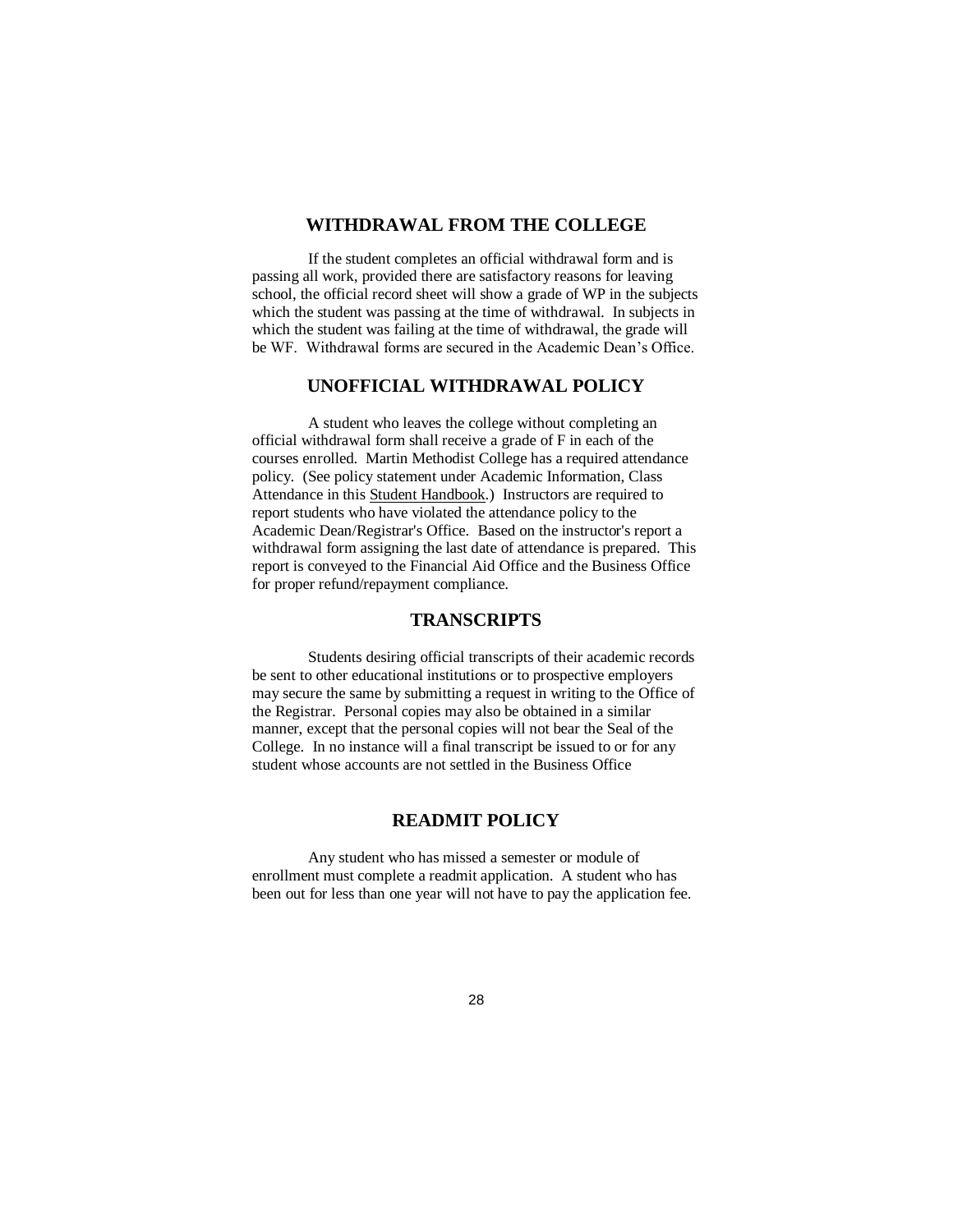# **IV. FINANCIAL INFORMATION**

Tuition and fees are due and payable with registration at the beginning of each semester. Students will not be admitted to class until arrangements concerning settlement of tuition and fees have been made at the Business Office.

### **TUITION**

Students carrying from 12-18 credit hours each semester will pay \$9499 for tuition. Those carrying less than 12 semester hours (i.e. part-time students, 11 hours or less) will pay \$790.00 per credit hour. Those exceptional students who are allowed to carry over 18 hours will be charged the rate of \$396.00 per credit hour for any hours over eighteen. Evening college tuition is \$396.00 per credit hour plus any special course fees.

### **BOOKS**

This figure will vary from student to student. Books that have to be used again by the college in subsequent semesters may sometimes be resold to the bookstore to help defray the cost. A good estimate of the cost of books is \$650 per semester.

### **GRADUATION FEE**

A charge of \$150.00 for each student who files an application for graduation is payable in the semester preceding the intended graduation. This fee applies whether or not the student plans to benefit from the graduation ceremony. There is a charge of \$25.00 for each additional degree awarded at the same time.

## **ROOM AND BOARD**

This fee is charged to resident students only. The charge is \$3,350.00 to \$3,750.00 each semester. This figure includes housing and Dining Hall Meals.

### **HOUSING SECURITY DEPOSIT**

All students who live in Student Housing must pay a \$200.00 security deposit. At the end of their residency if no damages were incurred, the security deposit will be returned to the student. If there are excess room damages during the year then additional damage fees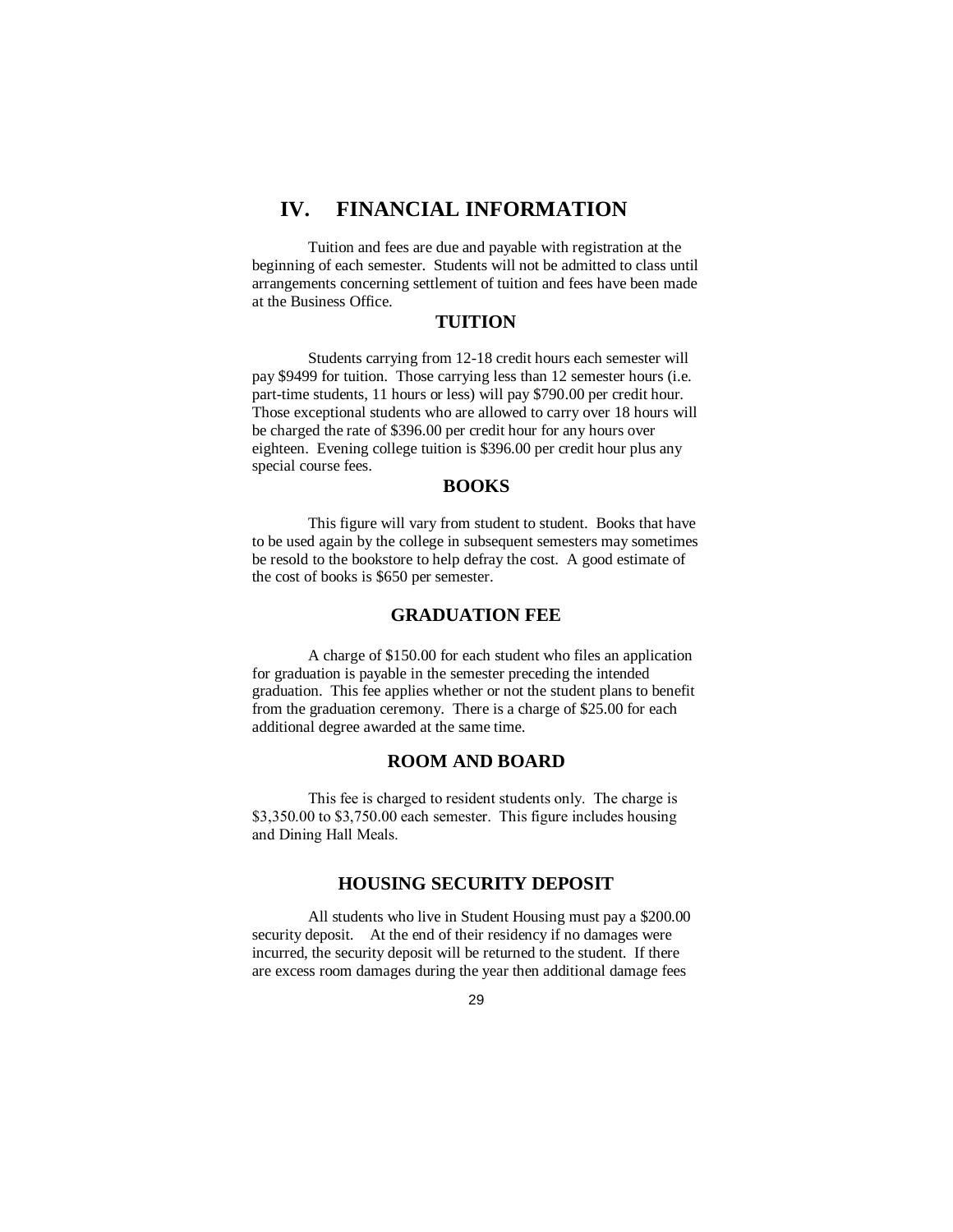will be levied. For damages to halls, baths, or other common areas of the dorm, damages will be prorated among all residents.

# **OTHER FEES**

| Comprehensive Fee (per semester)                    | 260.00      |
|-----------------------------------------------------|-------------|
| Directed Study Fee (In addition to tuition) per hr. | 120.00      |
| <b>Intern Fee</b>                                   | 220.00      |
| <b>Student Teaching Fee</b>                         | 300.00      |
| Review of Portfolio (per credit hour)               | 100.00      |
| Recording Fee for Portfolio                         | 50.00       |
| Challenge Exam Fee (per Credit hour)                | 100.00      |
| Recording Fee for Challenge Exam                    | 50.00       |
| Computer Lab Fee (per course)                       | 30.00       |
| <b>Computer Literacy Test Fee</b>                   | 25.00       |
| Nursing Program Fee (per semester)                  | 350.00      |
| <b>Education Course Fees</b>                        | 10.00-50.00 |
| Science Lab Fee (per course)                        | 30.00       |
| Audit Course Fee (per credit hour)                  | 60.00       |
| Special Music Lesson Fee - per credit               | 80.00       |
| Art Fee                                             | 30.00       |
| Foreign Language Materials Fee                      | 10.00       |
| Schedule Change Fee (each change)                   | 25.00       |
| Returned Check Fee (each)                           | 30.00       |
| ID Replacement Card Fee                             | 25.00       |
| Replacement Car Registration Fee                    | 25.00       |
| Day Late Registration Fee                           | 75.00       |
| Evening College Late Registration Fee               | 25.00       |
| Evening College Session Fee (per session)           | 25.00       |
| International Student Fee (per semester)            | 150.00      |
| International Student Insurance (required)          | 592.00**    |

\*\*This fee is subject to change by the Insurance Company

# **INTERNATIONAL STUDENT TAXES**

As required by the Internal Revenue Service, colleges and universities must pay federal income tax at the rate of 14% on any international student who receives grants and /or scholarships in excess of tuition and allowable fees. At the beginning of each semester a determination is made as to which international students have excess scholarships. A calculation is made and that amount is paid to the IRS on behalf of the student. The student's account is then charged with his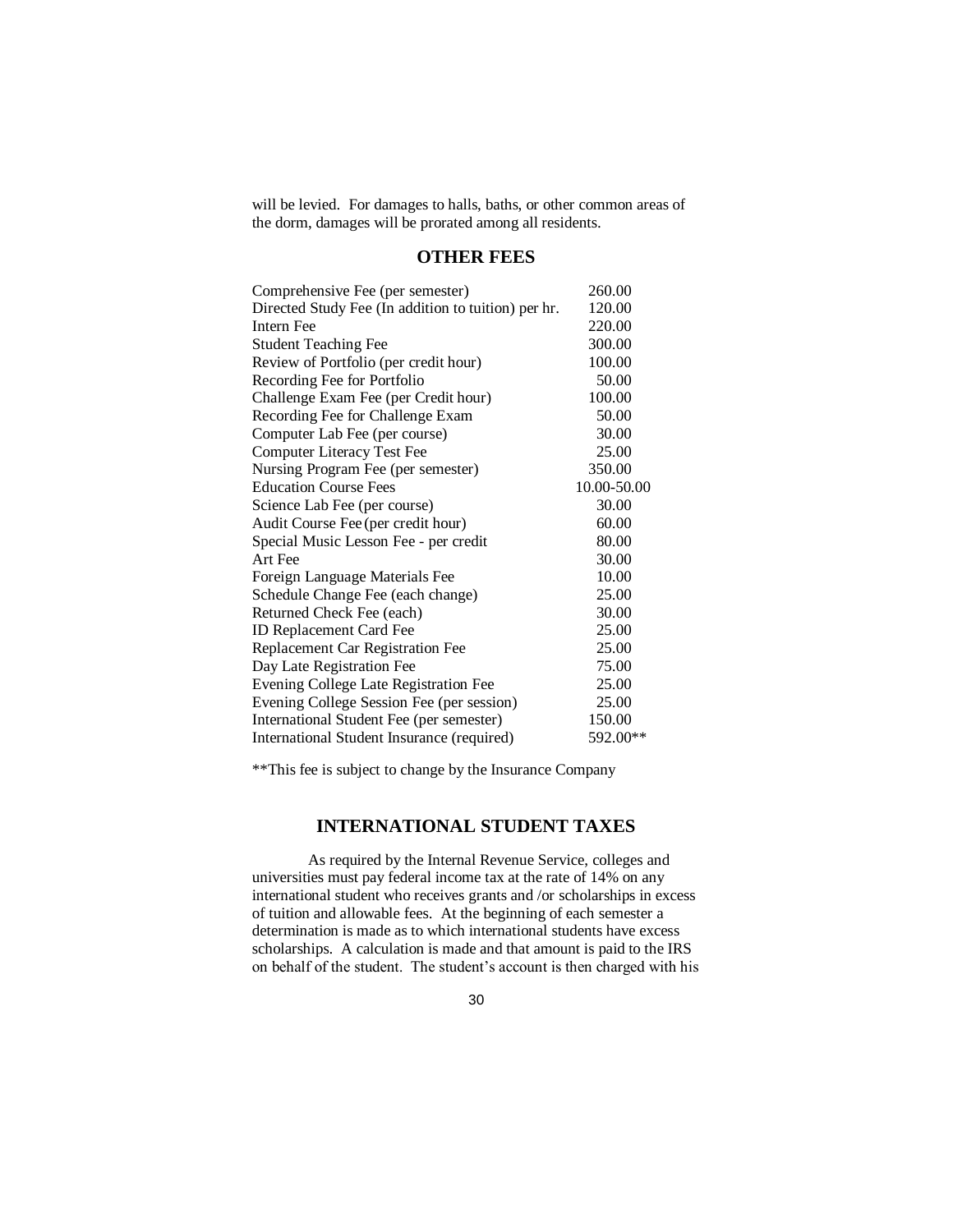or her portion of the tax and is required to pay that amount to MMC for reimbursement of the taxes MMC has already remitted. Form 1042-S will be issued by March so that taxes can be filed by April 15.

### **REFUNDS**

#### **Excess Funds**

No excess funds will be issued until a credit balance appears on the student ledger which is indicated by an amount in parentheses. When financial aid including scholarships, grants, loans, work-study payments, etc., has been received and a credit balance is generated, the student will be eligible for a refund. In order to process a student refund, a refund request, which can be found on the SONISWEB student log in page, must be submitted online.

#### **Withdrawal from College**

Any student who is withdrawing must inform the Business Office of his or her intentions. The student will be given instructions regarding the withdrawal process. A withdrawal form with appropriate signatures MUST be completed and returned to the Academic Dean's Office before a withdrawal is official. In some cases, withdrawal from MMC may result in the student owing a balance to MMC.

#### **Tuition Refund**

Students who drop a class or classes or withdraw from all schoolwork during an enrollment period will receive a refund based on the following schedule. For students who receive Federal financial aid and withdraw, drop out, or are dismissed from school, a refund will be calculated based on federal guidelines for returning Title IV funds and the following schedule. The following information is a basic outline. Full regulations are on file in the Business Office. Refund examples are also available in the Business Office and will be provided upon request.

Credit for institutional charges for fall and spring semesters will be made according to the following schedule:

On or before the first day of class (Class never attended) 100% Through the end of the first 15% period of enrollment 90% Through the end of the first 30% period of enrollment 50% Through the end of the first 60% period of enrollment 25% AFTER the 60% period of enrollment NO CREDIT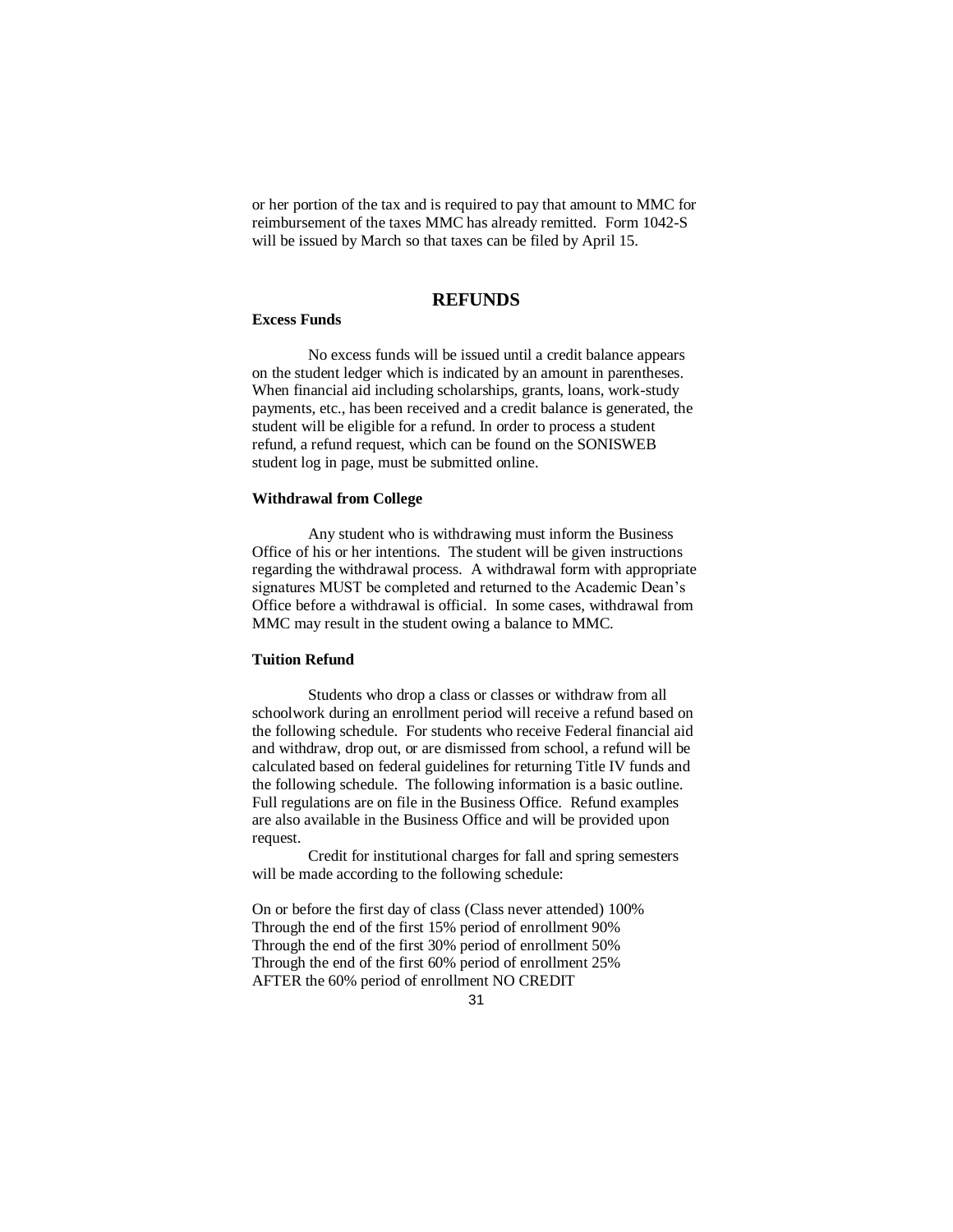For summer school and evening college, each session or term will also use the above schedule.

Charges are prorated from the first scheduled class period until actual withdrawal. There is no credit for temporary absences. Dropped labs or special fees will be prorated based on the above schedule. No credit for tuition charges will be given to anyone who is suspended for disciplinary reasons unless the student is a Federal financial aid recipient. If so, the refund will be according to Federal regulations.

Institutional aid refunds will be calculated on the same basis as tuition (stated above). In no case will institutional funds generate a refund greater than the amount of personal funds received. Dropped courses are calculated on the same schedule as withdrawals. If a course dropped before the end of a refund period caused you to become less than a full time student, all institutional aid is forfeited and Federal financial aid will be calculated based on the number of hours attempted after the courses are dropped. A "Return of Title IV Funds" calculation will be made only when a student withdraws from all courses.

### **Room and Board Refund**

When a student withdraws or moves out of student housing, a prorated portion of the semester's room and board charge, beginning with the date of non-occupancy of the room, will be refunded. (Updated policy will be stated on the housing application.)

### **Students Receiving Title IV Funds Who Withdraw**

All students receiving Federal financial aid are subject to federal regulations enforced by the Department of Education. The following procedure is used in determining the amount of Federal financial aid to be returned to Title IV programs.

- 1. The date of withdrawal is determined.
- 2. The percentage of the payment period or period of enrollment attended by the student is determined.
- 3. The amount of Title IV aid earned by the student is determined by multiplying the total Title IV aid for which the student was eligible by the percentage of time enrolled.
- 4. The amount earned is compared to the amount disbursed. If the amount earned is greater than the amount disbursed, then a post withdrawal disbursement must be made if the student is eligible for a "late disbursement". If the amount disbursed exceeds the amount earned, the Title IV aid must be returned.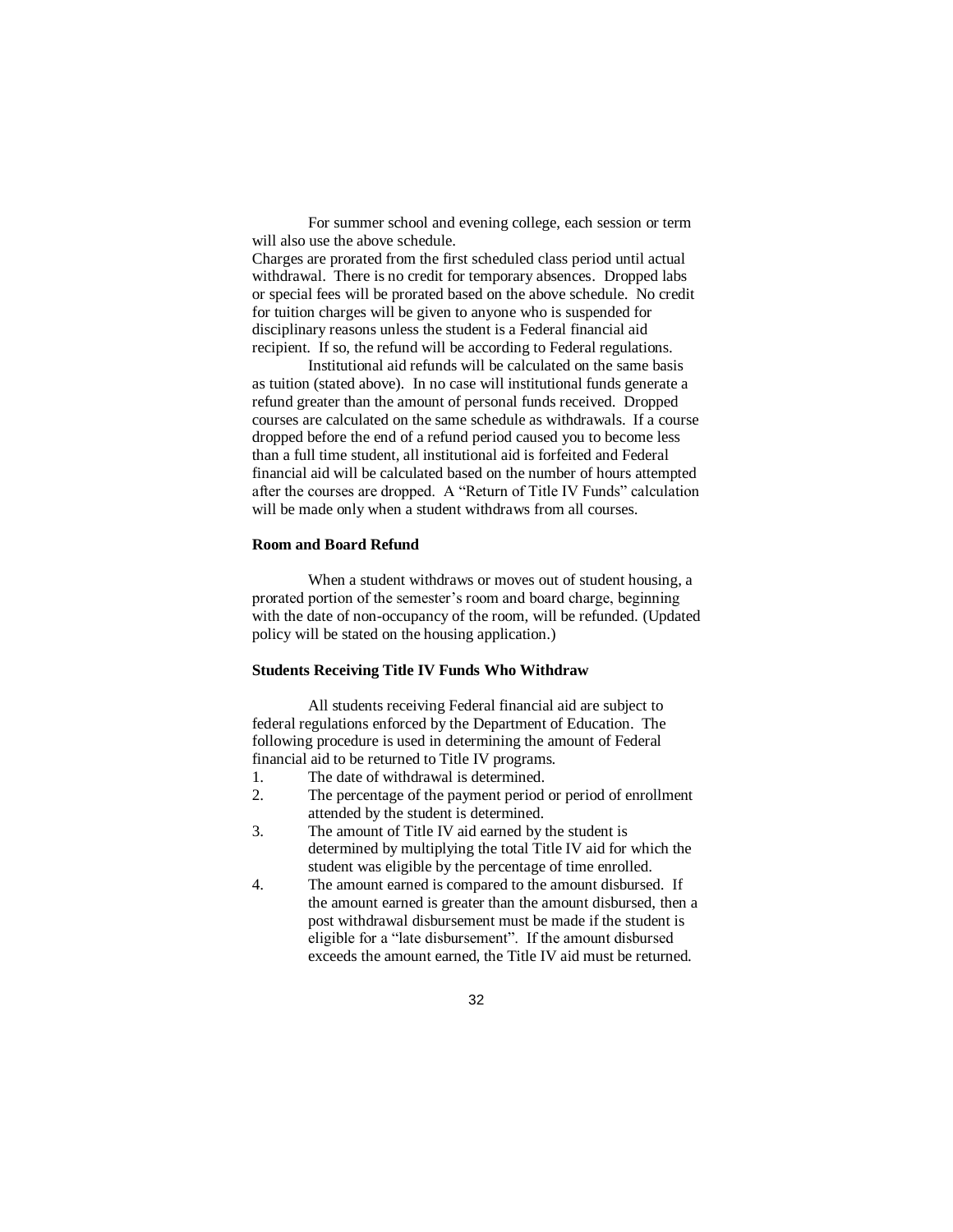- 5. The responsibility for returning unearned aid is allocated between the institution and the student according to the portion of disbursed aid that could have been used to cover institutional charges and the portion that could have been disbursed directly to the student once institutional charges are covered.
- 6. The institution must return the unearned aid. Unearned Title IV aid is distributed back to the Title IV programs from the institution as required by Federal guidelines in the following order: Unsubsidized Federal Stafford Loan; Subsidized Federal Stafford Loan; Federal Perkins Loan; Federal PLUS; Federal Pell Grant; Federal Academic Competitiveness Grant (ACG); Federal National SMART Grant; Federal SEOG; other Title IV programs.
- 7. If the amount that the institution is responsible for returning is less than the total amount of aid that needs to be returned, the student is responsible for the remainder. The order of the return of funds by the student is as follows: Unsubsidized Federal Stafford Loan; Subsidized Federal Stafford Loan; Federal Perkins Loan; Federal PLUS; Federal Pell Grant x 50%; Federal ACG, Federal National SMART Grant, FSEOG, and other Title IV programs (x 50% for grant funds).

#### **Dropped Courses**

Dropped courses are calculated on the same refund schedule as withdrawals. If a course dropped before the end of the refund period causes you to become less than a full-time student, all institutional aid is forfeited and Federal financial aid will be calculated based upon the number of hours remaining after courses are dropped.

#### **Refund Appeals**

A student who has unusual, exceptional, and/or extenuating circumstances involved in their withdrawal from college, may appeal the refund determination in writing within thirty (30) days from the date of withdrawal. A committee composed of the President of the College, Dean of Student Affairs, Business Manager, a member of the faculty, and a member of the student body will consider the appeal.

In no case will money be refunded to a student while that student owes money to the college.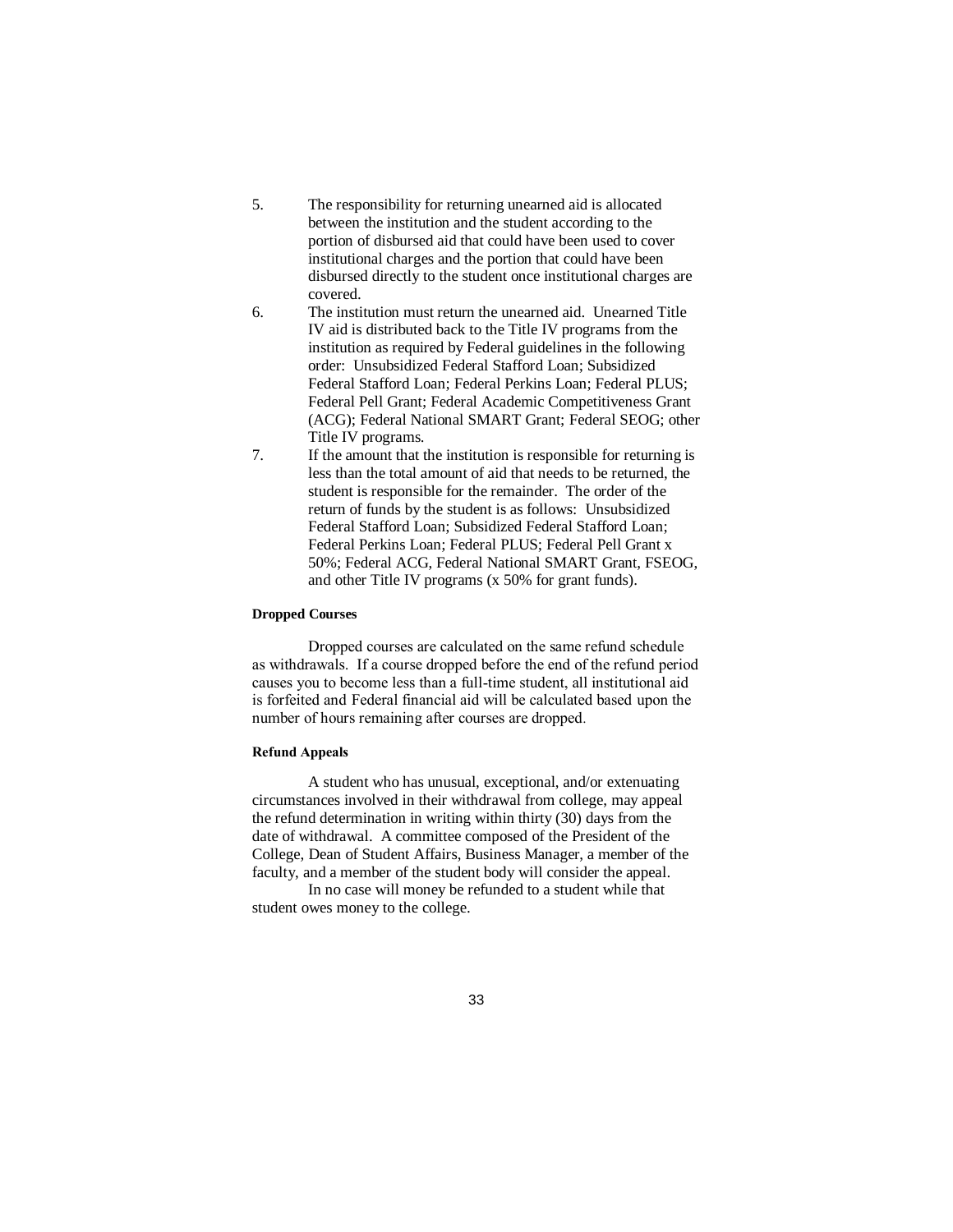# **FINANCIAL AID**

The financial aid program provides need-based assistance to students who would be unable to pursue their education without such help. Grants, loans, and work-study employments are available singly or in various combinations to meet the difference between what the student and family could reasonably be expected to provide and the expected cost of attending. Non-need based aid is available to students who meet specific criteria as listed below.

# **FINANCIAL ASSISTANCE AVAILABLE**

#### I**nstitutional Aid Programs**

All Institutional Aid is available to full-time day students that meet the requirements of the specific scholarship program. Every student at MMC must be admitted to the college and is required to file a Free Application for Federal Student Aid (FAFSA) before any aid will be distributed. Institutional funds may be affected by the receipt of need based funds. The amount of each scholarship listed below is for a full academic year.

 Academic scholarships are awarded to students whose high school transcripts meet the following criteria. The student has the following high school class rankings: ranks in the top 10% of his/her graduating class receives a \$2,500 scholarship, ranks in the top 20% of his/her graduating class receives a \$1,500 scholarship. The student has the following high school GPA's: 3.5-3.799 receives a scholarship of \$500, 3.8- 4.0 (or higher) receives a scholarship of \$1,000. In addition, students who have an ACT score of 22 receive a \$400 scholarship with another \$200 added for each point above a 22. These scholarships can be combined, however, the total award cannot exceed half tuition for the school year. Valedictorians and salutatorians receive a scholarship for half of their tuition. All academic scholarships are renewable annually if requirements are met. A first time student must have a minimum GPA of 2.75 by the end of their first and second academic year. For each subsequent academic year a student must maintain a minimum 3.0 GPA.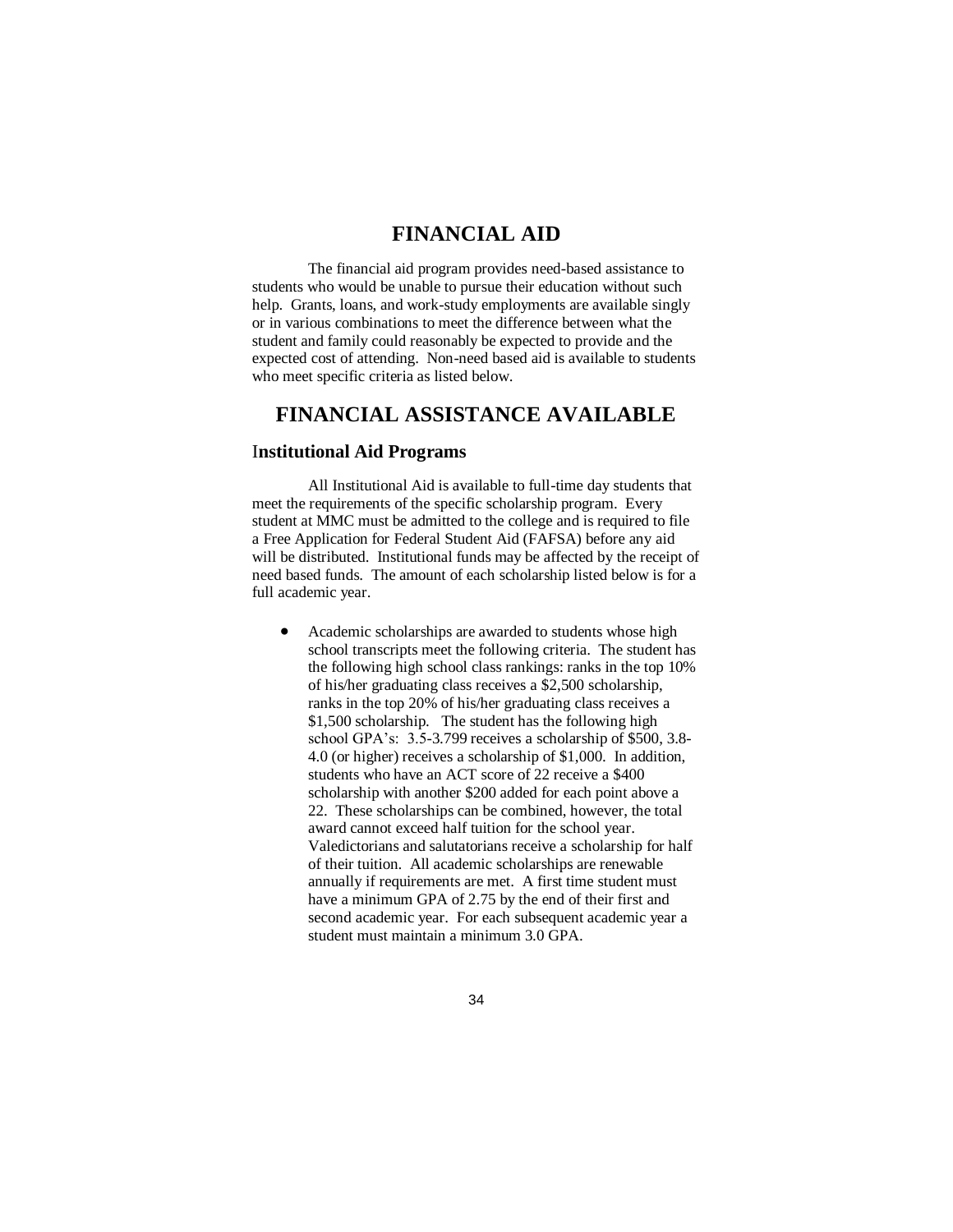- The Martin Scholars Award and the Martin Church Leader Award are both competitive scholarship programs. Each program will provide two full scholarships (tuition, dorm room and board) to the students who win the competition. The Awards are based on Grades/Test Scores, Essays/Writing Samples, Leadership Experience, Recommendations, and Campus Interviews during the competition days. These awards may be renewed.
- The Giles County Scholarship gives all full-time day student residents of Giles County, Tennessee, a \$1,000 Scholarship.
- The United Methodist Church Scholarship awards students who are members of a United Methodist Church \$1,000 or \$2,000 per academic year. If a student's home church is a UMC Church Partner the awards are \$1,500 or \$3,000 per academic year.
- United Methodist Church Ministers that are assigned by their District Office and their dependents are awarded half of tuition scholarships. UMC Ministers must be majoring in one of the Church Vocation disciplines to be eligible.
- Art, Music, and Drama Scholarships are awarded to students who demonstrate talent and an interest in continuing their activity at MMC. Portfolios must be presented to the Art Department, and auditions are required for Drama and Music Scholarships.
- Athletic Scholarships are awarded to student athletes who demonstrate ability in baseball, basketball, bowling, cheerleading, golf, soccer, softball, tennis or volleyball.
- Institutional workships are available to residential students. Students typically work on campus about nine (9) hours per week and earn \$1,500 toward college costs.
- 35 The Methodist Loan is available to members of the United Methodist Church, who are U. S. Citizens and who maintain a "C" or better average. A student at MMC may borrow a maximum of \$5,000 per calendar year at 5% interest. Applications may be obtained from the college or from the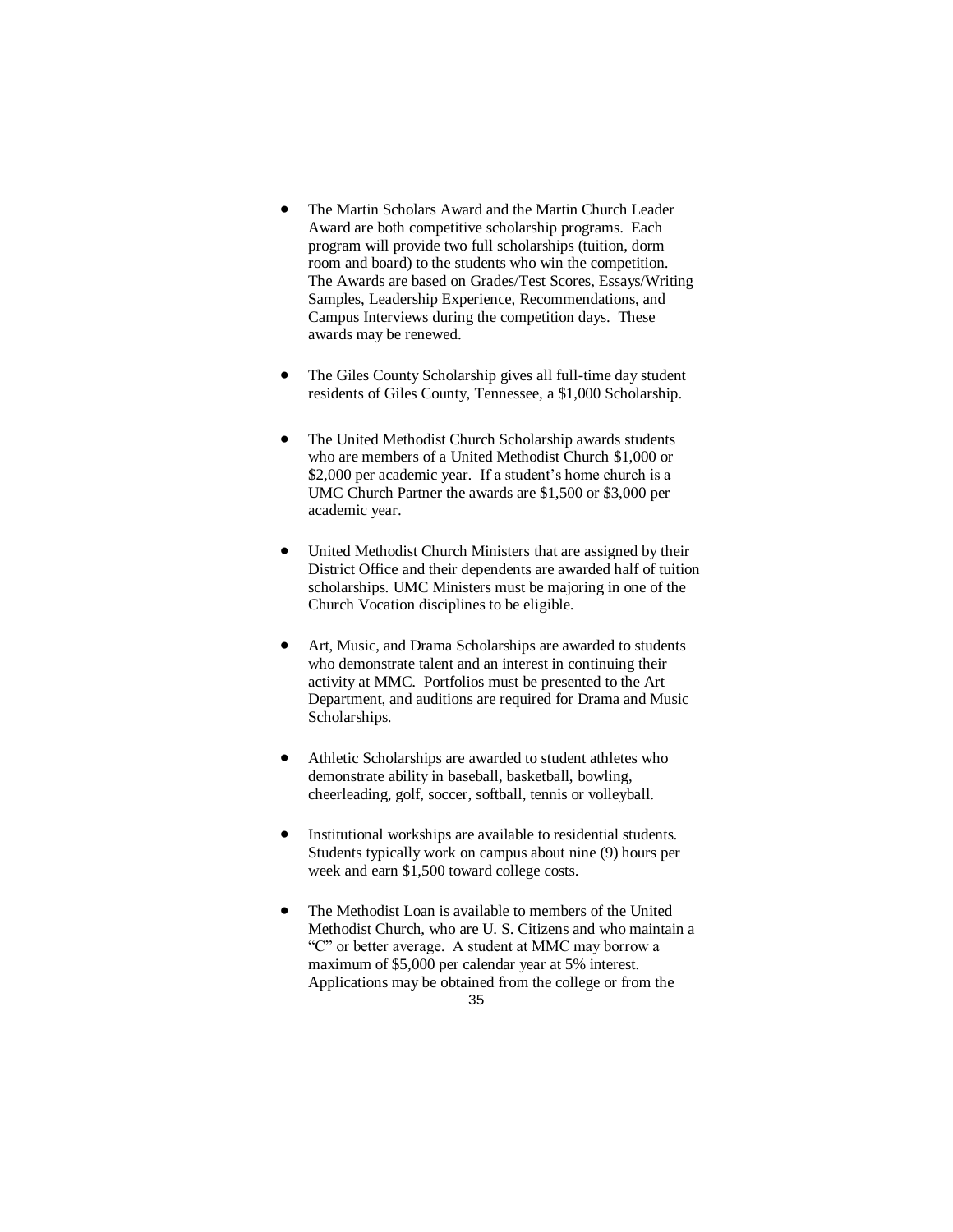Student Loans and Scholarship Office, Board of Higher Education and Ministry, P.O. Box 871, Nashville, TN 37202.

# **Federal and State Aid Programs**

- All Federal and State Aid are available to qualifying students whom meet the requirements of the federal or state program. Every student at MMC must be admitted to the college and is required to file a Free Application for Federal Student Aid (FAFSA) before any aid will be distributed. The amount of each scholarship will vary and the amount awarded is for a full academic year.
- The Federal Pell Grant is a direct grant from the federal government to the student. Awards can range from \$890 to \$5,350 depending on the student's need.
- The Federal Academic Competitiveness Grant is a direct grant from the federal government to the student. A qualifying student can receive \$750 as a freshman and \$1,300 as a sophomore.
- The Federal SMART Grant is a direct grant from the federal government to a student. A qualifying student can receive  $$4,000$  in their 3<sup>rd</sup> year and 4<sup>th</sup> year of study in qualifying majors.
- The Federal Supplemental Educational Opportunity Grant (FSEOG) is a federal grant awarded by MMC. The award amount varies with need.
- The Federal College Work Study Program is awarded based on financial need and priority of application. Students typically work on campus approximately nine (9) hours per week and earn \$1,500 a year toward college costs.
- Veteran's Benefits are also available to all qualifying students at Martin Methodist College.
- Vocational Rehabilitation Grants are available to all qualifying students who have a disability.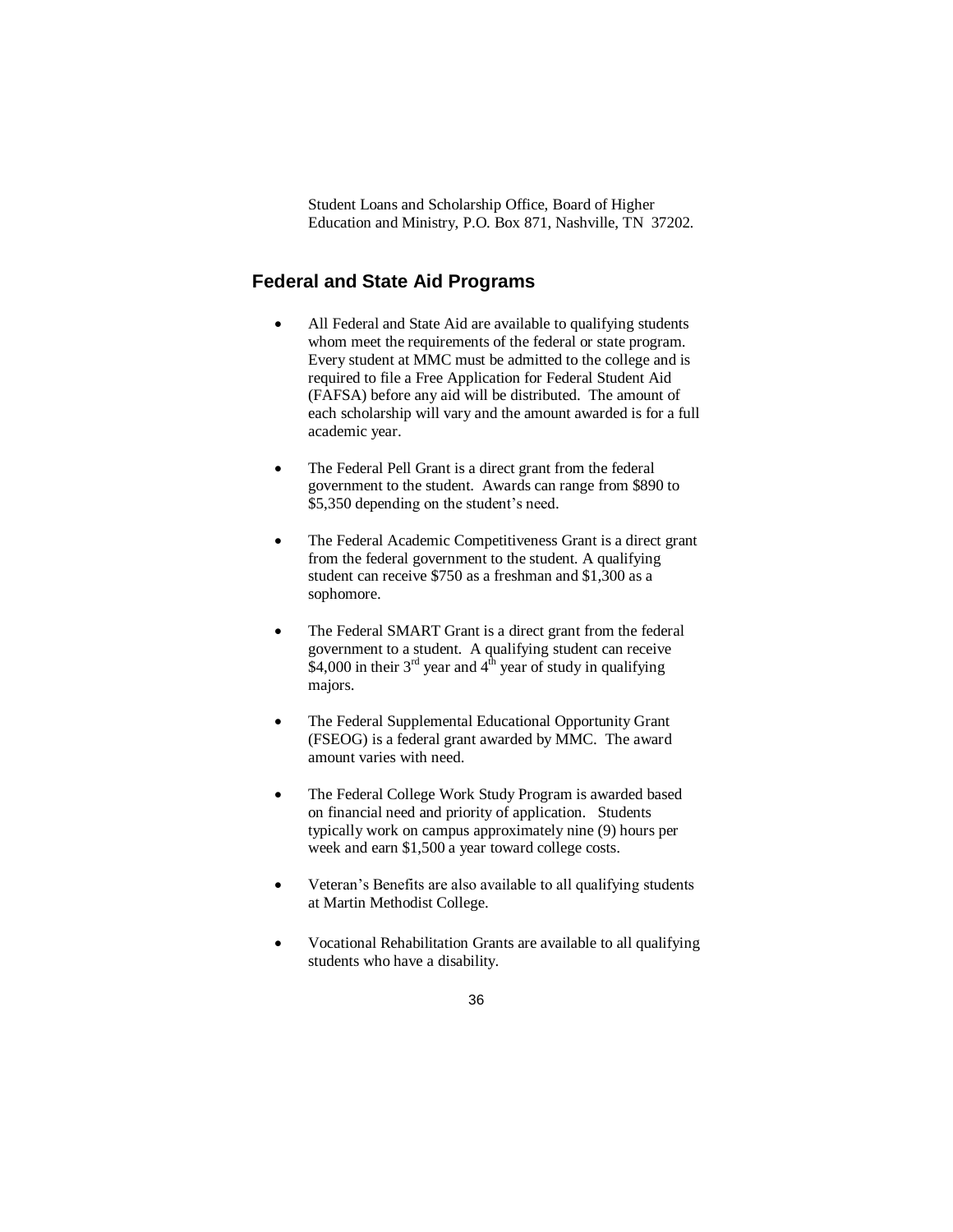- The Tennessee Student Assistance Award (TSAA) is a grant funded by the state of Tennessee. The award amount depends on need and Tennessee State Funding. The FAFSA and the date it is successfully processed determine eligibility.
- Tennessee Lottery Scholarships (TELS) are awarded to graduates of qualified Tennessee high schools who enroll in a Tennessee college in a timely manner after graduation. To qualify, a minimum score of 21 on the ACT or a 980 on the SAT or a high school 3.0 unweighted GPA is required and a FAFSA must be filed by the required cut-off date.
- The Tennessee Teacher Program provides financial assistance for outstanding college Juniors and Seniors who are accepted into the teaching program at their institutions. There are requirements tied to teaching in Tennessee for these awards. A Student applies directly to the Tennessee Student Assistance Corporation for these highly competitive scholarships.
- The Federal Direct Loan Subsidized or Unsubsidized Loan is available to all students. Under this program a maximum of \$3,500 per year for the first year, \$4,500 for the sophomore year, and \$5,500 for the junior and senior years may be borrowed. A student must be enrolled with a minimum halftime attendance to qualify for loans. Detailed guidelines for the loan will be reviewed with each student as part of the formal application process that requires the completion of a promissory note and a loan entrance interview checklist.
- The Federal Direct Loan is a loan to the parents of an enrolled student and requires an additional application and promissory note. Parents may borrow up to the difference in their student's financial aid and the cost of education.

# **HOW TO APPLY FOR FINANCIAL AID**

1. Students are required to be enrolled or accepted for enrollment by Martin Methodist College before final consideration may be given to their request for financial assistance. Students must be seeking a degree in order to receive aid.

2. The Free Application for Federal Student Aid (FAFSA) must be filed to reflect the most current financial information of the family.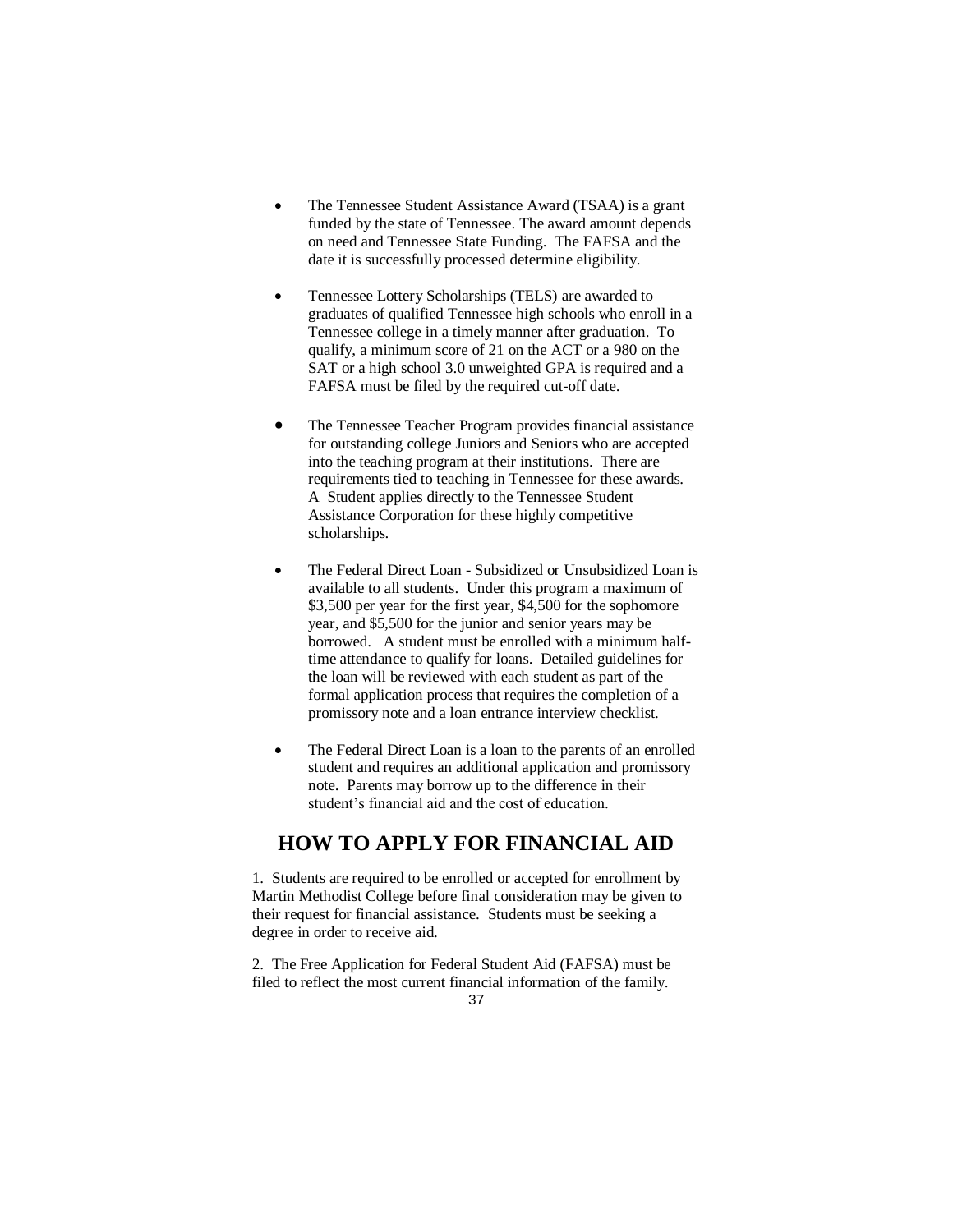This form is used to apply for a Federal Pell Grant, a Tennessee Student Assistance Award (Tennessee residents only), the Tennessee Lottery Grant and every other type of aid - federal, state, and institutional.

# FINANCIAL AID REGULATIONS

#### **Satisfactory Academic Progress**

To obtain federal and state financial aid funds the grade point average must be at the proper level for retention in the college and satisfactory academic progress must be made. Students are required to meet the satisfactory academic progress and retention standards outlined in the section titled, Academic Information, of this Student Handbook in order to remain eligible to receive Title IV financial aid funds. Students may appeal their aid package as well as the termination of aid for lack of satisfactory progress by preparing a written appeal for the Admissions and Financial Aid Appeals Committee. The committee will meet within ten days and return to the student its decision, which will also be in writing. The student may, at his or her request, attend the meeting of the committee to present the appeal personally.

## **Federal Income Tax Scholarship Information**

Scholarship funds paid for room and board, or in excess of tuition and books, are subject to federal income taxes. Consult your tax advisor for details. Consult your tax advisor, also, to determine if Hope Scholarship or Lifelong learning tax credits may apply.

# **Loan Deferment Terms**

Under certain circumstances students have a right to defer (postpone) repayment of Federal Stafford and/or Direct Loans. Students whose loans were obtained after July 1, 1993, may defer payments for the following conditions:

- Enrolled at least half-time at an eligible institution.
- Engaged in a full-time course of study in a graduate fellowship program.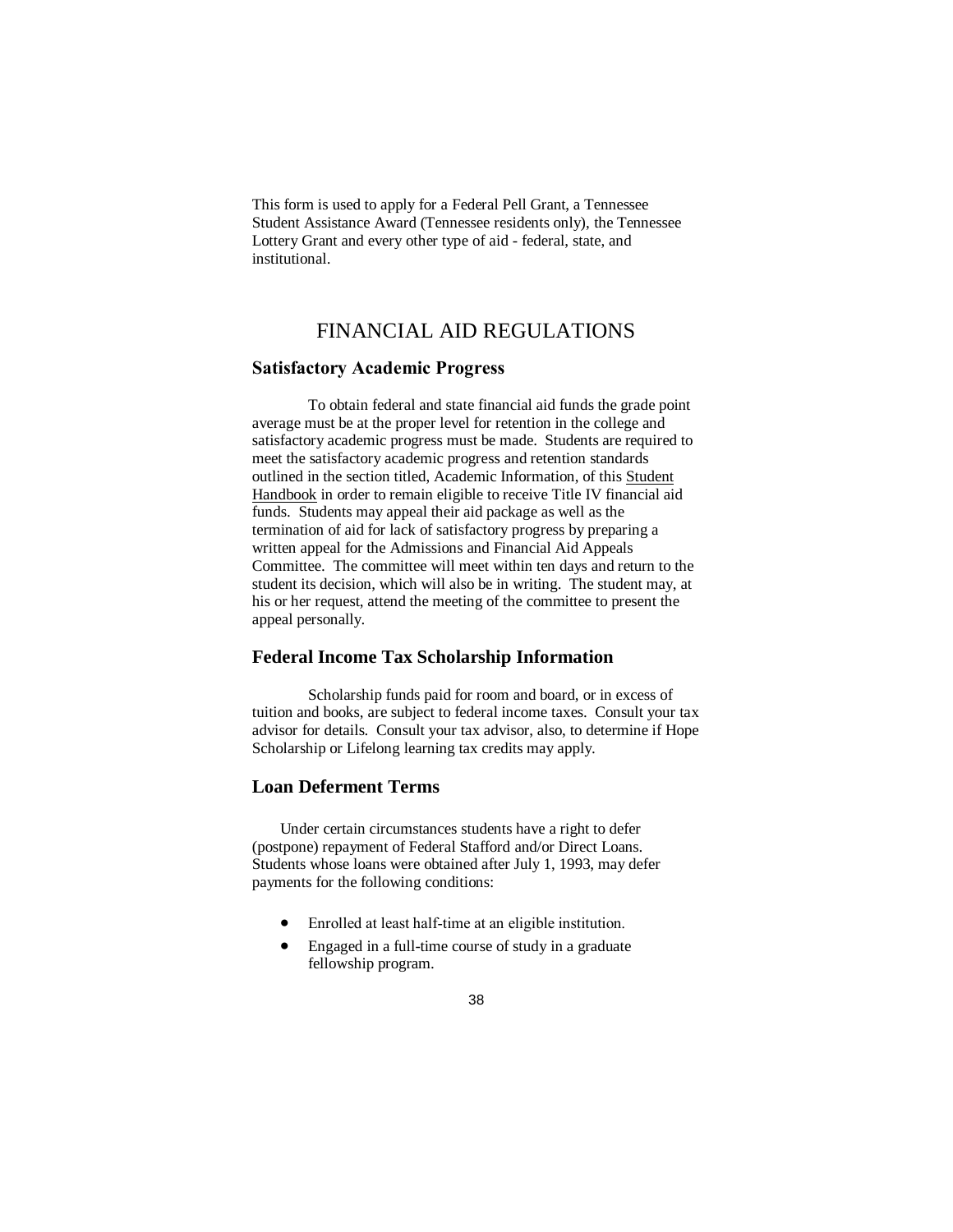- Engaged in a full-time rehabilitation training program for individuals with disabilities (if the program is approved by the Department of Education)
- Conscientiously seeking, but unable to find, full-time employment (for up to three years)
- Experiencing an economic hardship as determined by federal law (for up to three years)

Each "Federal Direct Loan Master Promissory Note Instructions and Notices" carries all details for student loans including grace period, interest rates, deferment, forbearance, and consequences of default. Students are required to sign that they have read and understand the guidelines for student loans prior to loan certification.

# **On-Line Direct Loan Entrance, Exit, and Master Promissory Note Procedures**

MMC is directing all students and parents to complete these loan forms on-line. On the MMC website there is a "Financial Aid Forms" bullet under the Financial Aid Heading. This opens a list of forms and the links to complete the on-line forms for Direct Loan Entrance, Direct Loan Master Promissory Note (MPN), Parent Plus Loan MPN, and the Direct Loan Exit. These forms are required by the U.S. Department of Education.

#### **Notification of Federal Loan Disbursement Policy**

Martin Methodist College hereby notifies students who have accepted Federal Direct Loans as part of their financial aid award package (or whose parents are receiving Federal Plus Loans) that loan disbursements will arrive at the college in the form of an Electronic Funds Transfer (EFT) with a roster of all loans in the transfer. The loan amounts, by federal regulation, must be released by the lenders in equal installments to cover the periods of enrollment of the academic term. If eligible, the loan disbursements will be disbursed to the college 10 days after the first day of class in a semester or module. Loan proceeds will be credited to the student's account within 3 days of receipt and any excess refunded to the borrower within 14 days after the college's receipt of the funds if a credit balance is generated and a request to hold a credit balance is not on file in the business office. (see Excess Funds in the Refunds section on page 30) Under rules dictated by the federal government the college is not allowed to release the first loan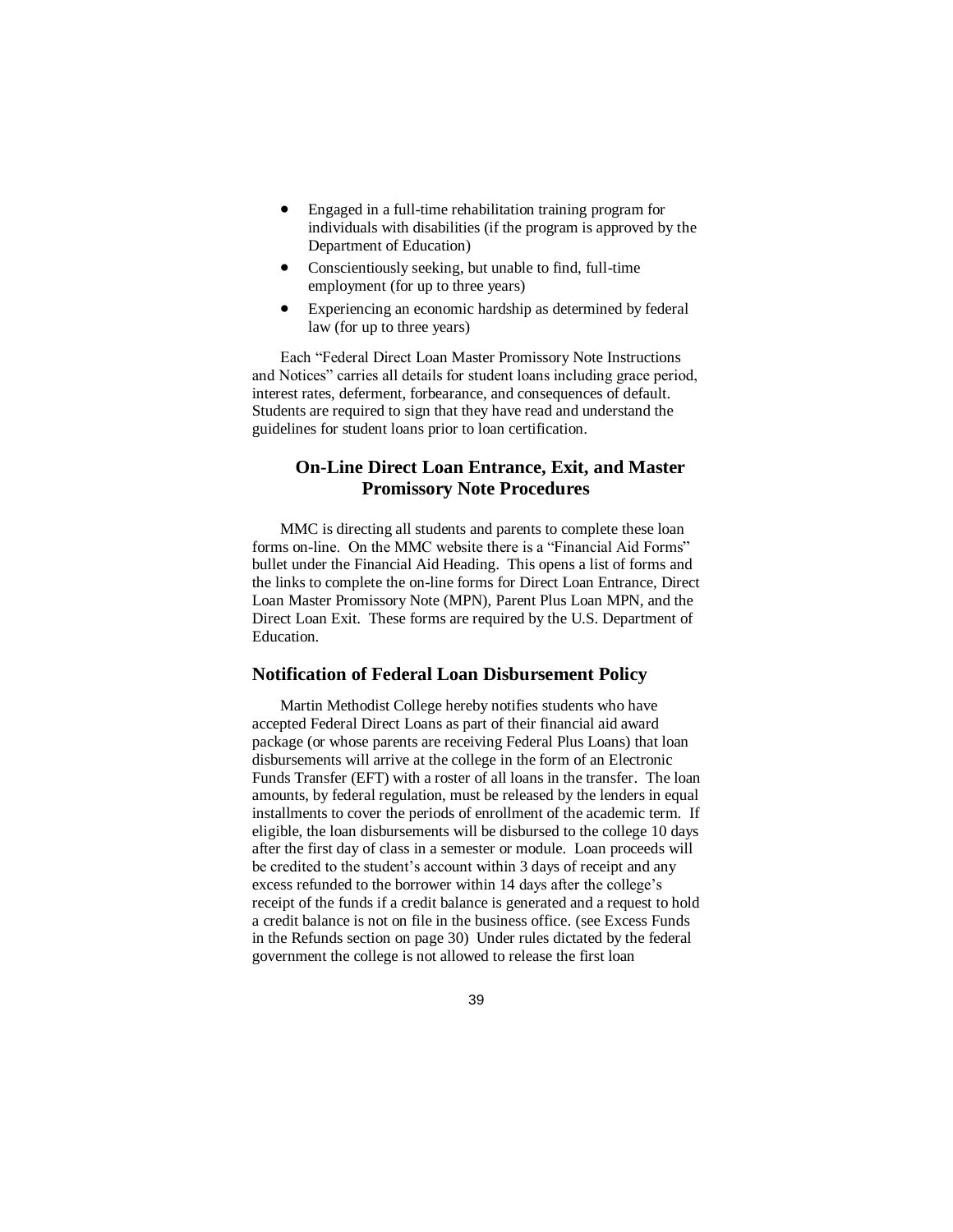disbursement to a first-year, first time undergraduate until thirty days after the first class day of the semester or module have elapsed.

### **COHORT Default Rate**

The COHORT default rate was 9.8% for 2006 and the draft rate for 2007 is 16.7%.

# **Institutional Review Panel**

To participate in the Tennessee Educational Lottery Scholarship program the college must have a TELS Institutional Review Panel.

The purpose of the panel is to hear appeals from students who for justifiable reasons did not comply with the continuous fulltime enrollment rule that is the TELS requirement. Possible appeals will result from medical and personal problems experienced by the student such as illness, death of a family member, religious requirements, employment requirements, etc.

The IRP is composed of one member of the faculty, one member of the staff and one student. The IRP will consider appeals and student requests for leaves of absence.

Procedures for the IRP:

1. Decisions must be made and communicated in writing to the student within 14 days of appeal.

2. The reason for the appeal by the student must be documented and maintained by the IRP. The IRP decision must be maintained on file for four years or until the student graduates whichever comes first.

3. The student who files an appeal will be notified that the IRP decision may be appealed to the TELS Award Appeals Panel at the following address:

> Tennessee Student Assistance Corporation c/o TELS Award Appeals Panel 404 James Robertson Parkway, Suite 1950 Nashville, TN 27243

The appeal to the TELS Award Appeal Panel must be made within 45 days of the IRP decision. The TELS Panel will mail a decision to the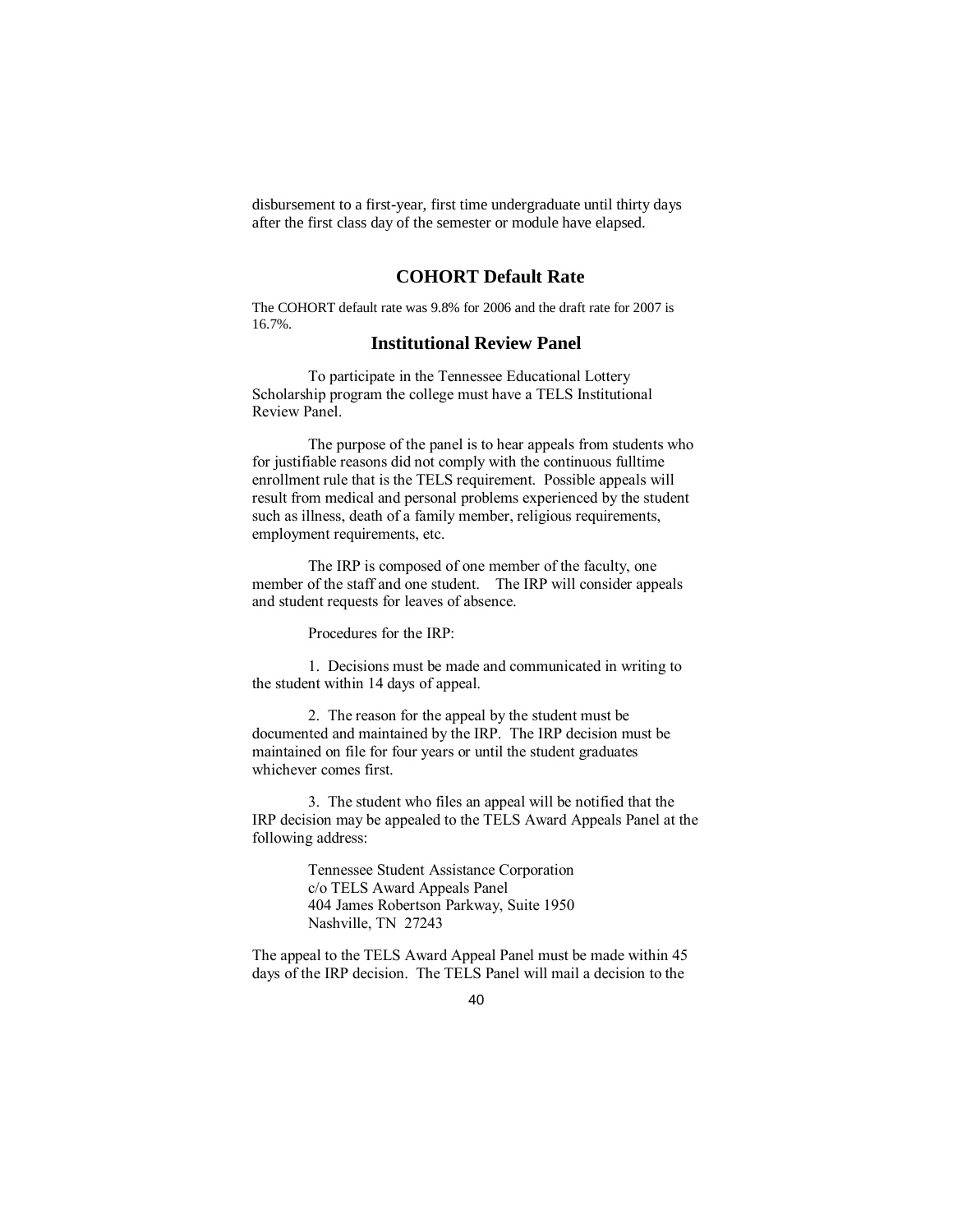student within 14 days of receiving the appeal. The decision of the TELS Award Appeal Panel is the final administrative appeal.

# **Official College Census Day (for Lottery Scholarships)**

To administer the Tennessee Educational Lottery Scholarship (TELS) the college must declare an official census day.

A census day is the date:

before which classes dropped do not count toward the 24 hours attempted rule for calculating a continuing student's eligibility for the lottery scholarship and

after which any class dropped will be counted as hours attempted (and for which no quality points will be assigned thereby making it imperative that the student perform well on other classes in order to attain a grade point average that will enable them to continue to receive the TELS).

It has been determined that the  $15<sup>th</sup>$  class day be the official census date. Holidays and weekend days will not count as they are not class days.

# **V. STUDENT ORGANIZATIONS AND ACTIVITIES**

The college has a well-rounded array of organizations and activities. Recreation and intercollegiate athletics, clubs, cultural events, social activities, student publications, honor societies, and student government are available for student participation. A listing of these opportunities follows.

## **ATHLETICS**

**Individual Recreational Activities**: All enrolled students are urged to make use of the Christian Life Center facilities which include a Nautilus room, jogging track, racquetball courts, basketball/volleyball courts, and the pool.

**Intercollegiates**: The college fields teams in the following sports: men's baseball, men's basketball, women's basketball, men's bowling, women's bowling, men's golf, women's golf, women's softball, men's soccer, women's soccer, women's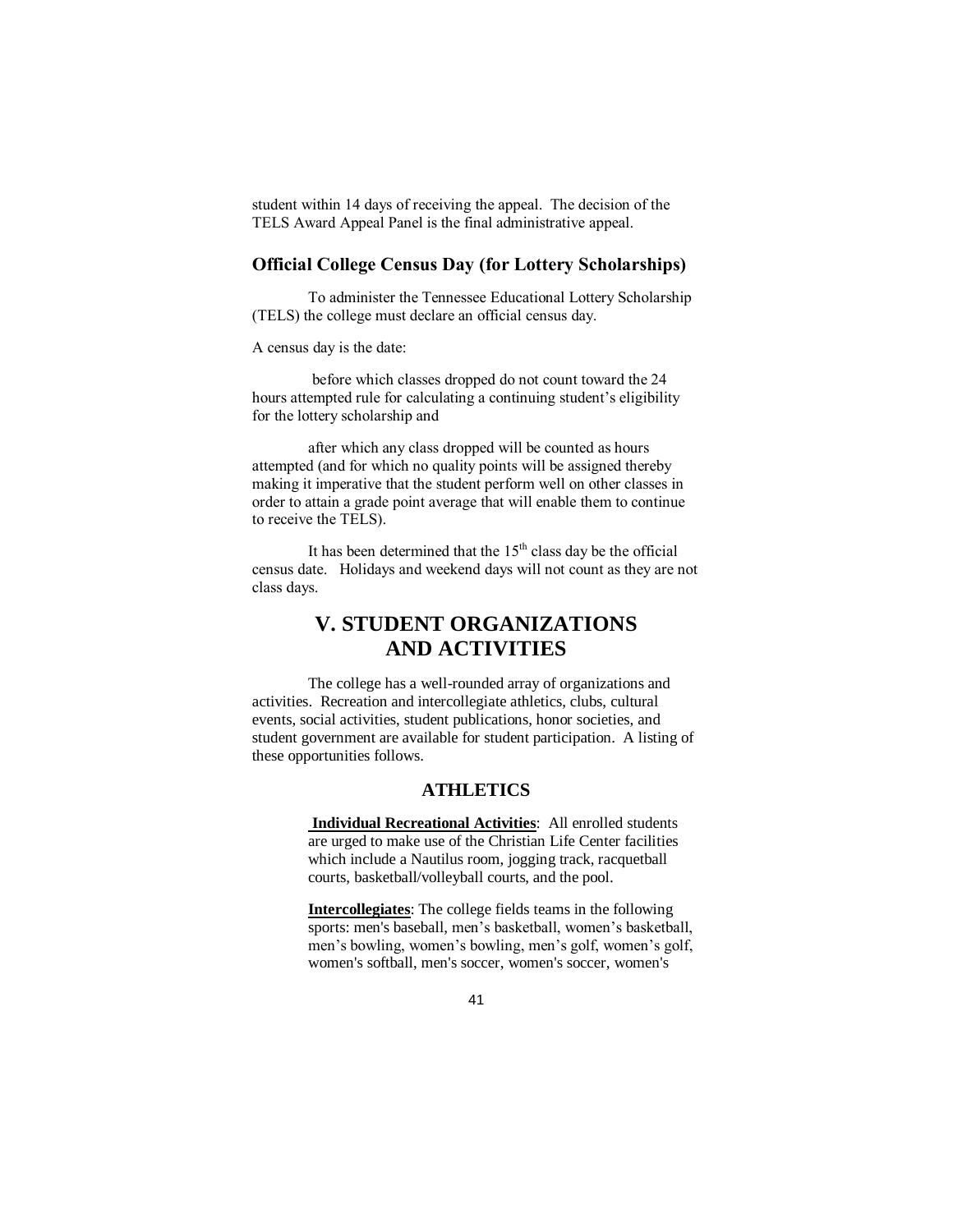volleyball, men's tennis, women's tennis and co-ed cheerleading.

**Intramural Sports**: The college offers opportunities for all students to participate in intramurals sports throughout the year including racquetball, ping pong, volleyball, flag football, basketball, ultimate Frisbee, soccer and softball.

**Champions of Character Program**: This program will create an environment in which every NAIA student-athlete, coach, administrator, official and spectator is committed to the true spirit of competition through respect, integrity, responsibility, sportsmanship and servant leadership. The intent of this program is for all NAIA student-athletes and coaches to exhibit exemplary character and sportsmanship both in all athletic competitions and outside of the sports setting. MMC's first commitment in this program is to teach, enforce and monitor strong character skills with both our students and staff. Our second commitment is to deliver these strong character skills to the youth leagues, middle schools and high schools of Giles and surrounding counties. MMC's goal is to become a leading institution in the nation, known for its strong character skills and efforts to produce these skills.

**Sports Medicine**: the MMC Sports Medicine Department supports all intercollegiate athletic teams. A full-time employee heads this department. The Sports Medicine Department is equipped with up-to-date medical equipment to care for emergencies.

#### **Campus Organizations**

For additional information about the campus organizations listed below or to learn how to start an organization contact the Student Organizations Director listed in the phone directory in the back of this handbook.

> Art Club: formed in 1988, this group strives to promote interest in the Fine Arts. Projects such as building sets for campus events are undertaken annually.

> **Dramatics Club**: open to any student interested in drama. Members of this club act in, stage, and help direct the college's fall and spring plays.

**Fellowship of Christian Athletes:** is an interdenominational ministry open to all but targets coaches, athletes, and students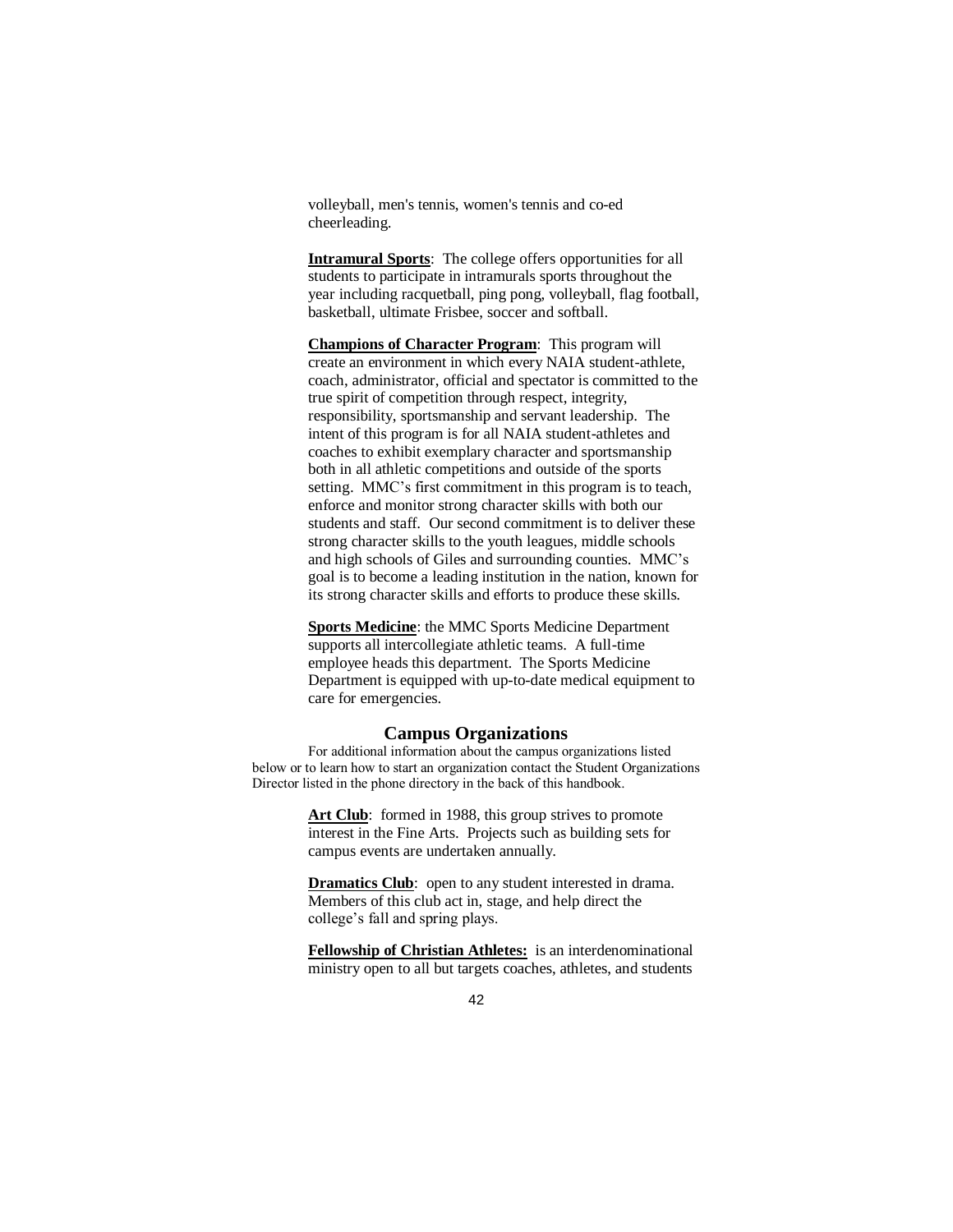utilizing them to influence others for Christ. The meeting schedule fluctuates with the athletic calendar.

**Green Team**: formed in 2003 this organization is dedicated to helping the environment by recycling.

**International Club**: promotes interest in the different cultures of the world. Activities such as canoe trips, shopping and movie excursions introduce international students to American culture.

**La Conexion:** The Connection is a joint ministry of Religious Life at MMC and the Tennessee Conference Hispanic/Latino Academy. The Connection meets weekly for prayer, bible study, and support.

**Martin S.E.R.V.E.S.**: is a campus resource dedicated to engaging the Martin Methodist community in acts of mercy, justice, and education in order to encourage student, faculty, and staff service as a lifelong activity. To learn more about opportunities to serve stop by the CCL office, call 931-424- 7363 or e-mail martinserves@martinmethodist.edu.

**M.M.C. Psi Omega Nu Behavioral Science Club**: founded in 2004, this club is open to any student who's major or minor is considered to be one of the Social Sciences. The goal of this organization is to promote community involvement, encourage social service and provide an environment that will enhance the educational experience of all members.

**National Alliance for the Mentally Ill Club**: founded in 1979, this is a self-help, support and advocacy organization. NAMI works to achieve equitable services and treatment for people living with severe mental illnesses and their families.

**National Association for the Advancement of Colored** 

**People**: the NAACP Youth and College Division will work to inform youth of the problems and issues affecting all racial and ethnic minorities; to advance the economic, education, social, political and harmonious cooperation of all racial and ethnic minorities; and to stimulate the appreciation of the contribution to civilization made by all racial and ethnic minorities.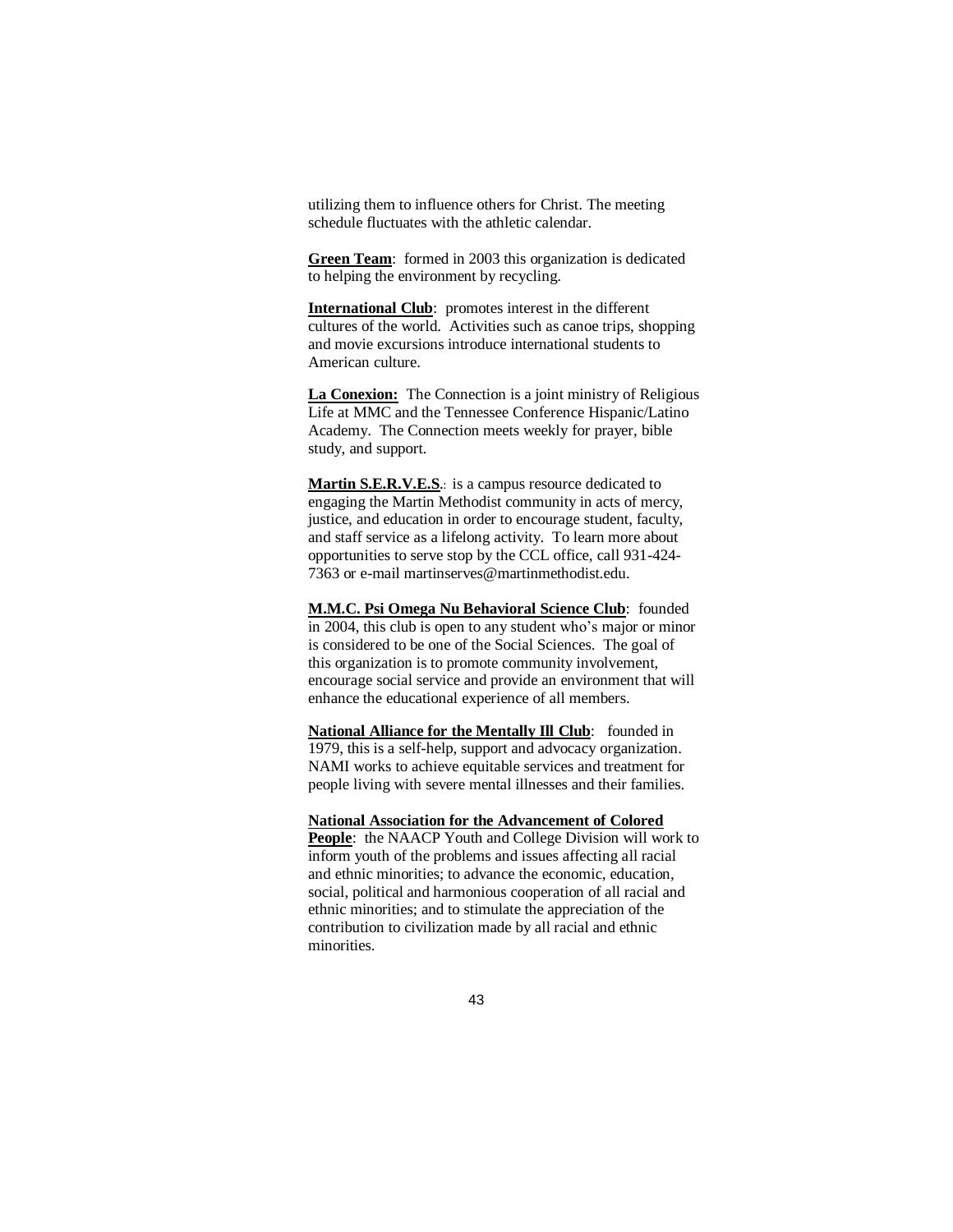**Outdoor Enthusiasts:** This group organizes outdoor activities such as hiking, bicycling, camping trips and annual "Survivor" competitions which encourage students to appreciate the great outdoors.

**RedHawk Republicans**: is the official Republican Party at MMC. This club promotes voter awareness at the collegiate, local and state level, and supports the ideals and principles of the Republican Party and provides services to the community.

**Relay for Life:** this group promotes cancer education and awareness, and sponsors fundraising and team recruiting events throughout the year culminating in the annual Giles County Relay for Life which is held in Pulaski each June.

**Road Scholars Commuting Students Club:** this group addresses the unique needs of commuting students, and promotes their involvement in all aspects of campus life.

**STEA**: the Student Teacher Education Association organized on campus in 1994. This is the pre-professional club for prospective teachers.

**Student Activity Council:** this club is the voice of the students when deciding on extracurricular activities on campus. This club works hard to plan and organize great activities for all students.

#### **Student Alliance for Campus Unity and Equality**

**(SACUE)**: Through understanding and awareness this group hopes to prevent discrimination and promote unity between all sexual orientations and gender identities.

**Student Christian Association (S.C.A.)**: is a faith community that nurtures Christian disciples through worship, fellowship and spiritual reflection. There is an annual fall weekend retreat that includes worship, fellowship, Sabbath, and fun. S.C.A. meets Thursdays, 6:30 p.m. in Jazzman's Café and includes special guests and speakers from faculty, staff and community members.

**The College Democrats**: is the official Democratic Party at MMC. This club promotes voter awareness at the collegiate,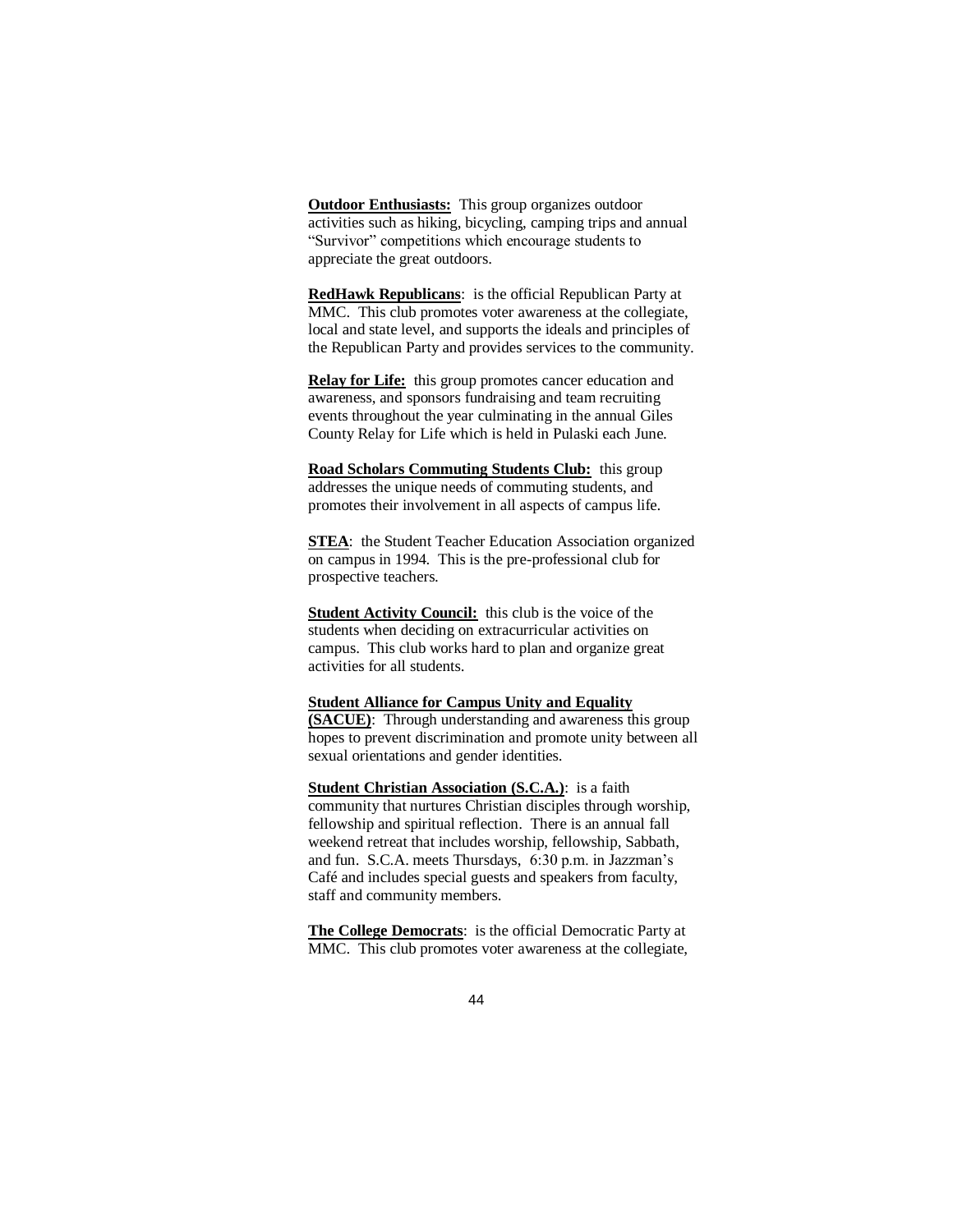local and state level, and supports the ideals and principles of the Democratic Party and provides services to the community.

**The Martin Methodist Lions Club**: An on-campus Lions Club recognized and chartered by Lions International. Lions Clubs support sight conservation and community service projects.

#### **CULTURAL EVENTS**

Each year the College sponsors the Della Clayton Lee Fine Arts Series consisting of concerts and lectures by professionals. The students also present, both on and off campus, musical concerts, one act plays and full-length dramas.

## **HONORARY SOCIETIES**

**Gamma Beta Phi Society**: The Gamma Beta Phi Society is a nonsecret, honor, service-to-education organization for students in colleges and universities. Membership in the society is open to students who meet the following standards:

- (1) Rank in the top 20 percent of the class academically;
- (2) Have worthy character;
- (3) Creditable achievement;
- (4) Commendable attitude.

The purpose of the society shall be the achievement of educational ideals, the encouragement of scholastic effort, and the rewarding of academic merit among college students.

**Kappa Delta PI**: An international honor society in Education that promotes the development and dissemination of worthy educational ideas and practices, enhances continuous growth and leadership, and fosters inquiry and reflection on significant educational issues. Membership is open to education students who have attained sophomore standing, completed or enrolled in at lease 12 semester hours of education courses, and possess a minimum GPA of 3.0.

**Pi Gamma Mu**: An international honor society in Social Science that promotes academic excellence and interdisciplinary communication. Prospective members must be in the upper 35% of their class, have at least a B average and complete a minimum of 20 credit hours in Social Science classes.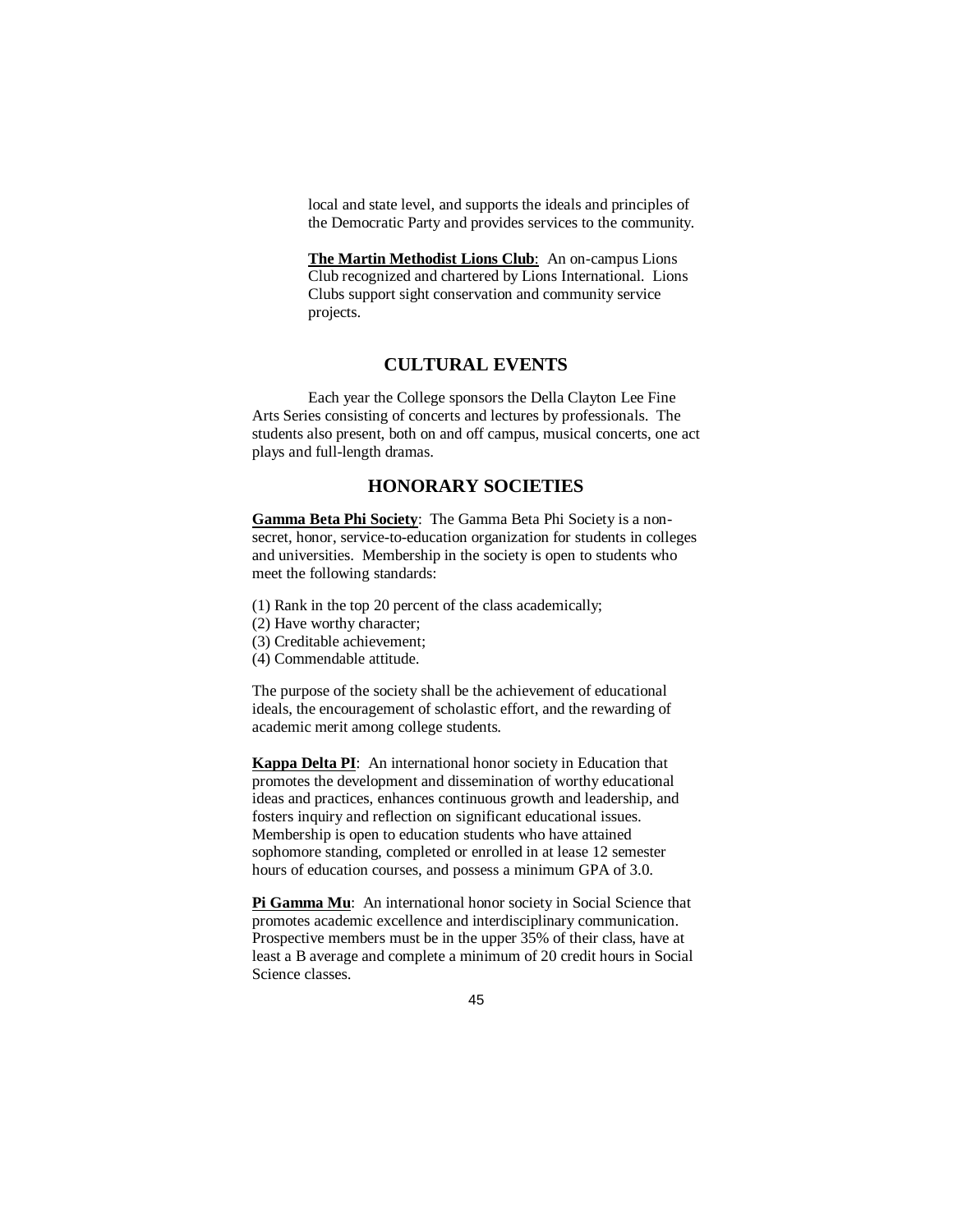**Sigma Beta Delta**: An international honor society in business, management and administration that recognizes students who have attained superior records in any of the business majors.

**Sigma Tau Delta**: An international honor society in English. Prospective members must maintain a 3.0 in English courses, completed a minimum of two classes over the freshman level and be in the upper 35% of their class after three semesters in college.

# **MUSICAL GROUPS**

Music is important at Martin Methodist College. The College choirs contribute to the college community and the entire Middle Tennessee area. The Concert Choir presents 10-15 performances each year. The Chamber Choir is a small, auditioned ensemble that presents several concerts throughout the school year. The Praise and Worship Team provides contemporary Christian music during Chapel Services and performs in local area churches.

# **STUDENT PUBLICATIONS**

**MARTINAIRE:** is the yearbook which records life at the college. Participation by any student interested in writing, photography, layout, proofing, or typing is encouraged.

**STATEMENT OF PUBLICATIONS**: Student publications are the interpretative records of the people and events that constitute the college community. They are governed by the established canons of responsible journalism such as the avoidance of libel, indecency, and attacks on personal integrity. Publications will not publish pictures or descriptions of violations of the student code. The purpose of student publication is to provide opportunities for students to gain skills in practical journalism. The Advisor appoints editors of the student publications. An editor who ignores the standards of responsible journalism or who fails to fulfill the duties of the office will be removed.

#### **SOCIAL AND CULTURAL EVENTS**

Each year a well-rounded array of campus events is scheduled. Some of these events are Martin traditions that have been staged over the span of many years. Some of the activities that have become college traditions are explained as follows: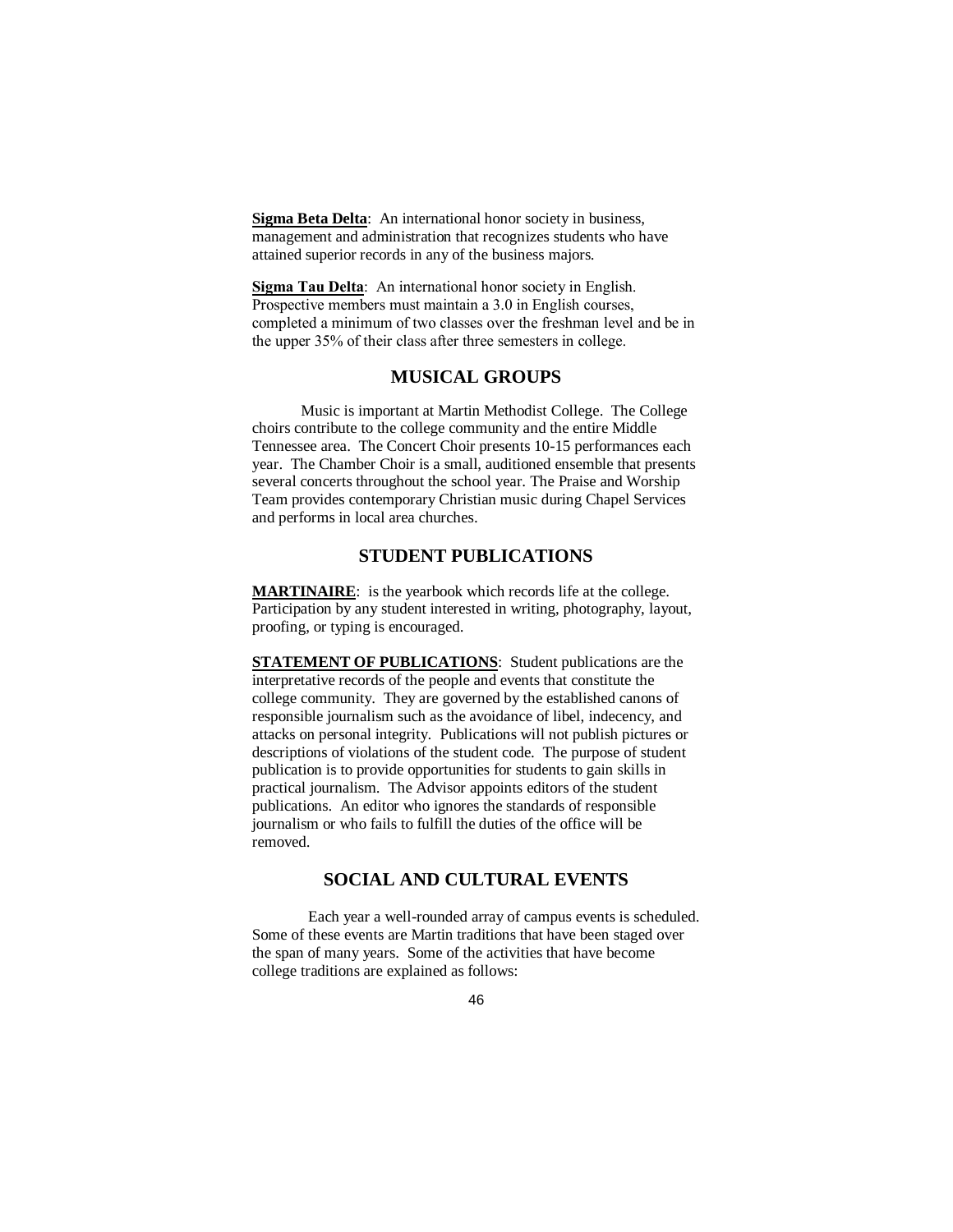**Martin Pride Days**: each fall there are three evenings of activities welcoming the students back to campus. Water slides, hot air balloon rides, sand volleyball and other fun events get the year off to a great start.

**Fall Festival and Spring Fling**: held each semester on the campus green. These cookouts for all students and employees are very popular events.

**Boo-Out**: This is a Halloween party for Head Start children from Giles County. All students at Martin Methodist College may be involved by working in carnival booths and activities.

**Homecoming**: usually held in January, there is a full weekend of activities including an alumni reception, cultural events, and basketball games with the crowning of the queen and king taking place at the halftime of the men's game.

**Fall and Spring Plays**: the Drama students present two dramatic productions each year.

**Christmas Musicals**: each year there is a Christmas concert by the MMC choirs.

**Christmas Party for Area Children**: this traditional event involves Martin Methodist students as they provide Christmas gifts for community children in need.

**Christmas Celebration**: this is an evening worship service for MMC to come together and celebrate Christmas before departing for Christmas break.

**Talent Show:** each spring students are given an opportunity to showcase their talent.

**Exam Breakfasts**: held each semester at the onset of the final exam period. The late night (10 p.m.) meal is served to the students by the college administration.

**Campus Movie Theater**: the college operates a first run movie theater. There is a concession stand run by various clubs on campus.

**Baccalaureate:** a worship service to celebrate the Holy at work in the lives of the graduates and the MMC community.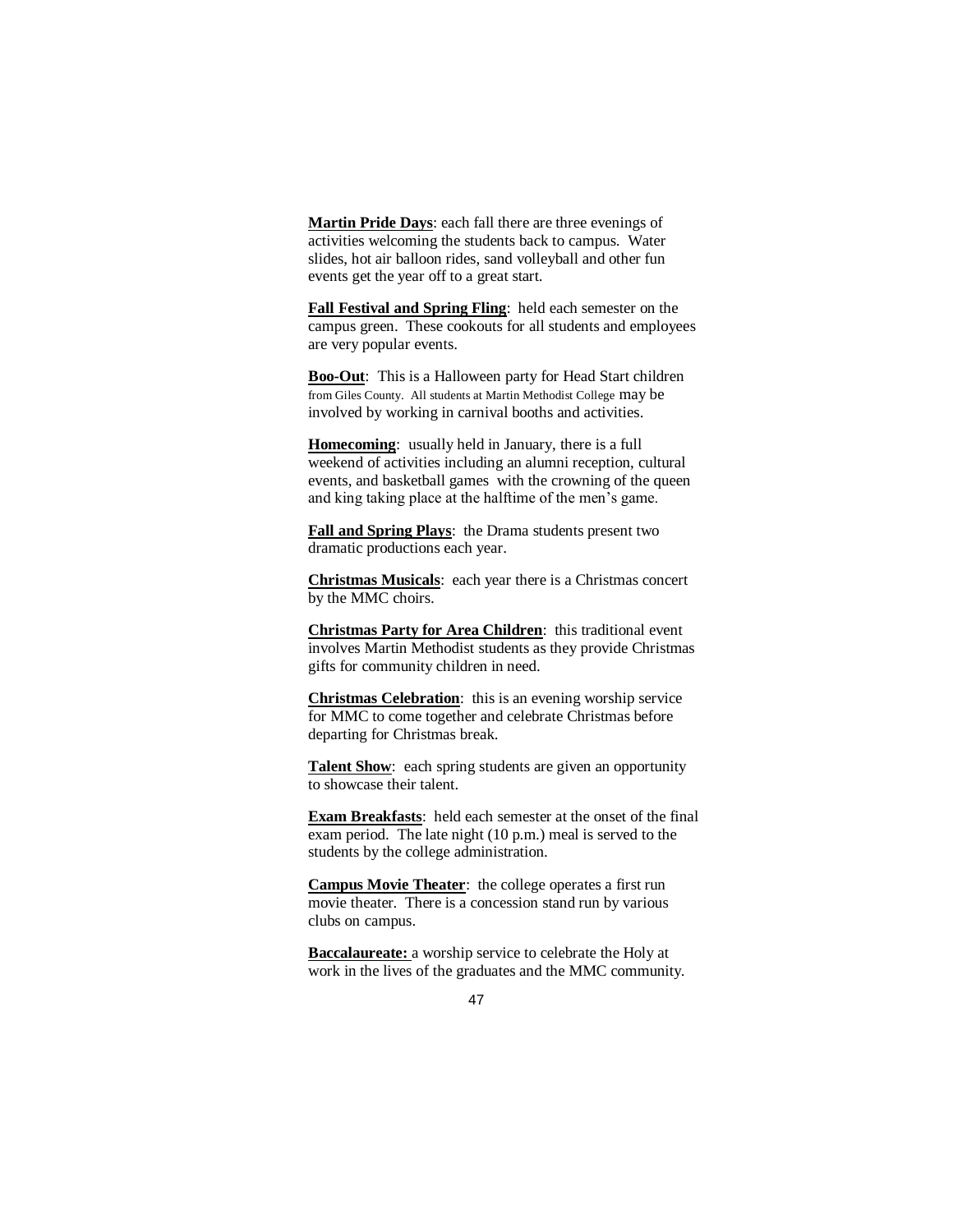## **GOVERNANCE ORGANIZATIONS**

Student governance on the Martin Methodist College campus is conducted through the Student Government Association, (an explanation of the powers and duties of this organization is spelled out in the SGA Constitution). In addition, there are advisory councils for the Dining Services program and The Housing Committee. The Honor Council is composed of student, faculty and staff whose duty it is to hear academic infractions. There are two representatives of SGA present at all sessions of Traffic Court. The Disciplinary Committee is composed of students, faculty, and staff whose duty it is to hear disciplinary infractions. Each student is given a copy of the Honor Code Booklet at matriculation. New students have an honor code signing ceremony as part of orientation week activities.

# **CONSTITUTION OF THE STUDENT GOVERNMENT ASSOCIATION OF MARTIN METHODIST COLLEGE**

### **PREAMBLE**

We, the students of Martin Methodist College, acting under the authority granted us by the Administrative Staff of Martin Methodist College, do hereby establish this Constitution in order to promote the ideals of self-government, to help coordinate student life on the campus, and to maintain good understanding and a close relationship between the Faculty, Administration, and the Students.

# **ARTICLE I--NAME**

The Martin Methodist College student body shall be composed of all students of the college. The governing body shall be known as the Student Government Association.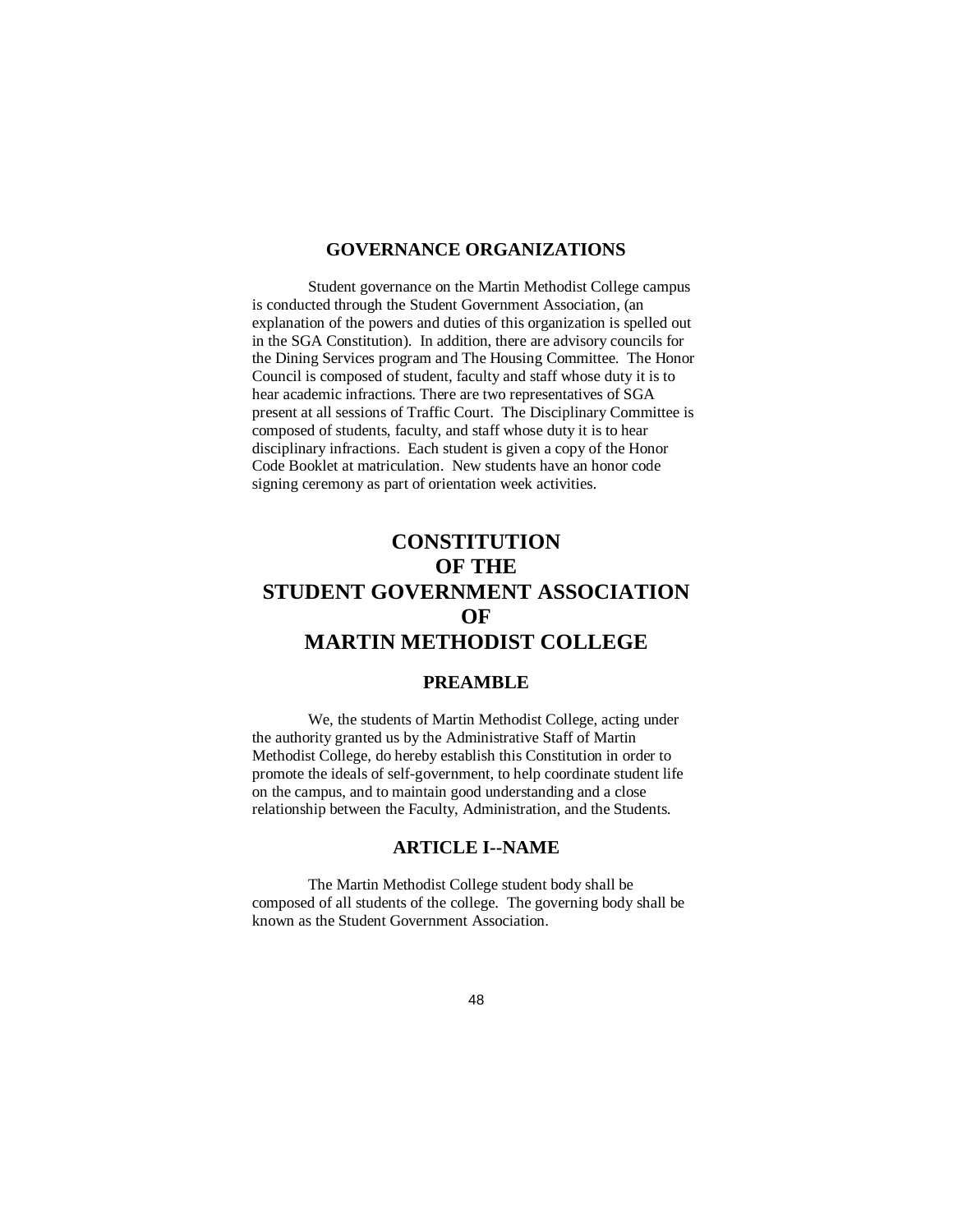# **ARTICLE II—PURPOSE AND MEMBERSHIP OF THE STUDENT GOVERNMENT ASSOCIATION**

The purpose of the Student Government Association shall be to promote the rights, responsibilities, and awareness of the student body in all areas of student life.

The voting membership of the Student Government Association shall be composed of:

- 1. The three executive officers of the Student Government Association who shall be elected at-large by the students.
- 2. Two representatives from each class who shall be elected at-large by their class. There shall be one class president and one senator to represent each class.
- 3. One representative from the Night School Program who shall be elected by the Night Students.
- 4. One student representative from each of the following student related organizations/groups: Dining Services, The Memo or other campus communication source, Student Activities, Campus Housing, and any other group that the Student Body President deems necessary. Each of these positions will be filled during the Freshman elections through the Vice President of Campus Life and Enrollment Management and in conjunction with the Student Body President and the director/manager of the organization/group.

Qualifications for membership in the Student Government Association shall be:

- 1. Maintain a C grade average during the current school year;
- 2. Be enrolled as a full-time student and classified as such by the college.
- 3. Not obtain more than 2 unexcused absences from SGA meetings.
- 4. Must not have received more than 1 Student Life Honor Code infraction or 1 Academic Honor Code infraction.
- Qualifications for the Student Government Association Executive Committee shall be:
- 1. One year of experience serving on Student Government Association.
- 2. Must have achieved Junior or Senior class standing.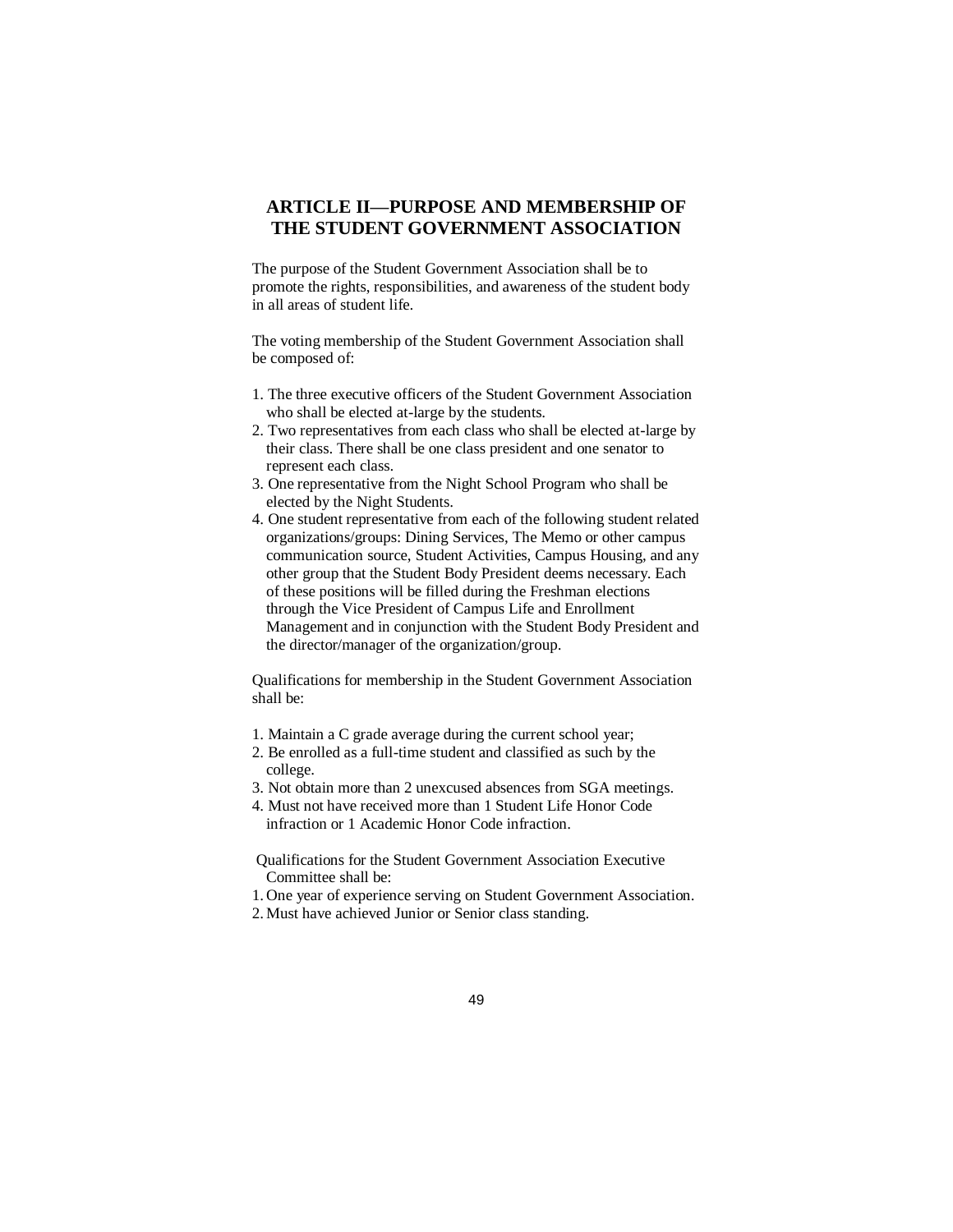# **ARTICLE III--EXECUTIVE COMMITTEE OF THE STUDENT GOVERNMENT ASSOCIATION**

The Executive Committee shall consist of the President, the Vice-President, and the Secretary, and shall meet at the call of the president. Vacancies that may occur in the Executive Committee shall be filled by the person in the position below the empty one.

# **ARTICLE IV--DUTIES OF THE EXECUTIVE COMMITTEE**

The President shall:

- 1. Preside over all Student Government Association meetings;
- 2. Appoint all members of the committees of the Student Government Association and be Ex Officio of all said committees;
- 3. Present all resolutions and recommendations both passed by the Student Government Association and those that require the approval of the administrative staff, to the President of the College;
- 4. Serve as member of the Board of Trustees of Martin Methodist College;
- 5. Serve as a member of the Disciplinary Committee;
- 6. Call special meetings of the Student Government Association and any committees thereof;
- 7. Serve as a liaison between the student body, the faculty and the administrative staff.
- 8. Serve on the Honor Council Appeals Board.

The Vice-President shall:

- 1. Assume the duties of the President in his or her absence or his or her inability to serve;
- 2. Serve as a member of the Disciplinary Appeals Board.
- 3. Serve on the Appeals Board.
- 4. Assume any other responsibilities designated by the student body President.

The Secretary shall:

- 1. Keep the minutes and roll at all Student Government Association meetings;
- 2. Maintain the Student Government Association files;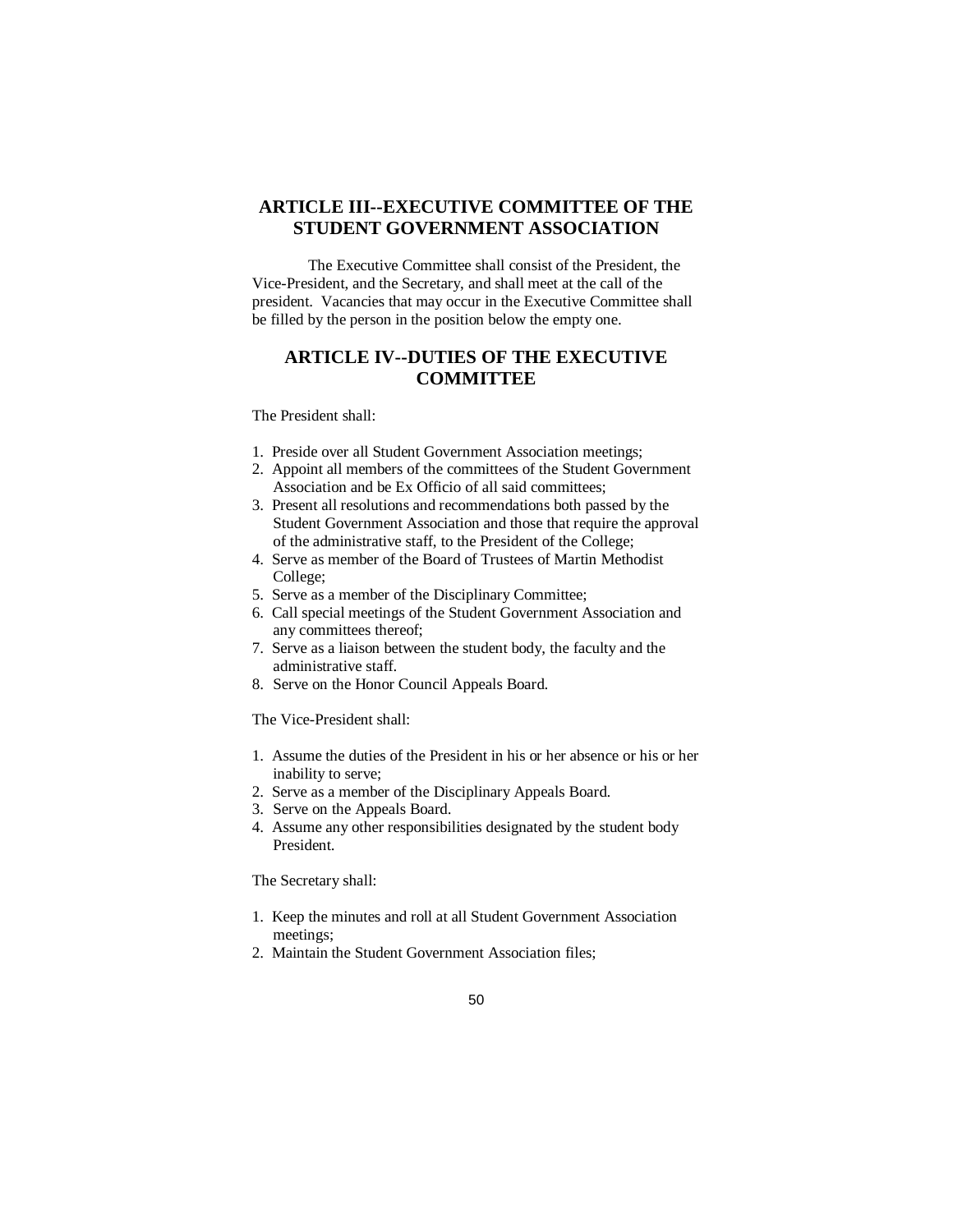- 3. Handle all correspondence concerning the Student Government Association;
- 4. Serve on the Supreme Council.
- 5. Assume any other responsibilities designated by the student body President.

# **ARTICLE V—DUTIES OF THE MEMBERS OF STUDENT GOVERNMENT**

Class Presidents shall:

- 1. Bring the comments, concerns, and suggestions of their class to the attention of the Student Government Association.
- 2. Serve as chairs of any committees at the request of the Student Body President.
- 2. Serve in the following capacity as student representatives on the Honor Council and associated appeals councils/boards: Senior: Honor Council Junior: Honor Council Appeals Board
- Sophomore: Honor Council Supreme Council
- 3. Serve in the following capacity as student representatives on the Disciplinary Committee and associated appeals councils/boards: Senior: Disciplinary Committee

- Junior: Disciplinary Appeals Board
- Sophomore: Disciplinary Supreme Council

Class Senators shall:

1. Bring the comments, concerns, and suggestions of their class to the attention of the Student Government Association.

2. Serve on any committees at the request of the Student Body President.

# **ARTICLE VI--MEETINGS OF THE STUDENT GOVERNMENT ASSOCIATION**

There shall be not less than two regular scheduled meeting per month. Special or called meetings may be held at any time at the discretion of the President. All Student Government Association meetings shall be open to any student, faculty member, or member of the administrative staff.

# **ARTICLE VII--POWERS OF THE STUDENT GOVERNMENT ASSOCIATION**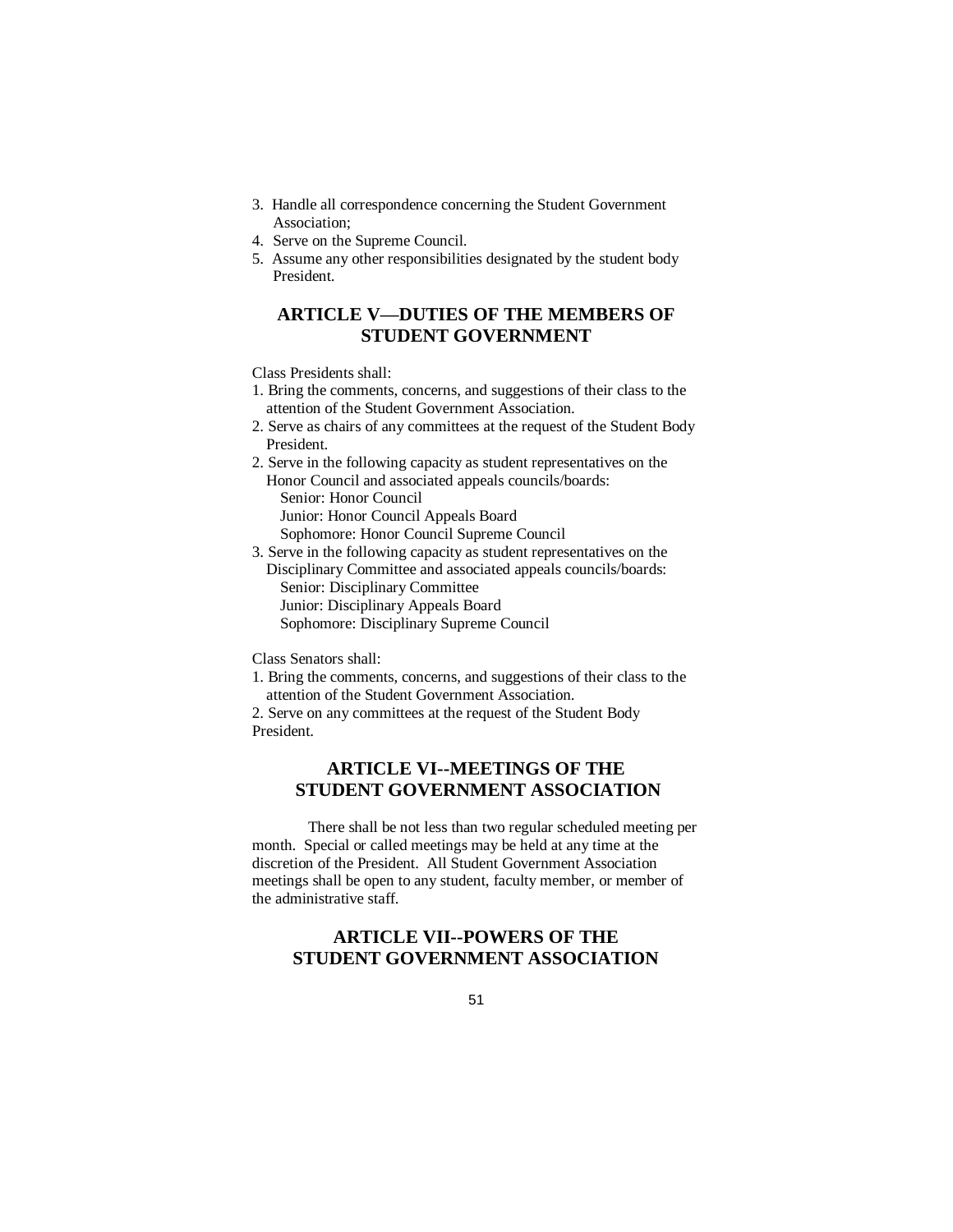The specified powers of the Student Government Association shall include making such legislation, resolutions, or recommendations, and performing any other act to promote the rights, responsibilities, and awareness of the student body, and to contribute to the social, educational, cultural, and physical welfare of the student body and the college community.

# **ARTICLE VIII--FACULTY ADVISORS**

The Vice President of Campus Life and Enrollment Management shall be a permanent advisor to the Student Government Association. The members of the Student Government Association may elect a faculty advisor of the Student Government Association. Said faculty member should be present at all meetings.

# **ARTICLE IX --ELECTIONS**

The Student Government Association shall be in charge of all student campus-wide elections including Homecoming Court and Student Government Association elections.

# **ARTICLE X--AMENDMENTS AND BY-LAWS**

Amendments to this Constitution shall be made by a twothirds vote of the Student Government Association. The amendment must be introduced in the Student Government Association one week in advance of its approval in the Student Government Association. One week's notice shall be given before any referendum to the student body. By-Laws may be adopted by a two-thirds vote of the total membership of the Student Government Association. Amendments and By-Laws shall take effect immediately unless otherwise stated, after two-thirds majority vote.

# **REQUIREMENTS FOR COLLEGE RECOGNIZED ORGANIZATIONS** *PLANNING STUDENT ORGANIZATIONS*

The following procedure must be used for groups seeking recognition as Martin Methodist College organizations: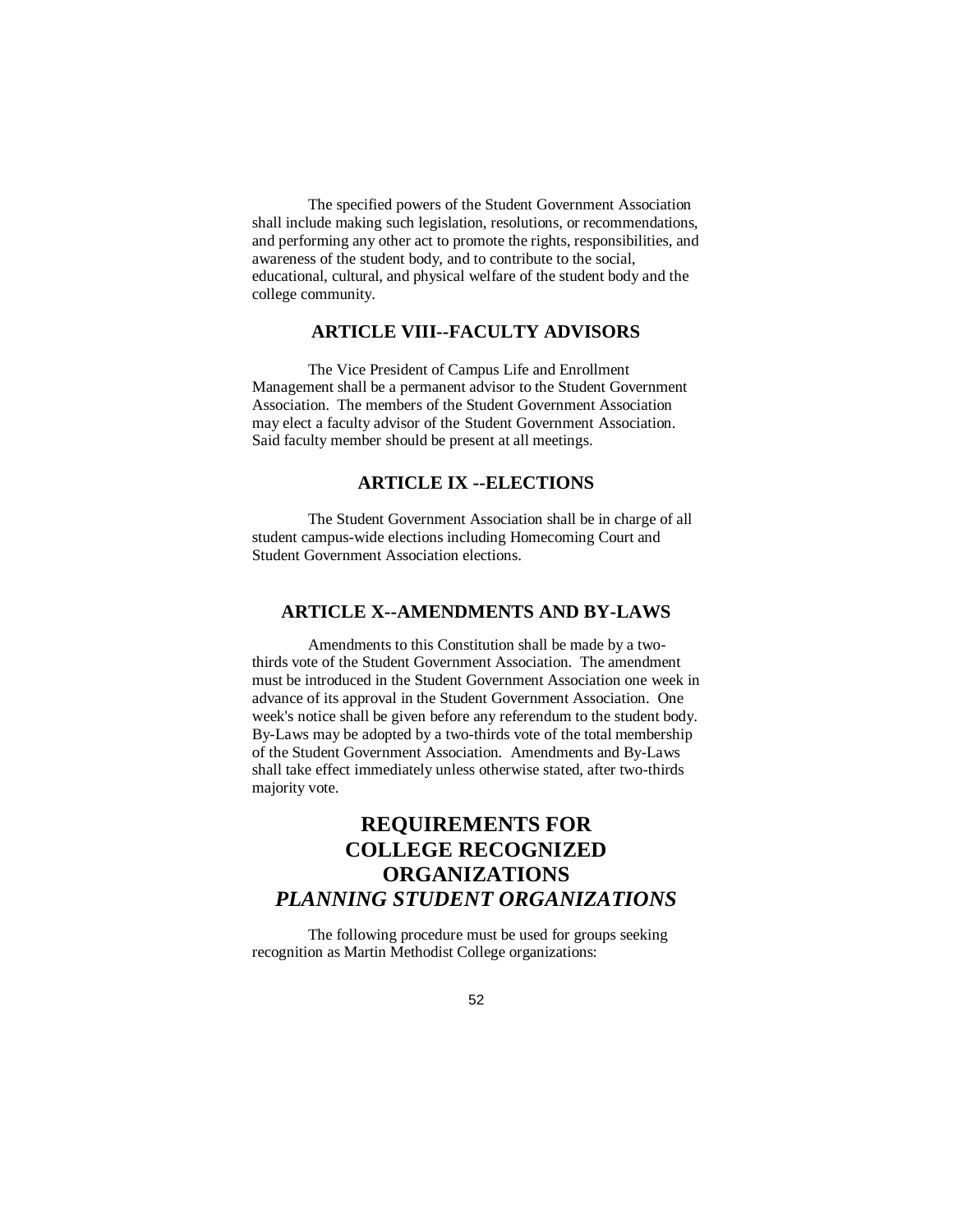- 1. Application for recognition of college approval should include the purpose of the club and types of proposed activities:
- 2. Constitution which should include name, purpose, meetings, officers and terms, rules of membership, and other information deemed relevant to the operation of the organization;
- 3. By-Laws of the organization:
- 4. Signature of the members (minimum of five) and advisor.

When the above information has been compiled, it should be delivered to the Vice President for Campus Life for evaluation. He/she may recommend that the President of the College grant full recognition to the group or he/she may reject the group's petition and specify the reasons. If a group were denied, it would have an opportunity to rectify the deficiencies and resubmit the materials for approval. The President of the College must grant final recognition.

**RULES FOR STUDENT ORGANIZATIONS**: There are four major requirements for organizations that are listed below.

1. ADVISORS

Each organization shall be free to choose its Faculty Advisor who, by accepting appointment, agrees to maintain contact with the organization so as to be familiar with its program and personnel, keeping in mind not only the objectives of the particular group but also the best interest of the college.

### 2. DISCRIMINATORY CLAUSES

No student organizations, which have any restrictive clauses with regard to race, color, creed, or national origin, will be granted college recognition.

### 3. HAZING

No student or organization of the college shall engage in hazing or committing an act that injures, frightens, degrades, or disgraces a person attending the college. Students and/or organizations involved in hazing shall be subject to disciplinary action.

# 4. USE OF COLLEGE FACILITIES

Events involving the use of college facilities must be authorized by the Vice President for Campus Life or by the person in charge of the facility.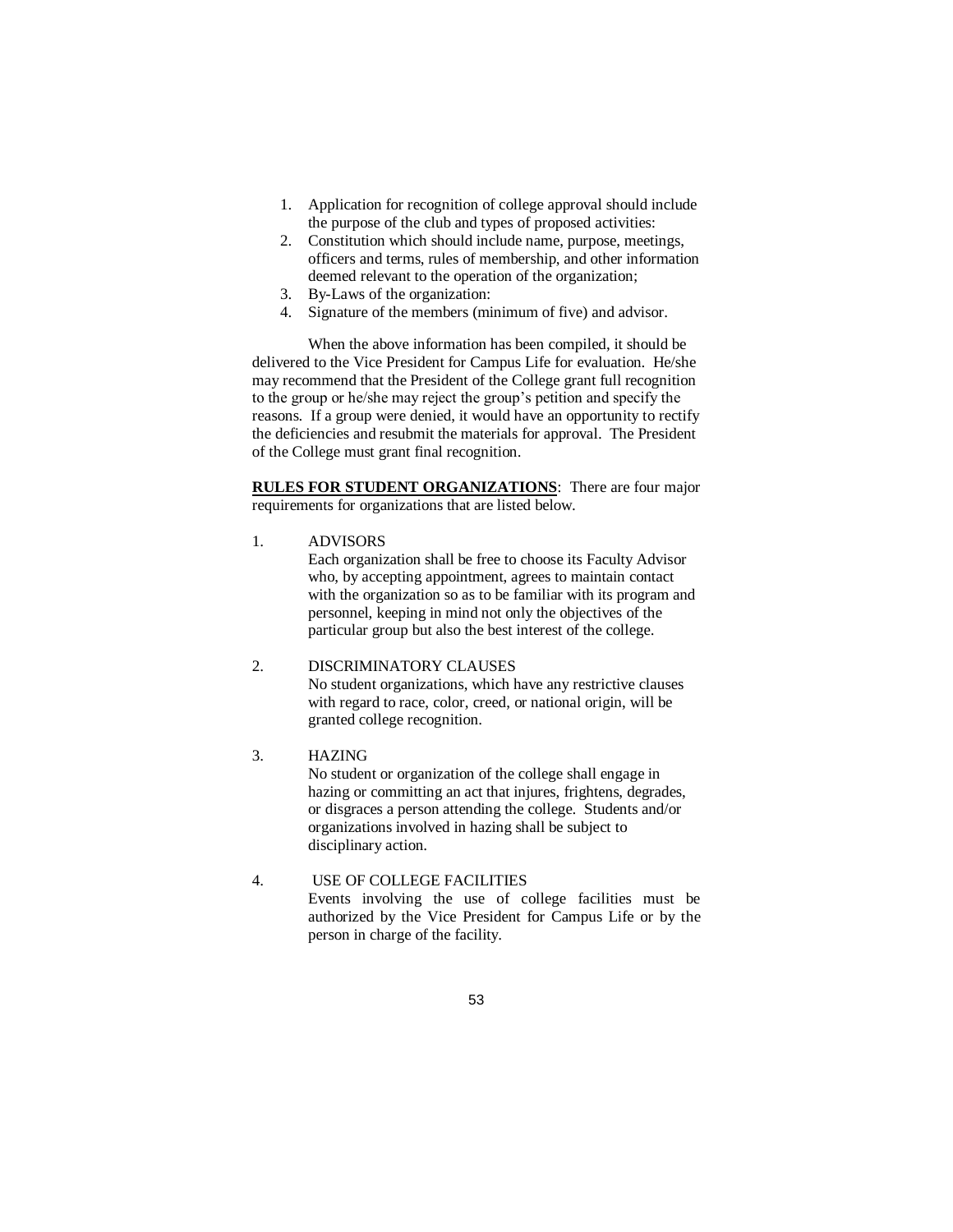# **VI. RELIGIOUS LIFE**

The Center for Church Leadership was born out of a partnership between Martin Methodist College and the Tennessee Annual Conference. The Center is a model of how academic institutions and denominational entities can share knowledge, deepen faith, and support the work of ministry.

The Center's mission is to identify, recruit, and train current and future church leaders, both laity and clergy. This mission is lived out through the ministries of Continuing Education, Church Relations, and Religious Life.

**Religious Life**: at Martin Methodist College seeks to be a community of faith that encourages students, faculty, and staff to grow and enrich their spiritual journey through worship, education, fellowship, and service.

**Worship**: Chapel services are held at 9:30 a.m. in the Martin Hall Auditorium on the first and third Thursday of each month. Additional services are also held for special occasions.

**Education:** This includes the Leadership Development Team, internships, Student Conferences, as well as Annual and General Conferences.

**Fellowship:** The Religious Life Student Lounge is open daily as a place for students to gather, relax, and fellowship. Fellowship is also offered in conjunction with events of the Student Christian Association (S.C.A.), Fellowship of Christian Athletes (F.C.A.), La Conexion, Accountability Groups, activities with area churches, and the Religious Life Council.

**Service:** Martin Serves., as noted under Clubs, is a ministry of Religious Life in which all students, faculty, and staff are invited to participate in one-time and ongoing service projects in Giles County, as well as trips and course-based service-learning.

**To learn more about Religious Life, please visit <http://www.martinmethodist.edu/ccl/religiouslife> or e-mail [religiouslife@martinmethodist.edu](mailto:religiouslife@martinmethodist.edu) or stop by the office in the Center for Church Leadership.,** located at the corner of Madison and 5<sup>th</sup> Streets.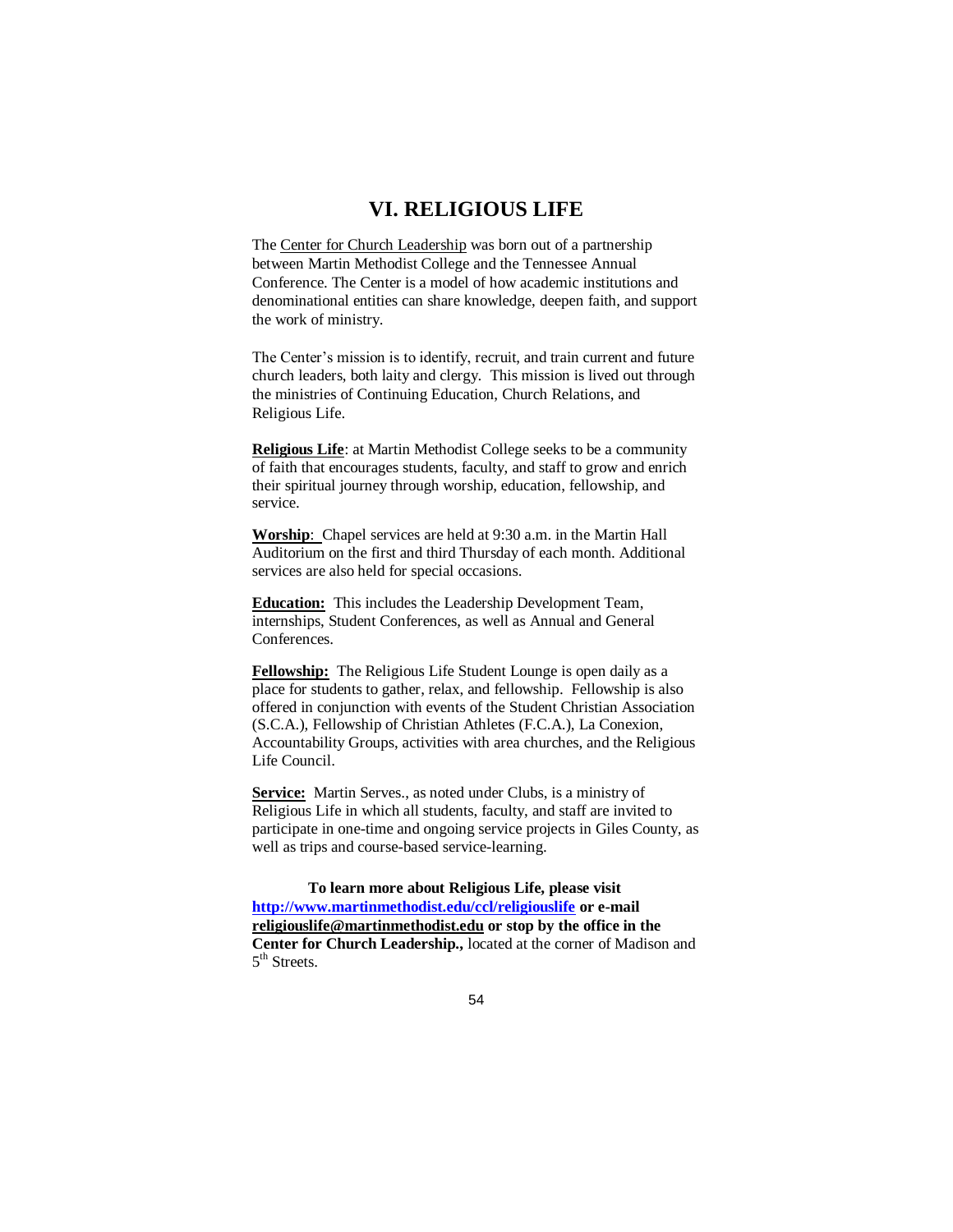# **VII. ACADEMIC HONOR CODE AND STUDENT LIFE HONOR CODE, RIGHTS, RULES, AND REGULATIONS**

### **PREAMBLE TO ACADEMIC HONOR CODE**

As Martin Methodist College (MMC) students, we seek an environment in which members of a diverse student body can live together, interact, and learn from one another in ways that protect both personal freedom and community standards. If a diverse community is to prosper, its members must attempt to come to terms with their differences; this goal is only possible if students seek mutual understanding by means of respectful communication. By holding us accountable for our words and actions, the Honor Code acts as an educational tool, instructing us to resolve conflicts by engaging others in dialogues that yield greater awareness for all parties involved. By enrolling as a student at Martin Methodist College, each person agrees to follow the Honor Code for the duration of his or her time as a student of the college. By encouraging respectful conduct, we hope to create an atmosphere conducive to learning and growing.

The Martin Methodist College Honor Code was installed in two parts. The portion of the Honor Code involved academic integrity, and defines Cheating, Plagiarism, Academic Misrepresentation, Multiple Submissions of Work, and Consequences for Failure to Comply with the Honor Code or Honor Council. The second part of the Honor Code involves Student Life. This portion of the Honor Code involves housing regulations, alcohol, drugs, overall conduct codes for all students, and consequences for failure to comply with the Honor Code or Honor Council.

At the beginning of the school year there will be a formal signing ceremony as part of Freshman Orientation. All students are expected to abide by the Honor Code even if they did not participate in the formal signing ceremony. Copies of the Honor Code may be picked up in the Office of Student Affairs.

#### **STUDENT SOCIAL CODE**

Martin Methodist College students have certain rights and are required to fulfill certain obligations that are outlined below. It is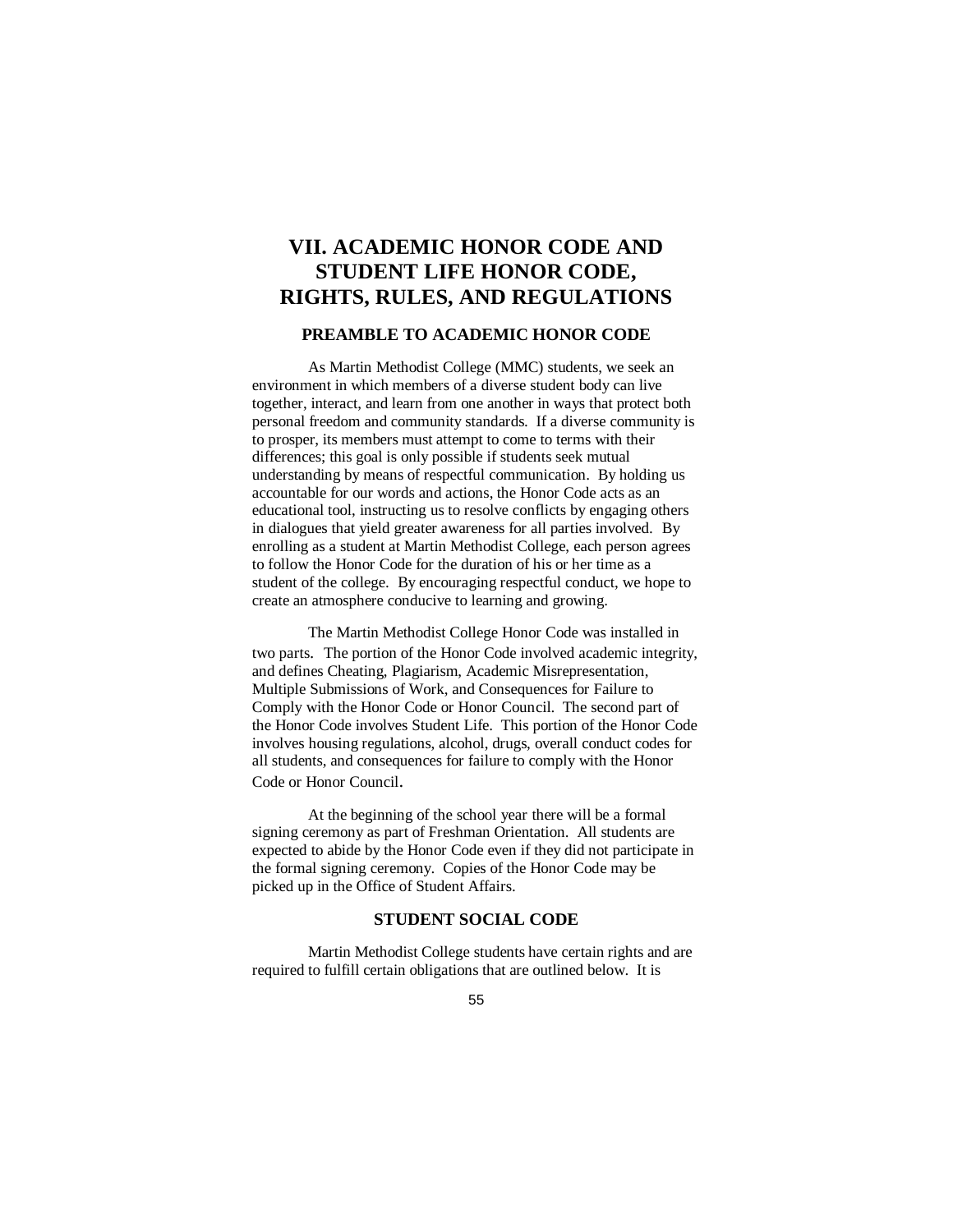expected that students will understand and exercise their rights while fulfilling their obligations and respecting the rights of others. The College intends to enforce the regulations and the college intends to respect student rights.

#### **NOT KNOWING THE RULES DOES NOT EXCUSE ADHERENCE TO COLLEGE RULES AND REGULATIONS.**

### **STUDENT RIGHTS**

*Nondiscrimination*: There shall be no discrimination in any respect by the college against any student, or applicant for admission as a student, based on race, religion, age, national origin, gender, or sexual orientation.

*Student Representation*: Students may be represented on the Martin Methodist College Board of Trustees at the invitation of the College President, through the attendance of the ASG President on that Board.

*Confidentiality of Records*: Students shall have the right to have their academic and disciplinary records kept confidential subject to existing Federal laws. No official records of students shall be available to unauthorized persons without the express written consent of the student involved, except under legal court order.

*Freedom of Opinion*: Students have the right to take stands on issues and to examine and discuss questions of interest, as long as it does not interfere with the rights of others.

*Freedom of Self-Government*: Students are entitled to selfgovernance through the Associated Student Government (ASG). Through the ASG students may participate in the formulation of policy affecting student affairs. The organization and authority of the ASG is found in the Constitution.

*Academic Evaluation*: Grading of student performance shall be on the basis of previously announced criteria.

*Correctness of Information*: Students have the right to accurately and clearly stated information that should enable them to determine the general requirements for a particular curriculum or program of study.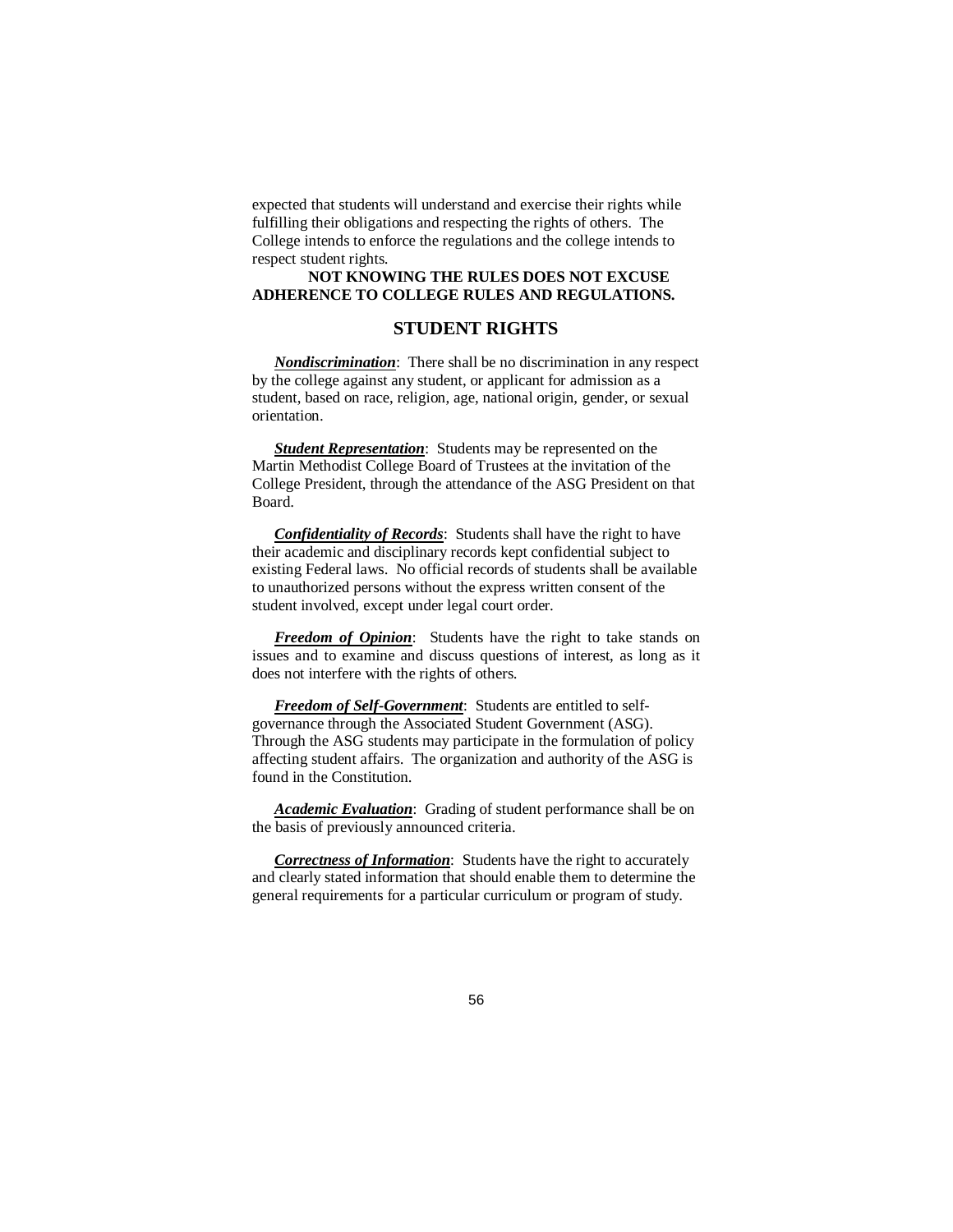## **STUDENT OBLIGATIONS**

Each student is expected to show respect for order, ethics and the rights of others and to exhibit in his or her daily living a high sense of personal honor and integrity.

# **DISCIPLINARY HEARINGS**

At the beginning of each academic year, a Disciplinary Committee shall be organized for the purpose of hearing cases whereby the student denies that a violation has taken place. The membership of this committee shall include faculty, staff, and students. The student membership will consist of the Student Body President and one other SGA officer. The Vice President for Campus Life will assign two faculty members and two staff members each year. This committee shall hear cases referred to it and make its recommendations to the Chairman of the Committee.

The Vice President for Campus Life may handle rule violations without convening the Disciplinary Board. However, for a case to be handled in this manner the student offender must agree that a violation of the student Honor Code has taken place. If the student denies that a violation has taken place, then the Disciplinary Committee will meet with the student and the college employee who brought the alleged violation to the Vice President for Campus Life. Both parties will have an opportunity to discuss their side of the case to the disciplinary committee. Once both sides of the case are heard and the disciplinary committee has had an opportunity to ask questions the student and the college employee will have the opportunity to make a closing statement. Once closing statements are made the student and college employee are asked to leave the room while the disciplinary committee makes its decision. Those found guilty of rule violations will receive sanctions as listed below.

All sanctions must be completed by the student within 30 days of being found guilty of a violation. Any student who does not complete the sanctions must appear before the Disciplinary Committee and may face further sanctions as determined by the committee.

Infractions of the Student Life Honor Code will carry over from year to year and are cumulative for the entirety of the time that an individual is a student at the college.

The Disciplinary committee has the authority to change any sanction to fit the severity of the offense as deemed necessary.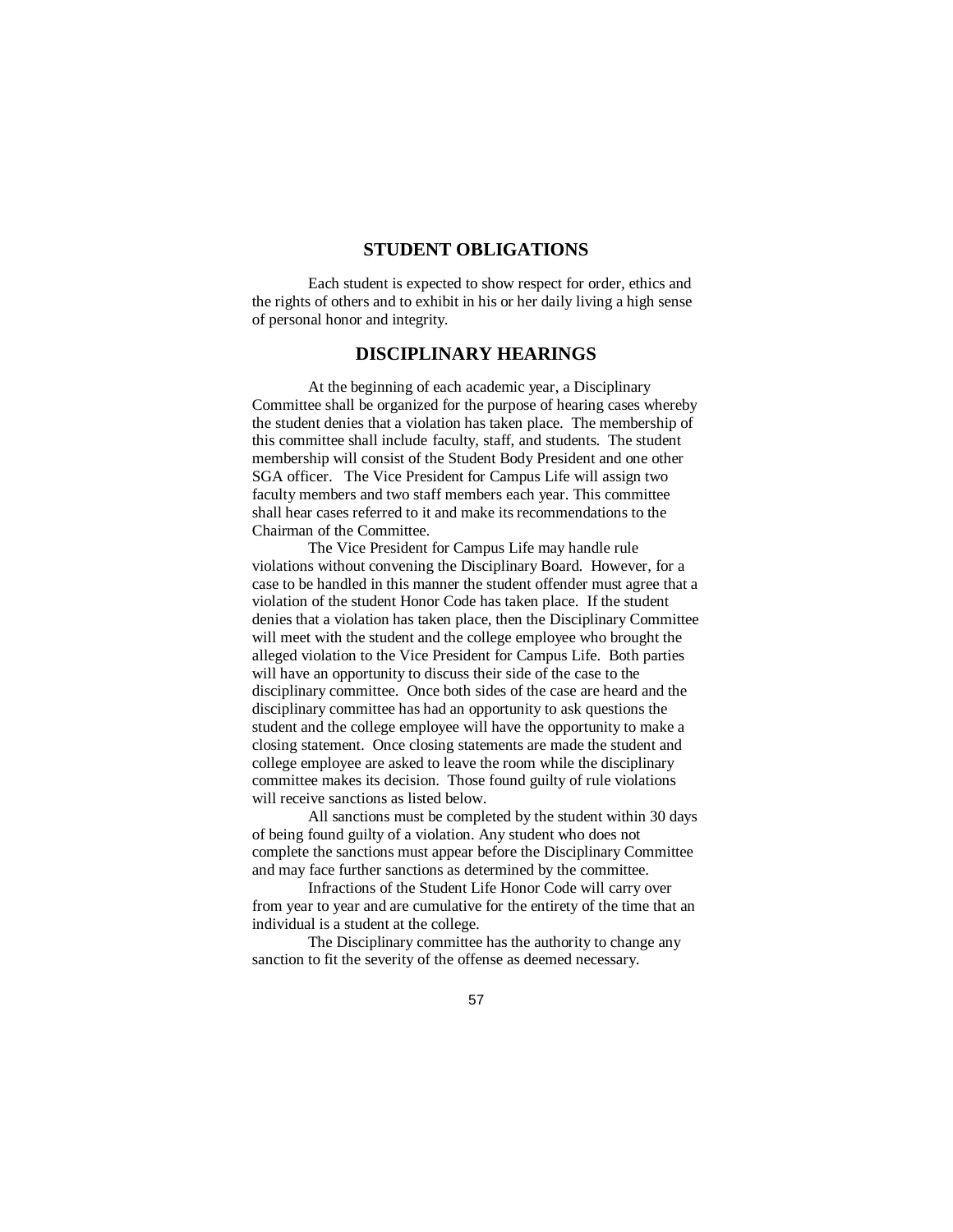*DISCIPLINARY APPEALS BOARD*: The Disciplinary Appeals Board serves to provide due process to students who feel the charges against them and/or the actions recommended by the Disciplinary Committee are unjust. The function of the Disciplinary Appeals Board is to review written appeals by the students involved. The Appeals Board has no direct contact with the student, but reviews the student's written appeal, the transcript of the case, and any other pertinent information. The Board then decides whether the appeal should be granted. For an appeal to be granted, three of the five voting members must be in favor. If the Disciplinary Appeals Board grants the appeal, the case is referred to the Disciplinary Supreme Council. If the appeal is not granted, the decision of the Disciplinary Committee remains in force. All appeals must be made in writing 24 hours after the initial decision.

The Disciplinary Appeals Board consists of faculty, staff, and students. The student membership will consist of the Student Body Vice President and one other SGA officer. The Vice President for Campus Life will assign the faculty and staff members each year.

*DISCIPLINARY SUPREME COUNCIL*: The Disciplinary Supreme Council serves as the third and final step in the due process procedure. The Disciplinary Supreme Council hears cases recommended by the Disciplinary Appeals Board. The student will have an opportunity to meet in person with the Supreme Council to present their case. The Vice President for Campus Life presents the Disciplinary Committees case. The Disciplinary Supreme Council then will deliberate and provide their decision. In the Supreme Council, three of the five voting members must be in favor of the appellant for any previous decision of the Disciplinary Committee to be overruled. In cases where a majority is not in favor of the appellant, former rulings of the Disciplinary Committee are upheld.

The Disciplinary Supreme Council consists of faculty, staff and students. The student membership will consist of the Student Body Secretary and one other SGA officer. The Vice President of Campus Life will assign the faculty and staff members each year.

## **STUDENT CODE REGULATIONS**

In the following pages are listed the rules and regulations of Martin Methodist College. Violation of any of the rules will result in disciplinary action. Sanctions are listed for each offense.

*ALCOHOLIC BEVERAGES*: The consumption, possession, and/or use of any alcoholic beverage is prohibited on the Martin Methodist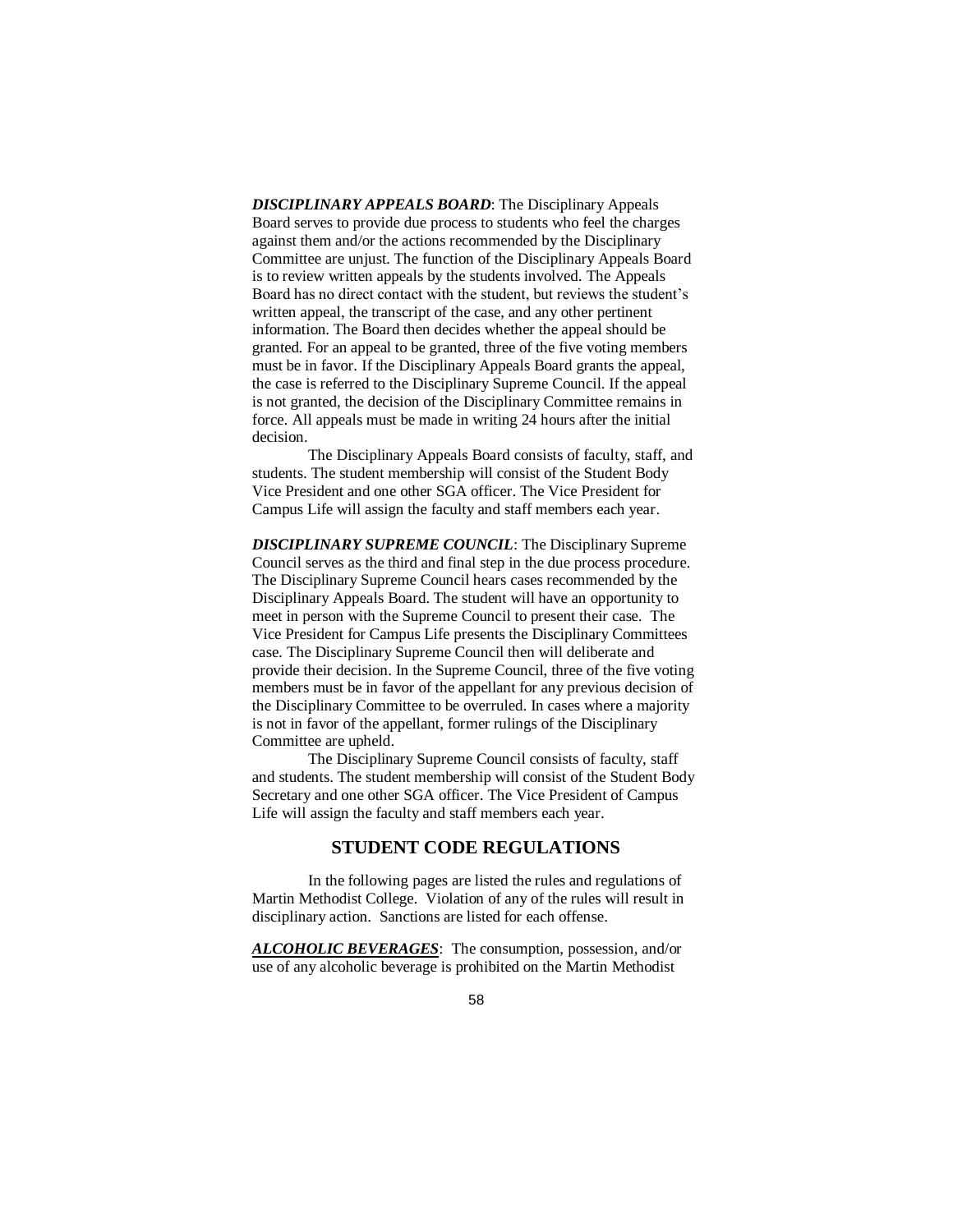College campus or any of its facilities, or at any event on or off the campus which is official college business. This includes, but is not limited to, athletic events and/or social gatherings sponsored by the college. No student or guest of the student may be on the campus while under the influence of an alcoholic beverage. College regulations prohibit any student or student organization from allowing its members or guests to violate college policy concerning alcoholic beverages. No organization may plan or have an official college activity on campus that includes the use of alcoholic beverages. SANCTION:

First Offense - \$250 fine, 15 hours of campus service, and at the student's expense completion of BACCHUS which is an on-line Alcohol Counseling Program. These items must be completed within thirty days after official notification. The student must immediately write a letter to his/her parents explaining the situation, and the Vice President for Campus Life will mail the letter for them.

Second Offense - \$500 fine, 50 hours of campus service, and completion of an alcohol rehabilitation program at student's expense. These items must be completed within thirty days after official notification. The student and his/her parents will meet with the Vice President for Campus Life to determine what additional steps need to be taken.

#### Third Offense – Expulsion will result

**DRUGS**: Possession by any student of illegal stimulants, depressants, narcotics, or hallucinogenic drugs, except on a physician's or dentist's prescription, is prohibited. The selling, bartering, exchanging and giving away of such illegal drugs to any person is prohibited. In addition, prescription drugs are to be used only by the person whose name is on the prescription label. It is also prohibited for any student or visitor to have illegal drug paraphernalia.

SANCTION FOR POSSESION: Suspension for the remainder of the semester and a report filed with the legal authorities for prosecution or any other sanction as determined by the Disciplinary Board. SANCTION FOR PARAPHERNALIA:

First Offense - \$150 fine and 25 hours of community service. These items must be completed within thirty days after official notification.

Second Offense - \$250 fine and 50 hours of community service. These items must be completed within sixty days after official notification.

Third Offense – Expulsion will result

In Addition: If a visitor to a residence hall room or apartment is found to have illegal drugs in their possession, the student occupant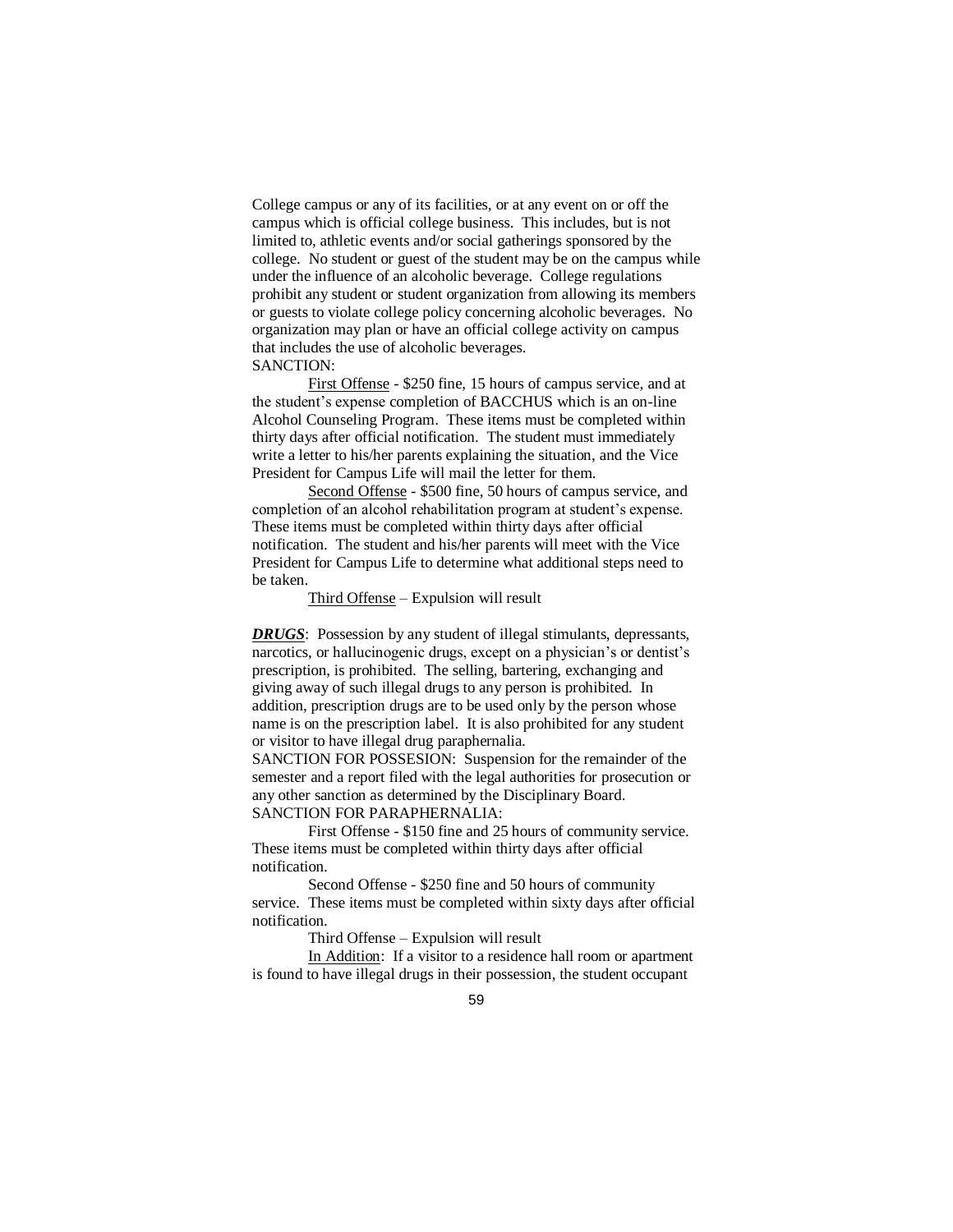sponsoring that visitor will lose the privilege of living on campus. If that visitor is a Martin student the sanction above will apply to that student.

If illegal drugs are found in a common area of a residence hall room or apartment, everyone in that room or apartment is subject to disciplinary action.

If the school becomes aware that you have been convicted of possessing or selling illegal drugs while enrolled at MMC you can either be suspended or expelled.

Police are notified anytime illegal drugs are found on the Martin Methodist College campus.

*SEXUAL HARASSMENT*: Martin Methodist College reaffirms the principle that its students, faculty, and staff have a right to be free from gender discrimination in the form of sexual harassment by any member of the academic community.

Sexual harassment is defined as the use of vulgar remarks and offensive language in an attempt to coerce an unwilling person into a sexual relationship, to subject a person to unwanted sexual attention, to punish a refusal to comply, to create a sexually intimidating, hostile offensive working environment, or to create a sexually intimidating hostile educational environment. Sexual harassment is understood to include a wide range of behaviors, from the actual coercing of sexual relations to the unwelcome emphasizing of sexual identity. This definition will be interpreted and applied consistent with accepted standard of mature behavior, academic freedom, and freedom of expression.

Sexual harassment in any situation is reprehensible; it is particularly damaging when it exploits the educational dependence and trust between students and college employees. When the authority and power inherent in college employee relationships with students, whether overtly, implicitly, or through misinterpretation, is abused in this way, there is potentially great damage to individual students, to the persons complained of, and to the education climate of the institution. While a particular interaction must be offensive and unconsented to be defined as harassment, college employees, and other individuals in positions of authority should be sensitive to the question about mutuality of consent that may be raised and to the conflicts of interest that are inherent in personal relationships where professional and educational relationships are also involved.

Individuals who believe they have been sexually harassed may obtain redress through the established informal and formal procedures of the institution. Complaints about sexual harassment will be responded to promptly and equitably. The right to confidentiality of all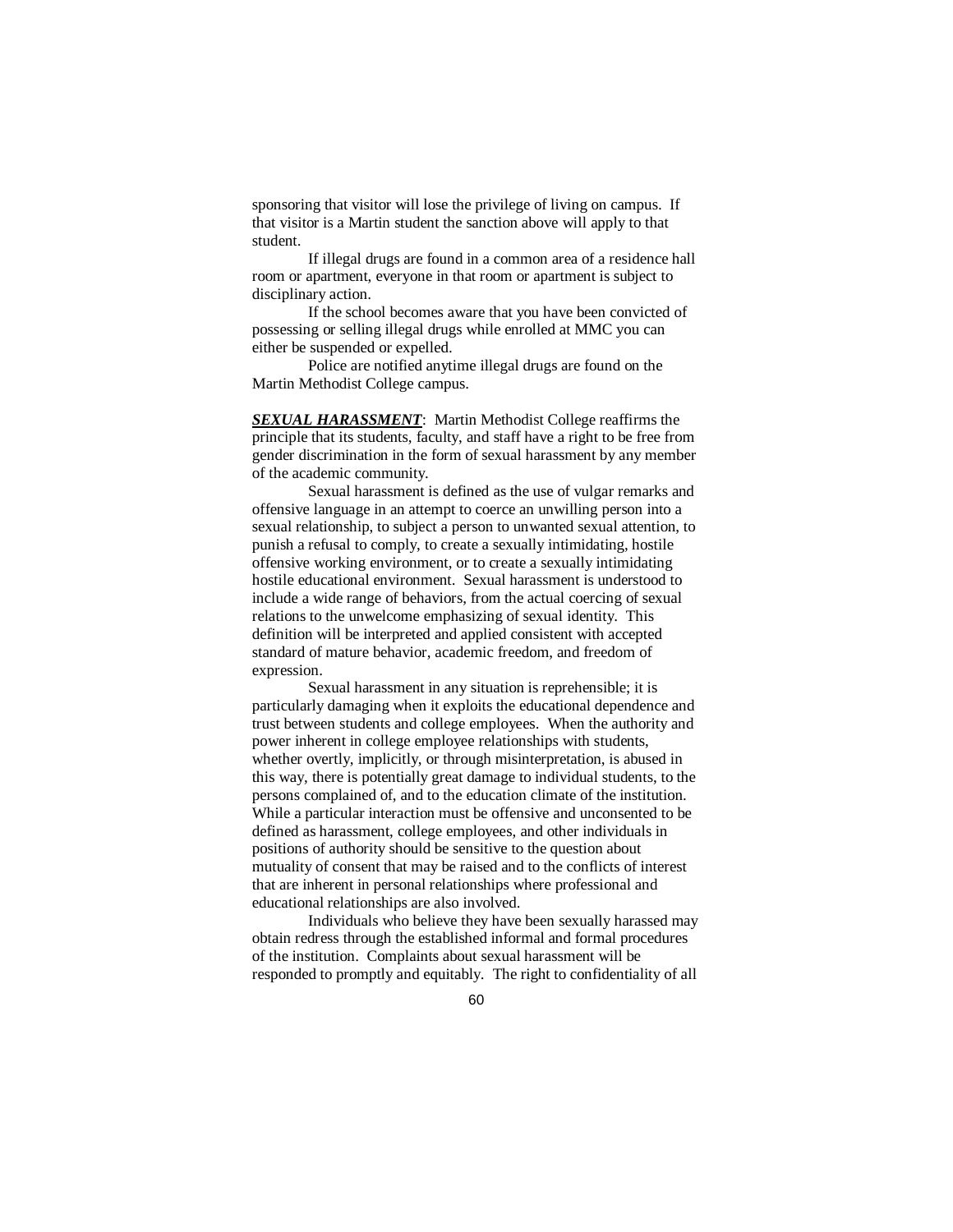members of the college community will be respected in both informal and formal procedures, insofar as possible. This policy explicitly prohibits retaliation against individuals for bringing complaints of sexual harassment. Formal procedures will not be initiated without a written, signed complaint. An individual found to be guilty of sexual harassment is subject to disciplinary action for violations of this policy, consistent with existing procedures.

Individuals wishing to make an informal or formal complaint in regard to sexual harassment should make an appointment with the Vice President for Campus Life who serves as the Affirmative Action Officer.

If a student is found to make a false accusation of sexual harassment then that student will be referred for counseling.

*CODE OF COMPUTING PRACTICE*: Violation of the standards for ethical and legal usage of campus computers, computer networks, or campus resources will result in one of the following sanctions. SANCTIONS: range from a \$25 fine to restrictions, suspension, and notification of the legal authorities

**DESTRUCTION OF PROPERTY**: The defacing or destruction of public or private property is prohibited. SANCTION:

First Offense - \$500 fine plus the cost to replace whatever has been damaged or destroyed. This must be completed within thirty days after official notification. The student must immediately write a letter to his/her parents explaining the situation, and the Vice President for Campus Life will mail the letter for them. The student may lose the privilege of living on campus.

Second Offense – Expulsion will result.

**DISORDERLY CONDUCT:** Conduct of a disorderly nature to include (but not limited to) screaming at, cursing at, or threatening another person is prohibited. Disregarding the rules set forth in the Student Life Honor Code is prohibited. SANCTION: \$100.00 fine

#### *MALE ENTRY INTO FEMALE HOUSING/FEMALE ENTRY*

*INTO MALE HOUSING:* The following sanctions will apply to male students who enter women's housing during non-visitation hours and the women involved in the case. The same sanctions will apply to female students who enter the men's housing during non-visitation hours and the men involved in the case. SANCTION:

First Offense the students involved will receive a warning.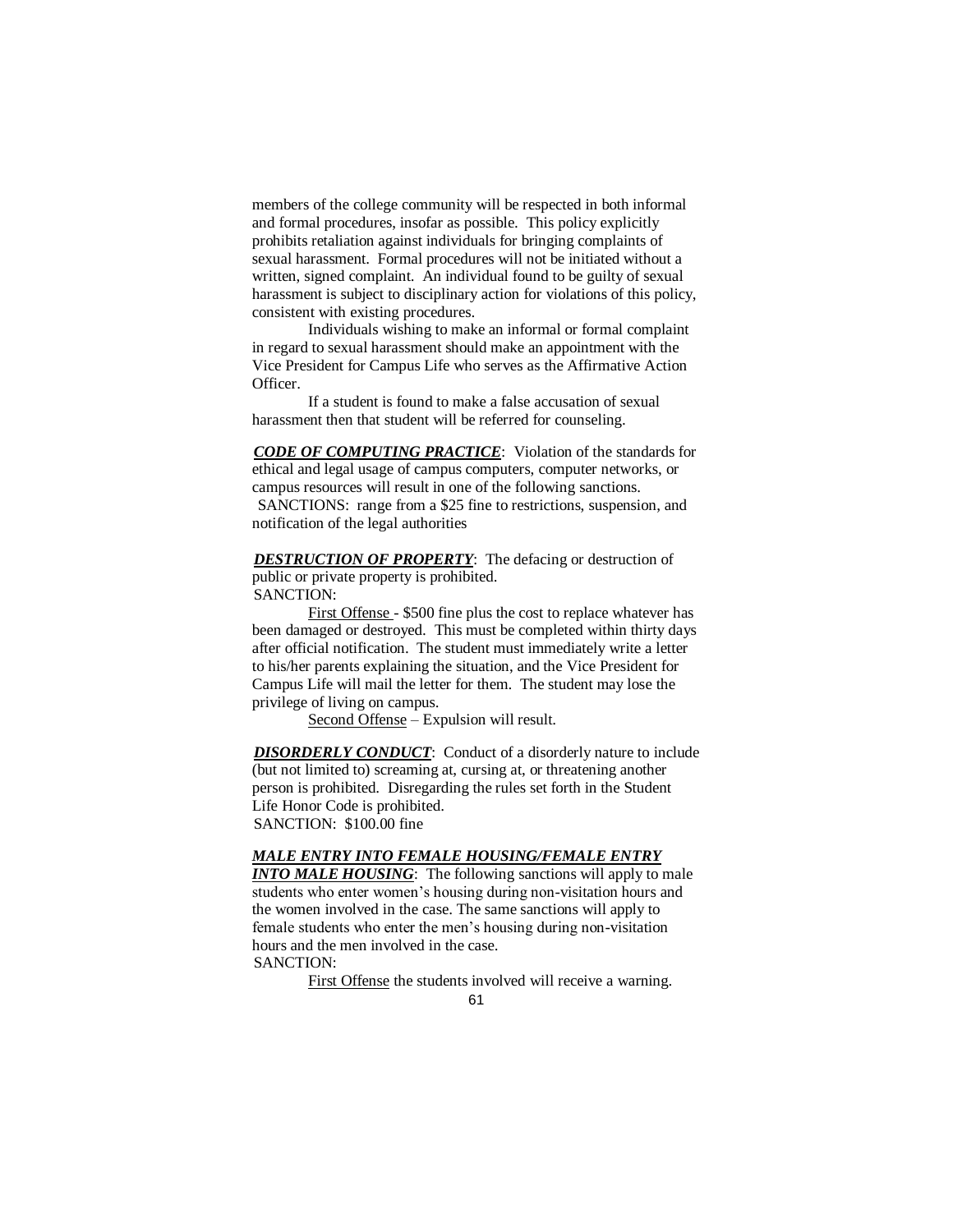Second Offense - \$100 fine for each student involved.

Third Offense - \$100 fine, 30 hours of community service, loss of visitation privileges, and must appear in front of the Disciplinary Committee.

Fourth Offense – To be determined by the Disciplinary Committee.

**WEAPONS**: Firearms or weapons of any type are prohibited on campus and are not authorized to be in the possession of students or in their dorm rooms. Bringing firearms on school property is in violation of State law. Any object that is used in a manner in which someone could be injured is considered a weapon.

SANCTION: \$100.00 fine and a report filed with legal authorities for prosecution

*FIREWORKS*: Possession and or use of fireworks or explosives on campus are prohibited.

SANCTION: \$100.00 fine. A report filed with legal authorities and the student will be responsible for the cost of repairing any damages.

*SAFETY AND SECURITY VIOLATIONS:* Disabling or damaging any fire or safety equipment (including but not limited to the security camera system, smoke detectors, and fire extinguishers) is prohibited. SANCTION: \$100 fine and a report will be filed with the legal authorities.

*ARSON*: Expulsion from school. A report will filed with the legal authorities and the student will be responsible for the cost of repairing any damages.

*FINANCIAL OBLIGATIONS*: Students are expected to promptly pay when all college financial obligations are due. SANCTION: Failure to meet these financial obligations on time may result in not being allowed to register, graduate, or receive a transcript of credits until all accounts are settled. All students must be registered before being admitted to class.

*FORGERY, ALTERATION, OR MISUSE*: Forgery or alteration of Martin Methodist College documents or records is prohibited. SANCTION: Suspension or expulsion

*IDENTIFICATION* - No student shall fail to identify himself or herself to any properly identified administrator, faculty or staff person while that person is in the performance of official duties. SANCTION: \$25.00 fine and probation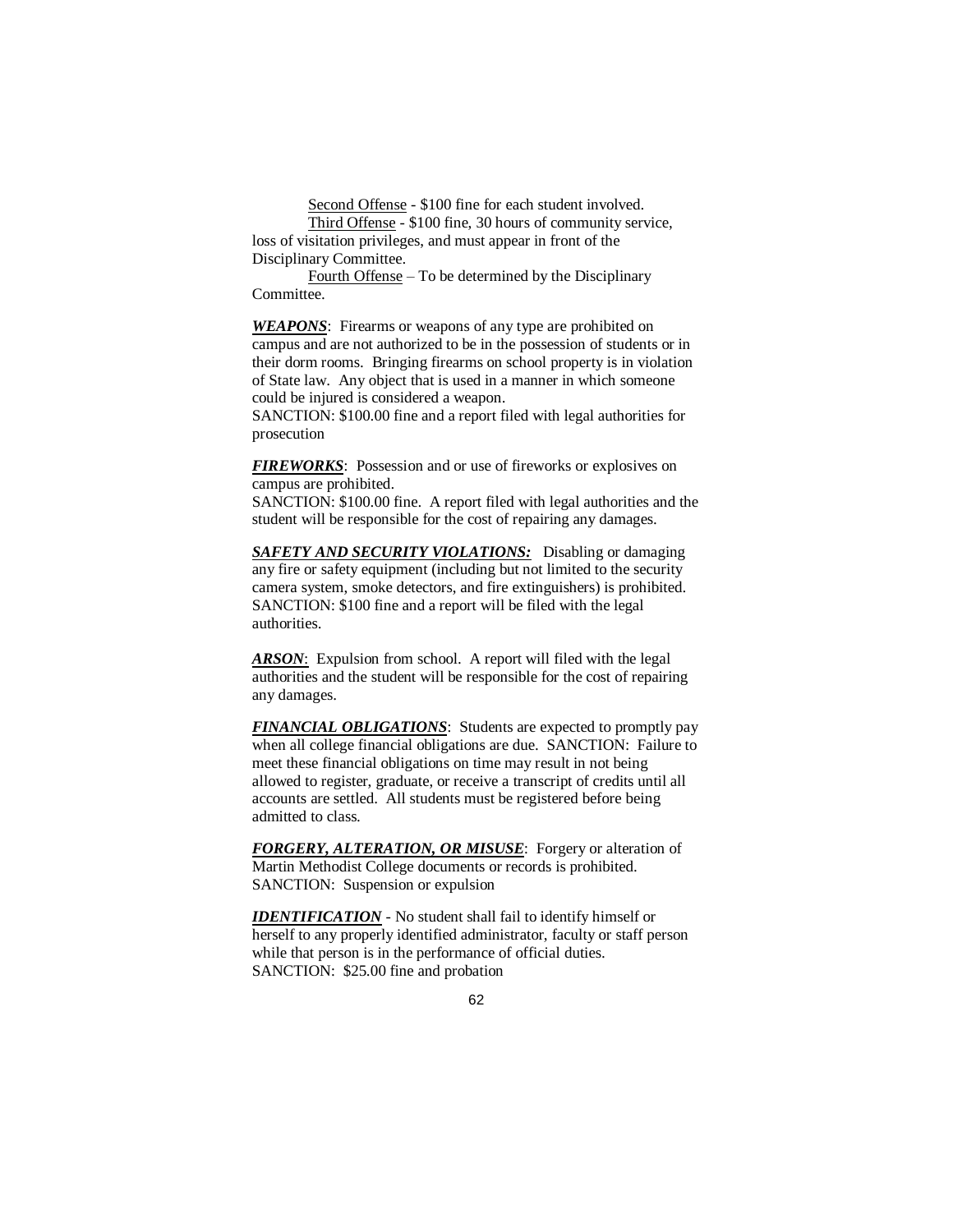**PHYSICAL ABUSE** – Fighting and/or inflicting physical abuse on any person is prohibited.

SANCTION: \$100.00 fine, counseling, and community service.

*SMOKING, TOBACCO PRODUCTS*: Smoking or using tobacco products (such as chewing tobacco) is prohibited in any of the indoor or outdoor areas other than the designated smoking areas. SANCTION:

First Offense: \$25.00 fine and 5 hours of community service. Subsequent Offenses: \$50 fine and 10 hours of community service for each offense.

*THEFT*: Taking of college, public, or private property (including textbooks) is prohibited.

SANCTION: Report filed with legal authorities, and suspension or expulsion

*TRESPASSING*: Unauthorized entry into a college building or motor vehicle is prohibited.

SANCTION: \$100.00 fine, suspension, and a report will be filed with the legal authorities.

*UNLAWFUL ASSEMBLY*: Violent protests or similar activities that disrupt the normal operation of the college are prohibited. Disruptive actions include, but are not limited to, the following: the support of an activity through unlawful means, interference with accepted functions of the college, unauthorized occupancy of college facilities or blocking access to or from such areas, infringing on the rights of students, faculty, staff, or authorized persons to gain access to any college facility.

SANCTION: Suspension

#### *COMPLIANCE WITH FEDERAL , STATE, AND LOCAL LAWS*:

All students are expected to comply with Federal, State, and Local laws. When a student is convicted of such a violation and the circumstances indicate that the student's continued presence on campus creates a clear and present danger of serious physical or mental harm to the student, the other members of the college community, or the educational process of the college, the College may impose sanctions including suspension or expulsion. A student who has been accused of a criminal offense, the nature of which constitutes a clear and present likelihood of a serious danger to the student, the other members of the college community, or the educational process of the college, may have imposed by the Vice President for Campus Life a temporary sanction,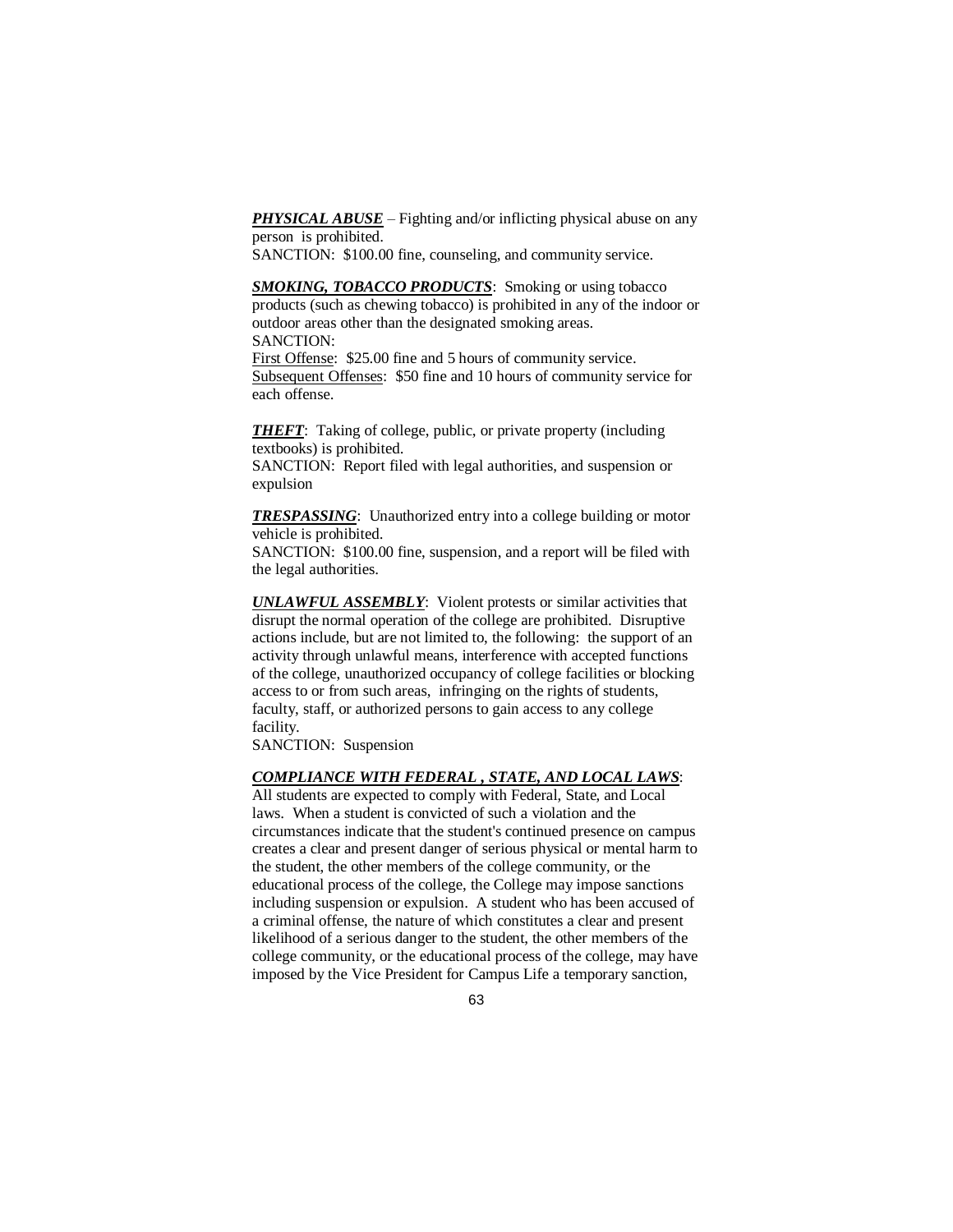including suspension. Such temporary sanctions may exist and be enforced only until such time as the properly constituted authority has made final disposition of the case. If the student is convicted and put on probation, the student will be suspended for the duration of their probation.

*DISRESPECT*: Showing rudeness and disrespect towards faculty and staff (to include Residential Life Staff) is prohibited. If a college employee feels a student has been disrespectful, the student may be turned in to the Vice President for Campus Life. SANCTION: \$100 fine and counseling.

*CODE OF CONDUCT*: Indecent exposure, nakedness, showing pornographic films in public view, unlawful assembly, and offensive language or behavior is prohibited. SANCTION: \$50.00 fine and counseling.

*IDENTIFICATION* - No student shall fail to identify himself or herself to any properly identified administrator, faculty, or staff person while that person is in the performance of official duties. SANCTION: \$25.00 fine and probation.

*FINANCIAL OBLIGATIONS*: Students are expected to promptly pay all college financial obligations. SANCTION:

Failure to meet these financial obligations on time may result in not being allowed to register, graduate, or receive a transcript of credits until all accounts are settled. All students must be registered before being admitted to classes.

# **DRESS CODE**

Martin Methodist College students should wear clothes appropriate to the situation. Students must be fully dressed to include shirts and shoes in order to be served in the Dining Hall or to enter all classroom and administration buildings.

# **VIII. RESIDENCE HALL INFORMATION**

The college operates Criswell Hall, Upperman Hall and two apartment housing buildings. While Criswell is an all female facility, Upperman and the apartment are Coed facilities. All single students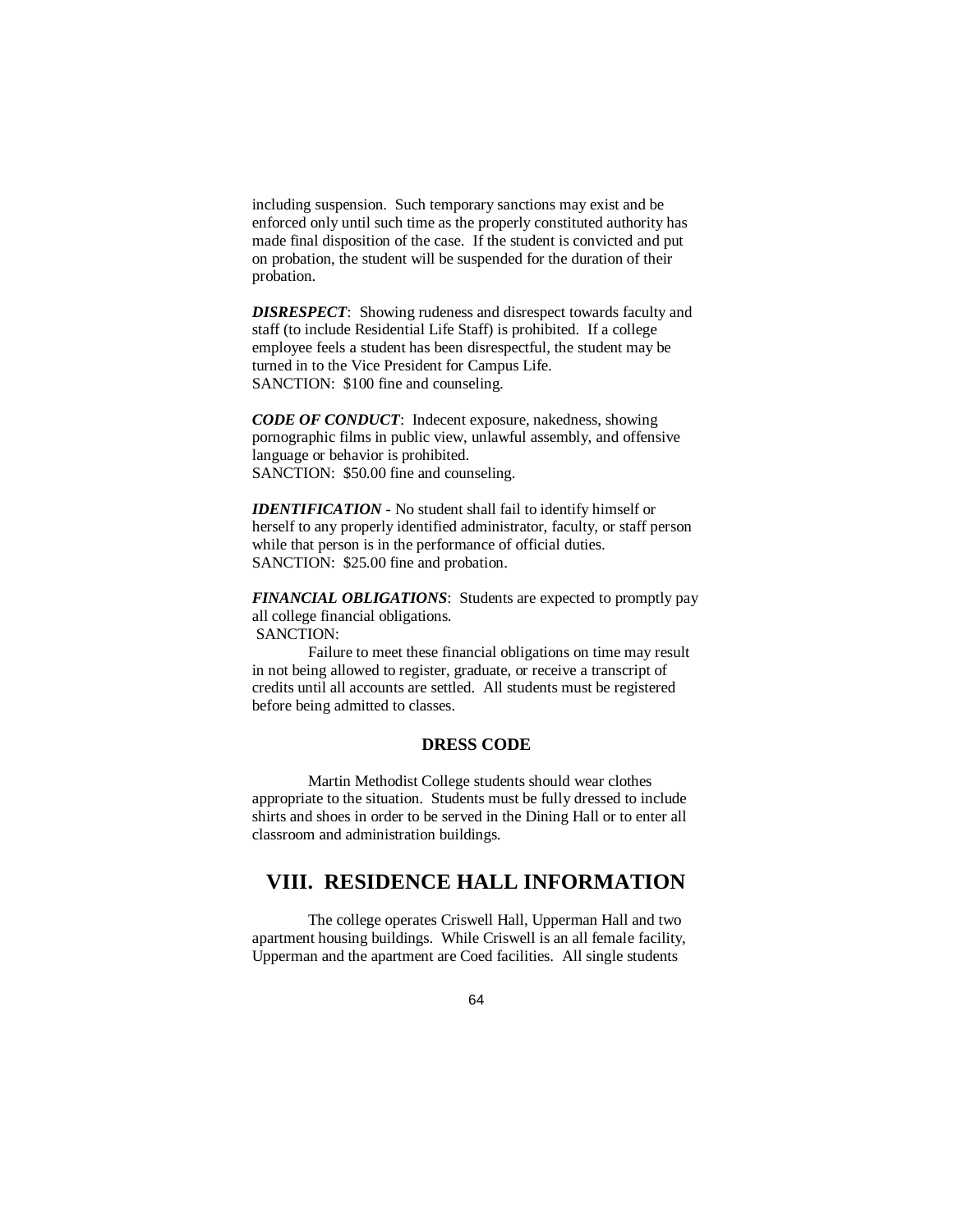under 21 years of age are required to live in the college housing or with their family.

Upon notification of acceptance to the college the resident student must make a room security deposit. See the Financial Information section for the current deposit amount. This is refunded by mail, provided the student does not do any damages to their housing or does not owe the college any money, when the student has graduated or indicated he/she will not be returning to Martin Methodist College.

Occupants of each room are responsible for its condition and contents. Damages to the rooms or contents will be charged to the occupants. Damages to common areas such as living areas, halls, baths, lobbies and other areas of the housing units will be charged to all residents on a prorated or by-floor basis if it cannot be determined which resident was responsible.

### **ROOM ASSIGNMENTS**

Room and roommate preferences are granted when possible. Students who reside in a room have precedence over others in signing up for that same room the following year. The Vice President for Campus Life assigns students who do not submit housing or roommate preferences to housing and roommate(s).

Room changes will be made only with the approval of the Vice President for Campus Life or the Director of Residential Life. Room changes will not be considered until two weeks into the semester.

See the Financial Information section for dorm and apartment charges.

The College reserves the rights to exchange rooms or remove a student from campus housing when it is considered advisable or necessary.

# **ROOM CHECKS**

Periodic room checks are to be conducted on housing by the Resident Directors and their assistants. Students are requested to be in attendance during room check. Refrigerators and closets will be checked. The purpose of room inspection is to check for health and safety problems, adherence to campus regulations, and property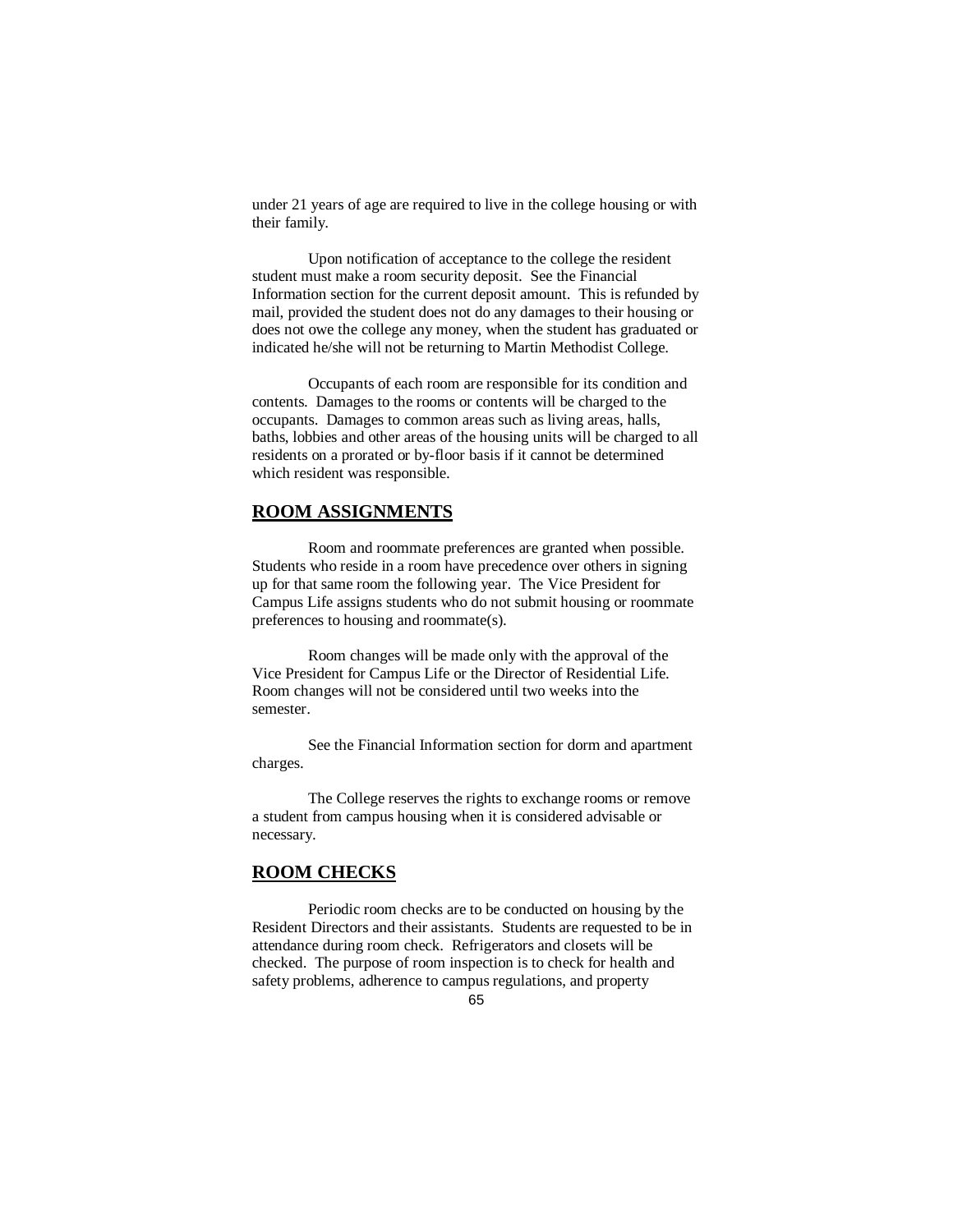damage. Residents will be notified by a notice posted on the dorm front door or in the apartment complex of the date for the housing inspections.

Students who fail to pass the regularly scheduled housing check for cleanliness shall receive a warning from the Resident Director. The student will be given 24 hours to improve the condition of the room so that is will pass a cleanliness inspection. Failure to pass will warrant a referral to the Vice President for Campus Life.

By moving into the campus housing, the student agrees to allow access to his/her room for justifiable cause: smoke, water, odor, excessive and prolonged noise or property damage. If a student is suspected of concealing restricted material, such as illegal drugs, the Head Resident shall obtain authorization from the Vice President for Campus Life or the College President to conduct a search of the assigned housing.

#### **SANCTION:**

First Offense: \$25 fine and removal of contraband if applicable.

Second Offense: \$50 fine and removal of contraband if applicable.

Third Offense: \$100 fine and removal of contraband if applicable, and probation for the remainder of the semester.

## **SAFETY**

Students should keep their doors locked at all times when not in attendance. **THE COLLEGE IS NOT RESPONSIBLE FOR ANY LOSS OR DAMAGE TO STUDENTS' PROPERTY FOR**  ANY REASON. If loss should occur, a student should check immediately with the parent's homeowner's insurance policy to ascertain if the loss is covered. The college recommends that each student living on campus obtain some form of insurance for the items stored in their rooms.

The campus housing buildings are equipped with fire alarms, smoke detectors and fire extinguishers. Students are required to evacuate the building when the alarm sounds. After evacuating the Criswell and Upperman dorm students should gather at the gazebo to await instructions from the fire department or the Director of Residential Life. Apartment students should gather in the south parking lot (furthest away from the apartments) of the Christian Life Center (CLC).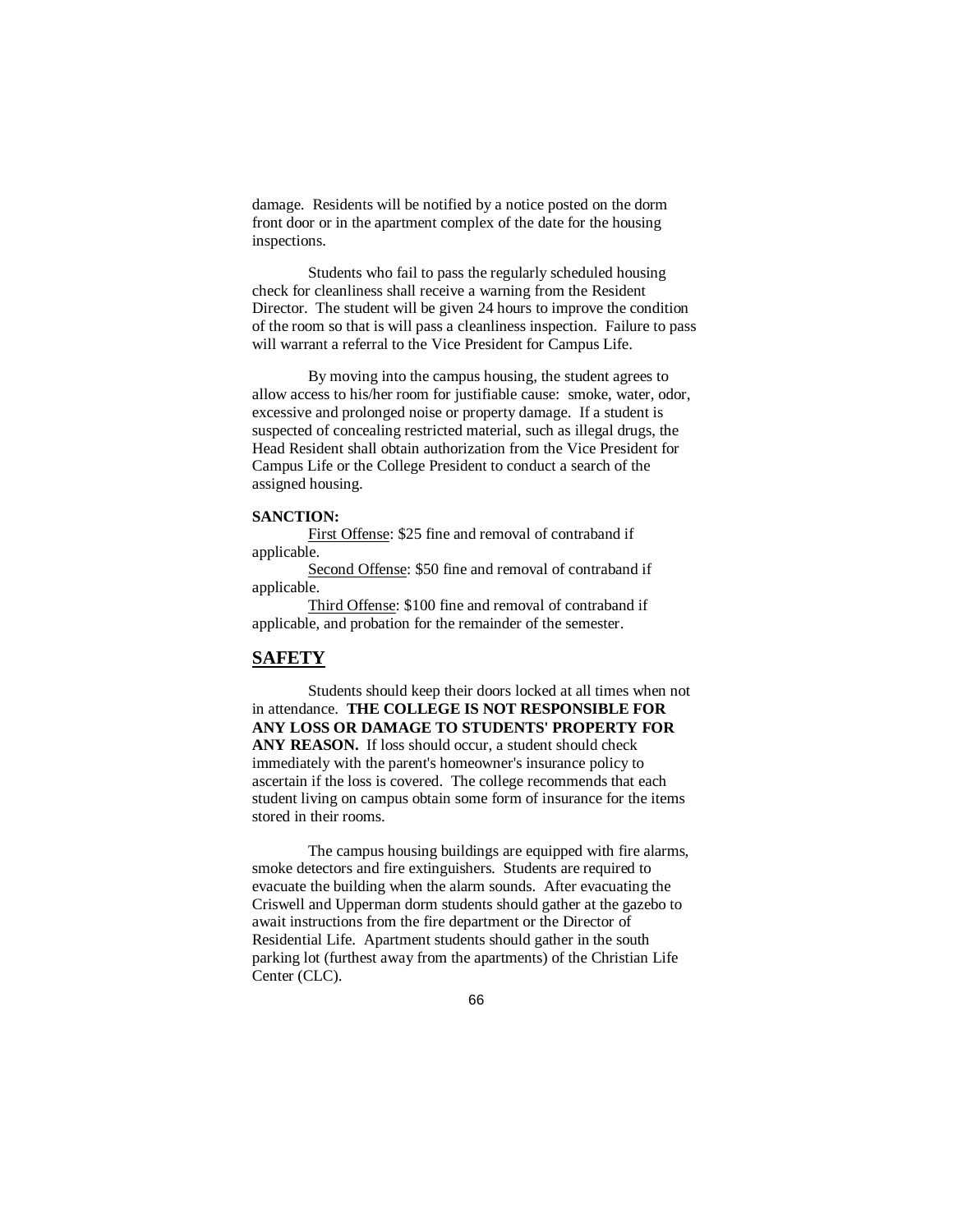# **SAFETY AND SECURITY VIOLATIONS:** Disabling or

damaging any fire or safety equipment (including but not limited to the security camera system, smoke detectors, and fire extinguishers) is prohibited.

SANCTION: \$100 fine and a report will be filed with the legal authorities.

#### **QUIET HOURS**:

Students should respect other students at all times and not make excessive noise. Quiet hours are in effect daily from 11 p.m. until 8 a.m. In addition, a 24-hour "Quiet Hour" period will go into effect for final exams and continue until the end of the exam period. Excessive or prolonged noise (including loud music) is prohibited at any time.

SANCTION: \$25 fine and if at anytime the Resident Director or Resident Assistants ask a student to quiet down and the student refuses, the case will be turned over to the Vice President for Campus Life.

### **DORM LOBBY HOURS**

Visitation in the lobbies of Criswell and Upperman Hall is allowed between the hours of 8:00 a.m. and 2:00 am

### **CAMPUS HOUSING REGULATIONS**:

Students who have guests in campus housing are responsible for their conduct and behavior. Overnight guests are expected to abide by the campus housing rules and secure permission in advance from the Resident Director to stay in the campus housing. The Resident Director must be notified about guests of students. If a guest fails to obtain permission to stay overnight a \$50.00 fine will be levied.

Burning of candles and incense is prohibited in campus housing due to the threat of fire. Any open flame is strictly prohibited. A \$25 fine is assessed.

All belongings should be in your room or apartment, not found in the hallways or breezeways.

Campus housing keys may not be duplicated or loaned to other persons. Students found in violation will be fined \$25.00.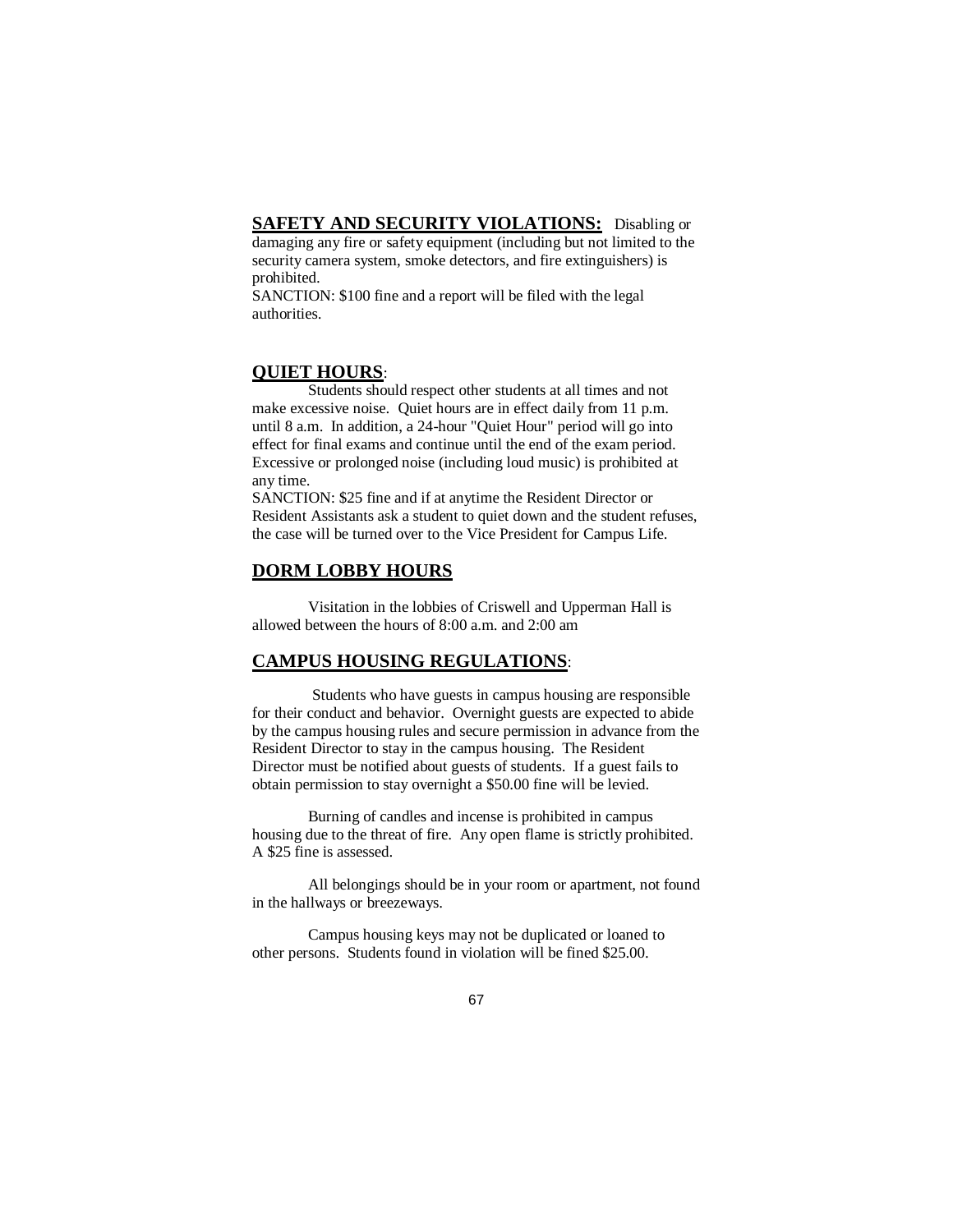Flooding of halls or rooms is prohibited. Students involved will be charged with destruction of property and will receive the sanction noted in "Destruction of Property".

No pets are allowed in campus housing. A \$25.00 fine is levied for violation and the pet must be removed from campus housing.

Students are not allowed to bring personal beds (to include waterbeds) into or around campus housing.

No playing sports in campus housing.

The outside door of all student apartments/residential halls must be locked at all times. All students in an apartment suite or residential room are responsible for their door. Manipulating a door or the components of a door in any way that results in the inability of the door to lock will result in a fine. This includes outside doors and individual room. The student can also lose their right to live in campus housing if this behavior continues.

Screens are not to be removed from windows.

Follow the regulations given by Director of Campus Housing regarding what you allowed to have in your room or apartment.

No outside sales groups may hold demonstrations or sell products in campus housing.

Under no circumstances are there to be visitors who are under the age of 16. If you have a relative who is under 16 coming to visit you, the head resident must be notified. Failure to notify the Head Resident will result in a \$50 fine.

Continually setting off the fire alarm is hazardous to all in campus housing.

# SANCTION:

First Offense - \$50 fine will be levied..

Second Offense - \$100 fine will be levied.

Third Offense - \$150 fine will be levied and the student will have to meet with the Vice President for Campus Life.

No lobby, suite, or room furniture is to be removed from its assigned place. Anyone who moves furniture or equipment from its assigned place and/or has such items in his/her room or possession will be fined. Students who do not have the same furniture in their room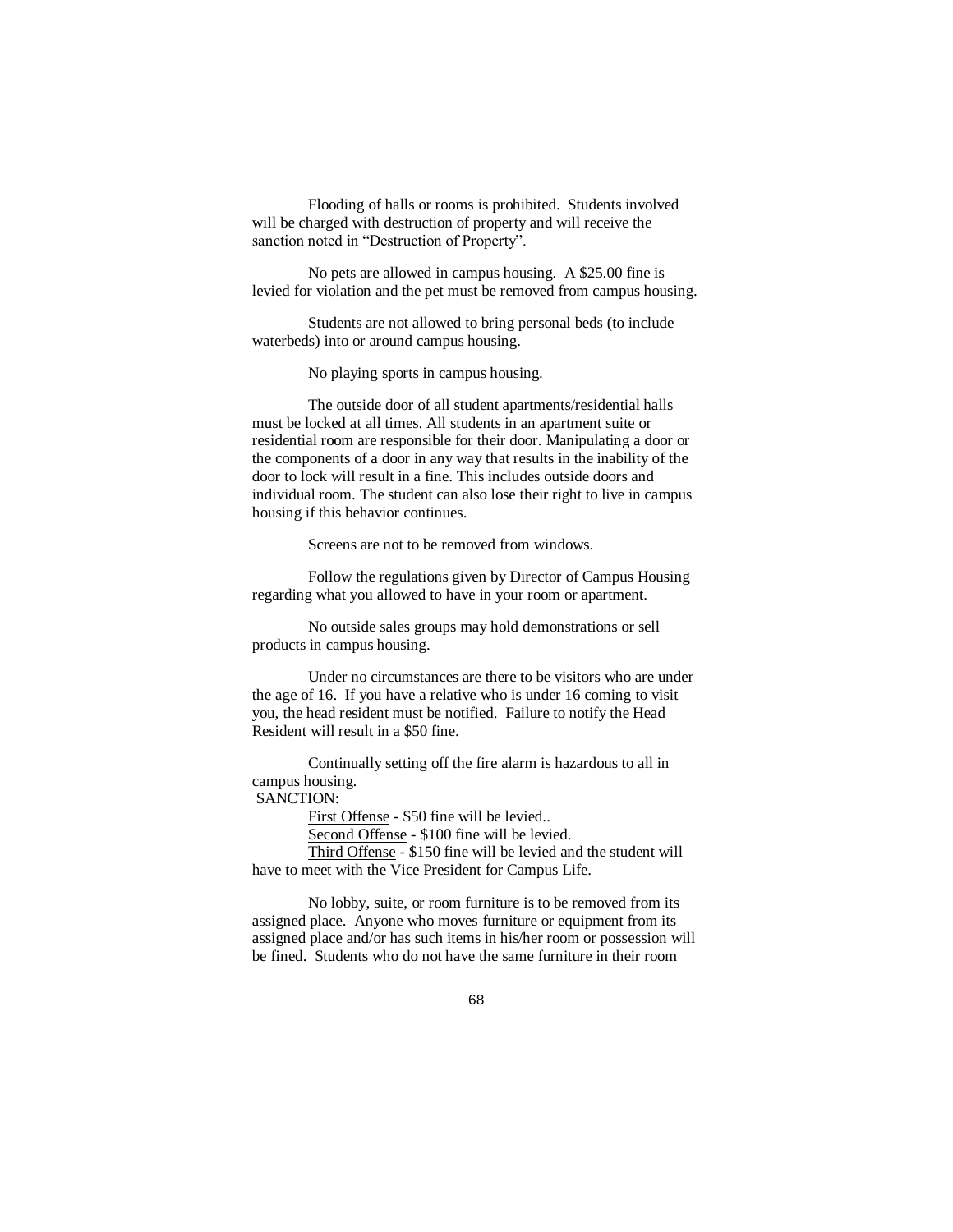upon checkout as they had on check-in will be charged for replacement of all missing items.

All students moving on campus are expected to complete a check-in form which indicates the condition of their room when they moved in. Students will have the option to add to this form and sign off to the condition of the room.

All students are expected to move out of campus housing immediately after their final exams unless they are involved in the graduation ceremony or official college functions. Students in campus housing after closing will face extensive fines.

Students moving out of a residence hall or student apartment **MUST** check out. If you are planning to move out, let an RA or Head Resident know 24 hours in advance so he or she may be present to inspect the room and sign off to the condition of the room. Any damage to a room that is not listed on the check-in form will be the responsibility of the student. After the RA or Head Resident has checked the room the resident will turn in keys and sign the check out form.

The Residential Life Office in co-operation with maintenance shall make the final damage assessment for each room.

ALL possessions must be removed from the room prior to check out.

- Remove all tape, nails, hooks etc from walls, doors, ceilings, windows, desks and shelves.
	- Empty and clean closets, cabinets and drawers
	- Empty trash cans. All trash or articles to be thrown away should be deposited in dumpsters provided for the purpose.
- Clean the floor, vacuum or mop if needed.

#### SANCTIONS:

Failure to follow the prescribed check out procedures will result in the loss of our security deposit and possible fines.

An additional \$50 will be assessed for improperly checking out. Additionally, \$25 per day will be assessed to students that are

present or have constructive possession of a room without authorization.

Rooms requiring special cleaning are assessed a \$100 cleaning fee.

All residents will need to be checked out by 5:00 pm on Graduation day unless they have prior approval from the Director of Residential Life or the Vice President of Campus Life and Enrollment Management.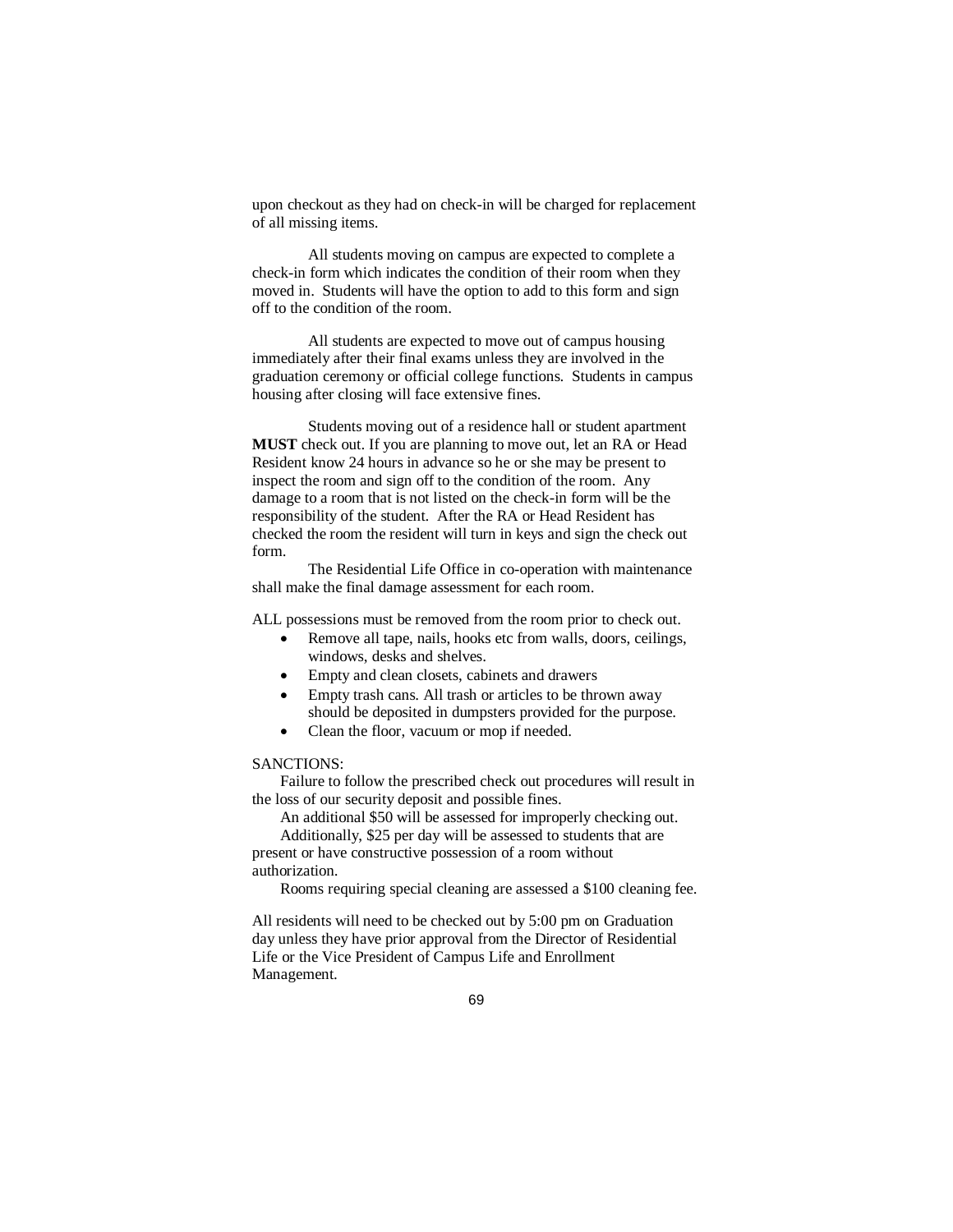#### **PERSONAL COMPUTER USE**

Wireless Routers/Access Points are not allowed. Illegal downloading of Copyrighted materials is prohibited. Students who are caught breaking laws in relation to using computers will be turned over to the authorities for prosecution. A student may also lose the privilege of living in campus housing.

# **ROOM VISITATION POLICY**

Students may have guests in their rooms from 12 Noon until 2:00 am. Guests must be admitted to the residence hall by their host or hostess and sign the logbook upon admittance. Students are responsible for their guest's conduct and adherence to the campus regulations.

# **IX. CONSUMERISM**

Information of importance to students, prospective students, and families of students is contained in this handbook that is published annually and provided to all students prior to the opening of fall semester. More detailed information on faculty, college courses, and programs of study, as well as a listing of endowed scholarships can be found in the college catalogue that is provided to students at matriculation.

This section, entitled "consumerism" contains a listing and explanations of the rights to which students, our consumers, are entitled. The rights that the college strives to guarantee are:

- To a drug free campus
- To non-discrimination
- To file grievances
- To privacy of personal records
- To challenging the content of educational records
- To review the annual security report
- To be free from sexual harassment
- To review the college graduation rates
- To review the athletic gender equity, participation, financial and graduation rates
- To smoke/tobacco free campus buildings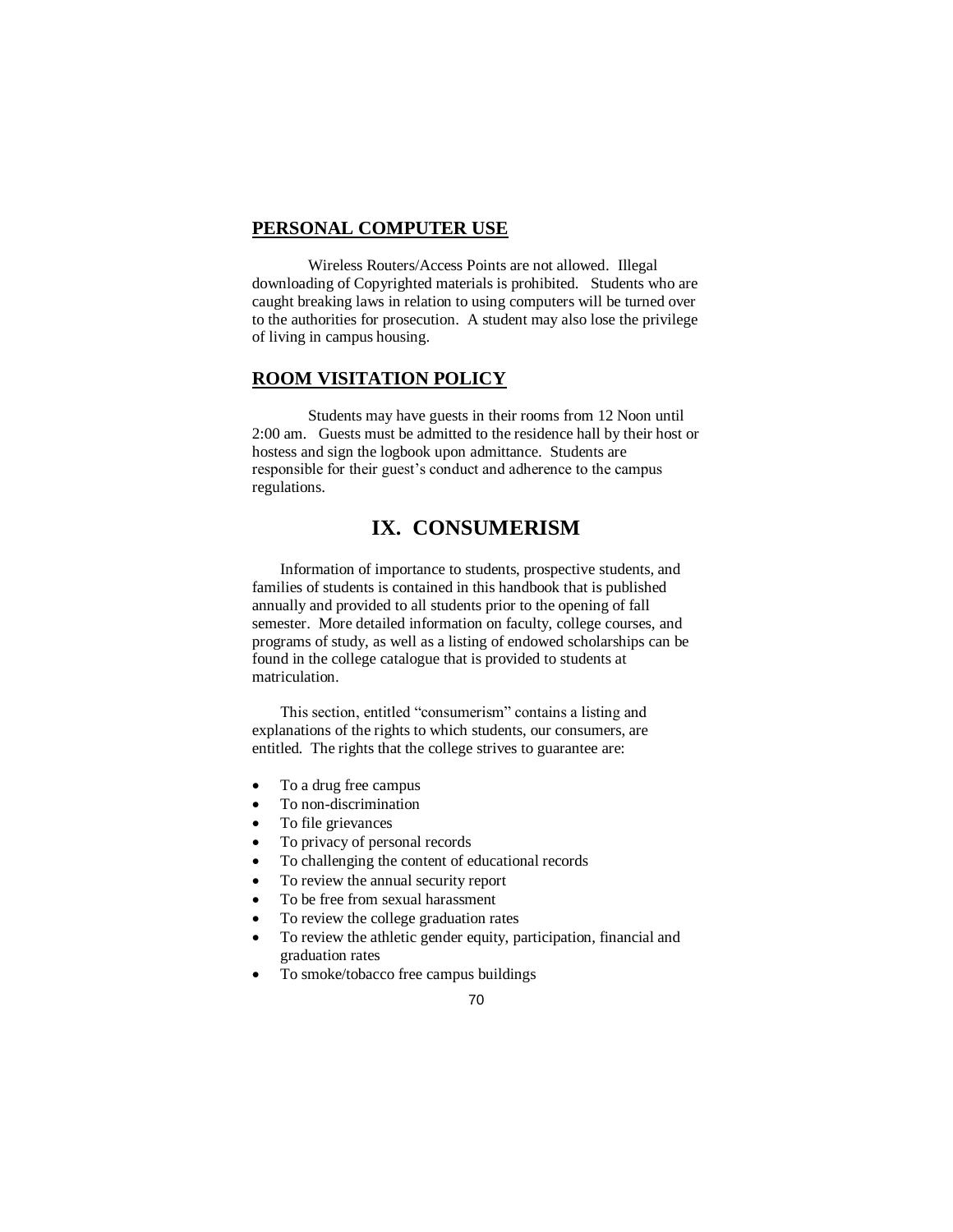The right to a deferment on student loans is included in the financial aid section entitled "Loan Deferment Terms".

The college has personnel available to answer questions about consumer information, financial aid information and academic information during normal operating hours 8 a.m. through 4:30 p.m. Monday – Friday. For appointments during other hours, please call to schedule a time. The phone directory is located on the last page of this handbook.

## **DRUG-FREE SCHOOLS AND COMMUNITIES ACT**

Martin Methodist College has developed its drug and alcohol abuse prevention program for the safety and well being of students, employees and campus visitors.

The unlawful possession, use, or distribution of illicit drugs and alcohol by students and employees on the college property or as part of any college activity is strictly prohibited. All State or Federal laws and applicable legal sanctions including fines and jail apply. The use of illicit drugs and the abuse of alcohol are hazardous to the health and severe illness or death can result. In an effort to meet its educational responsibility to its students and employees, the college annually schedules an assembly program dedicated to drug and alcohol abuse prevention. At this required program the health risks associated with the use of illicit drugs or the abuse of alcohol will be described in detail. Information about drug and alcohol counseling, treatment or rehabilitation is available through the college counselor.

Martin Methodist College will impose disciplinary sanctions on students and employees (consistent with local, State, and Federal law) up to and including expulsion or termination of employment and referral for prosecution, for the unlawful possession, use, or distribution of illicit drugs and alcohol. Employees are required to self-report drug convictions to the Vice President for Finance and Administration.

# **EEO/TITLE IX SECTION 504 STATEMENT**

Martin Methodist College does not discriminate on the basis of race, sex, color, religion, national origin, age, handicap, or veteran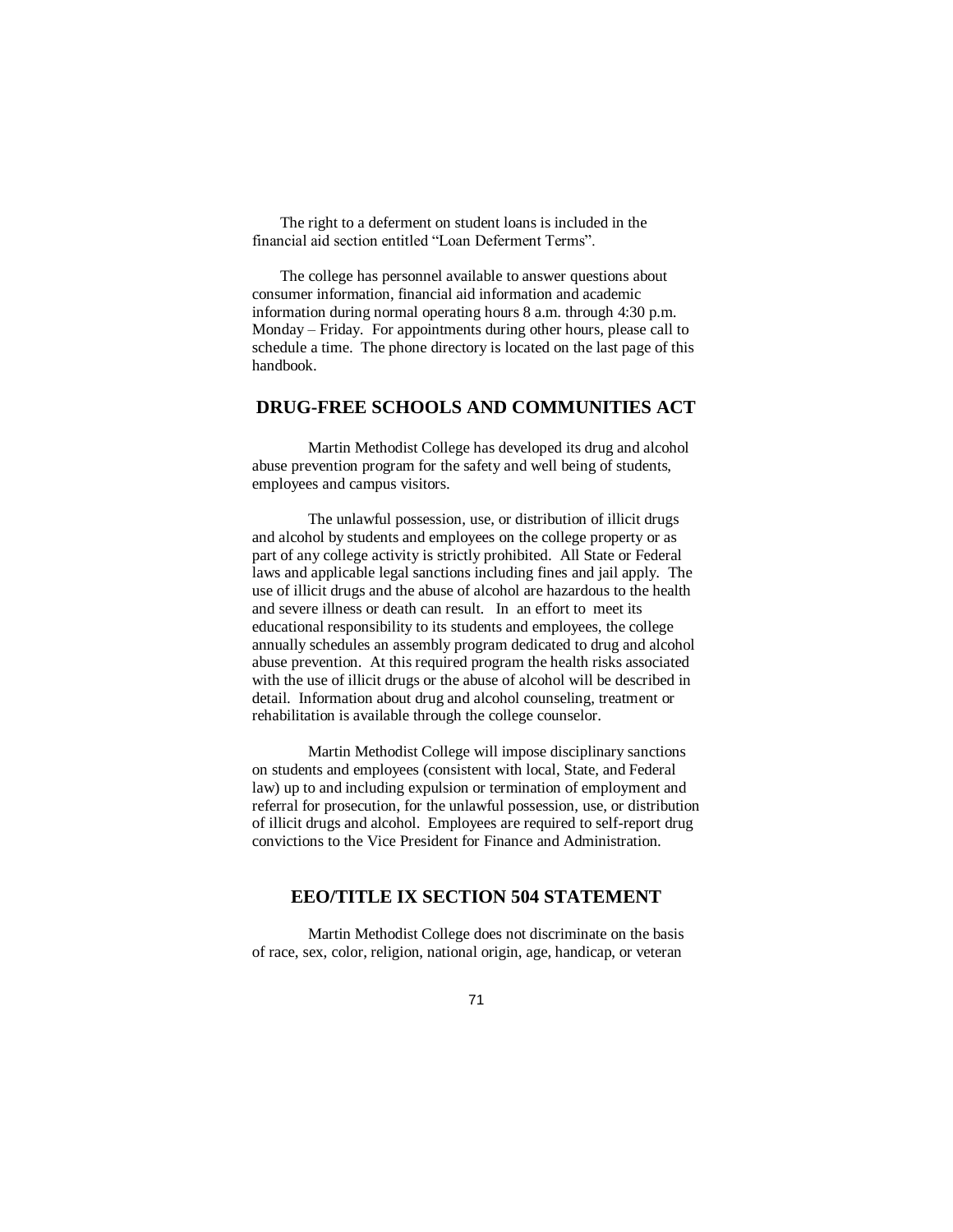status in provision of educational opportunities or employment opportunities and benefits.

MMC does not discriminate on the basis of sex or handicap in the education programs and activities that it operates, pursuant to the requirements of Title IX of the Education Amendments of 1972, Pub. L. 92-318; and Section 504 of the Rehabilitation Act of 1973, Pub. L. 93112; respectively. This policy extends to both employment and admission to the college.

Inquiries concerning Title IX and Section 504 should be directed to the Vice President for Campus Life. Charges of violation of the above policy should also be directed to the Vice President for Campus Life.

#### **CONSUMER COMPLAINTS**

Martin Methodist College has established procedures for receiving and responding to complaints from students, faculty, and others and keeps records of such complaints in order to determine their frequency and nature. Martin Methodist College attempts to maintain an atmosphere that encourages students to discuss their questions and concerns with the appropriate instructors or staff members before involving others. However, should discussion not resolve a perceived problem there is an official grievance procedure. The Vice President for Campus Life is the college official responsible for assisting in this process. In certain areas there are standing committees that handle appeals e.g. Admissions and Financial Aid Appeals Committee.

## **STUDENT GRIEVANCES**

A student grievance is any registered dissatisfaction, complaint, or injustice a person may perceive while affiliated with Martin Methodist College, either as a prospective student, currently enrolled, or recently graduated student.

MMC provides a procedure to assist faculty and students in resolving student concerns about academic integrity, policy and grades issued. The teaching faculty is responsible for issuing grades; however, students who believe a faculty member has violated their academic rights may seek recourse through the grievance procedure. This procedure also is followed if students believe they have been subjected to discrimination or harassment, their basic civil rights have been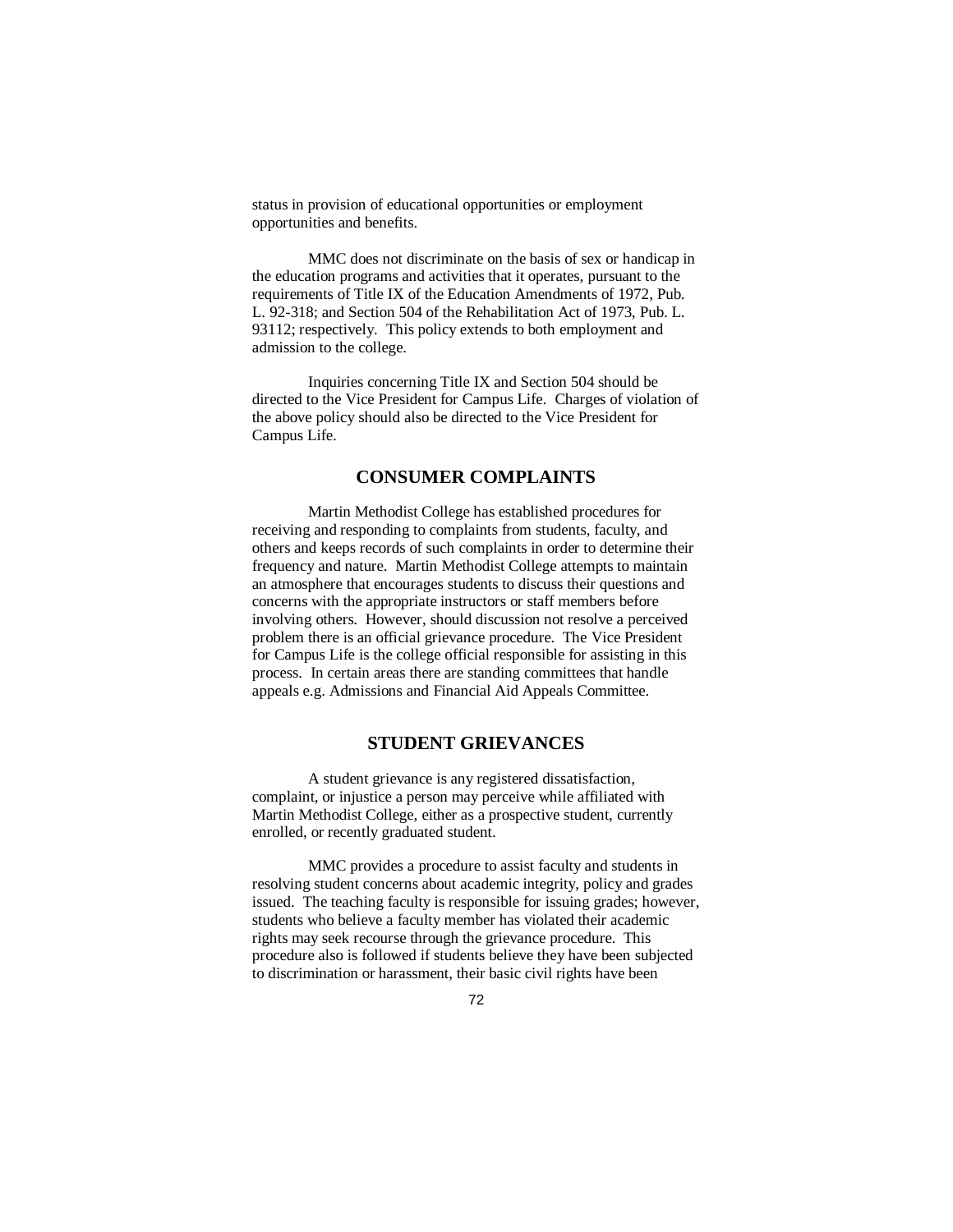violated or their privacy has been invaded. Students can initiate grievance resolution but must attempt to resolve their grievance through the informal process first.

#### **INFORMAL PROCESS**

The student should request a conference with the instructor involved within five working days after the event occurs (or after grades are received, if this is the case). If the conference does not resolve the dispute or problem, the student must submit a written grievance, outlining the problem to the instructor's program coordinator (these are located in the "Reference Section" in the back of the college catalogue) within five working days after meeting with the instructor. If this still does not resolve the problem, the student must submit a written grievance to the division chairperson (these are located in the "Reference Section" in the back of the college catalogue) within five working days after this meeting.

#### **FORMAL PROCESS**

A student who has completed the informal process within the specified times and is not satisfied with the results may appeal in writing to the Vice President for Academic Affairs within seven calendar days after the conference with the appropriate division chairperson. The Vice President for Academic Affairs will meet with the division chairperson to review and reach a decision regarding the grievance. This decision will be final and the student will be notified in writing within five working days.

Accurate records of all student grievances will be confidential and will be maintained by the Office of the Vice President for Campus Life. The procedure for student grievances will be consistent for all students.

Students should be aware that should they have concerns or complaints about their program or their financial aid, this institution has a complaint procedure. To the extent possible, students should seek a resolution of such matters through the institution's complaint procedure (see page 4, Grievance and Problem Resolutions) before involving others. Should the institution not be able to resolve a financial aid problem, the student may contact either the State Postsecondary Review Program office at the Tennessee Higher Education Commission at (615) 532-8276 or the federal Office of the Ombudsman at 1-202-401-4498 or toll free 1-877-557-2575 in Washington, DC.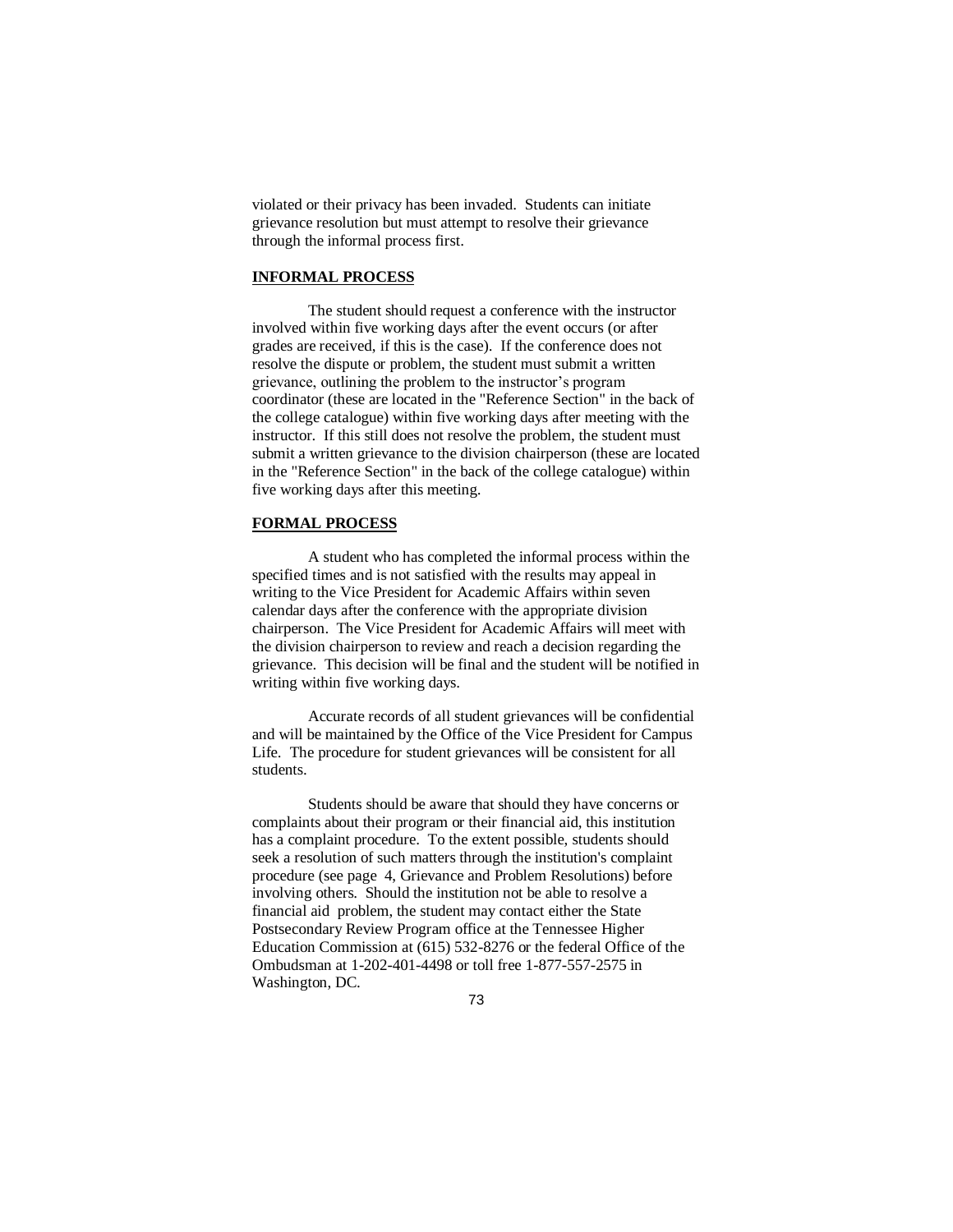## **FAMILY EDUCATIONAL RIGHTS AND PRIVACY ACT**

No part of a student's academic record will be released to anyone without written request bearing the student's personal signature, or a telegram bearing the student's name as the person making the request, or by order of a court of law. Telephone calls are not acceptable. The Registrar's Office must have the request in writing, which becomes a part the student's permanent file.

All students at Martin Methodist College are provided an opportunity to review their educational records. The term "educational records" includes those records, files, documents, and other materials that contain information directly related to the student and are maintained by Martin Methodist College. "Educational Records" do not include instructor's grade books, the records of institutional, supervisory, and administrative personnel and the administrative supportive personnel, which belong particularly to each individual and are not accessible or revealed to any other person except a substitute. In addition, the financial records of parents who have dependent students are not accessible to those same students. Furthermore, letters of recommendation written prior to January 1, 1975, are not accessible to students.

Students will be provided the opportunity for a hearing by Martin Methodist College in accordance with regulations of the Secretary of Health, Education, and Welfare, to challenge the content of the educational records, in order to insure that the records are not inaccurate, misleading, or otherwise in violation of the privacy or other rights of students. Martin Methodist College will also provide an opportunity for the correction or deletion of any such inaccurate, misleading, or otherwise inappropriate information contained in the records.

## **HOMELAND SECURITY ACT**

Martin Methodist College maintains contact with the Tennessee Office of Homeland Security and follows all guidelines issued by that office.

## **CAMPUS SECURITY INFORMATION**

MMC participates in Uniform Crime Reporting to the Tennessee Bureau of Investigation (TBI) using the TBI Tennessee Incident Based Reporting System (TIBRS). A daily log of crime on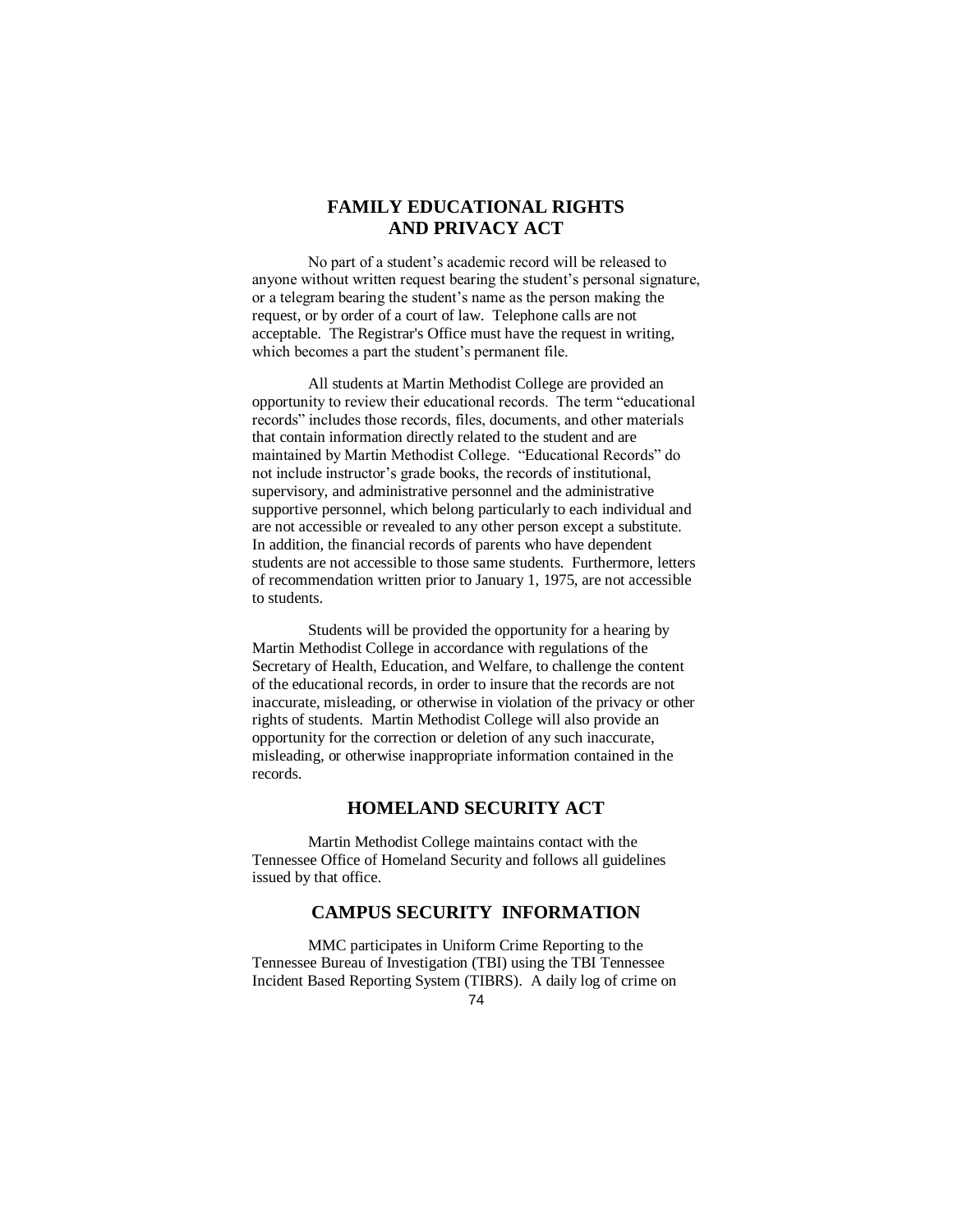campus is kept in the Campus Security Office and is available to be viewed upon request. Crime statistics for the previous four (4) years is referenced later in this section of the handbook. A copy of the statistics for MMC in the "Crime on Campus Report" published annually by the TBI is available upon request. Please contact the Campus Security Office for a copy. The phone directory is the last page in this handbook.

#### A STATEMENT OF CURRENT CAMPUS POLICIES RELATING TO THE STUDENT RIGHT TO KNOW AND CAMPUS SECURITY ACT TITLE II OF PUBLIC LAW 101-542, AS AMENDED

A. Current campus policies regarding procedures and facilities for students and others to report criminal actions or other emergencies occurring on campus and policies concerning the institution's response to such reports:

Anyone becoming aware of a crime or an emergency should immediately notify the campus authority under whom they are working: i.e. teacher, dorm supervisor, coach, administrator, workstudy supervisor, etc. That person will notify the proper campus or local authority.

In circumstances where students are not under direct supervision they should call the 911 emergency number for police, fire department or ambulance response.

B. Current campus policies regarding security and access to campus facilities:

Campus Security checks each building on campus at closing time, monitors access to buildings, and contacts police and fire departments if necessary.

The campus is well lighted outside and a number of areas in each building remain lighted throughout the night. Campus Security is responsible for reporting any lights that are not functioning.

The Vice President for Finance and Administration monitors the issue of all keys to campus buildings and rooms. Master keys are locked in the key safe in the Business Office.

C. Campus law enforcement:

Martin Methodist College does not have its own law enforcement agency. There is a Campus Security Office located in Martin Hall.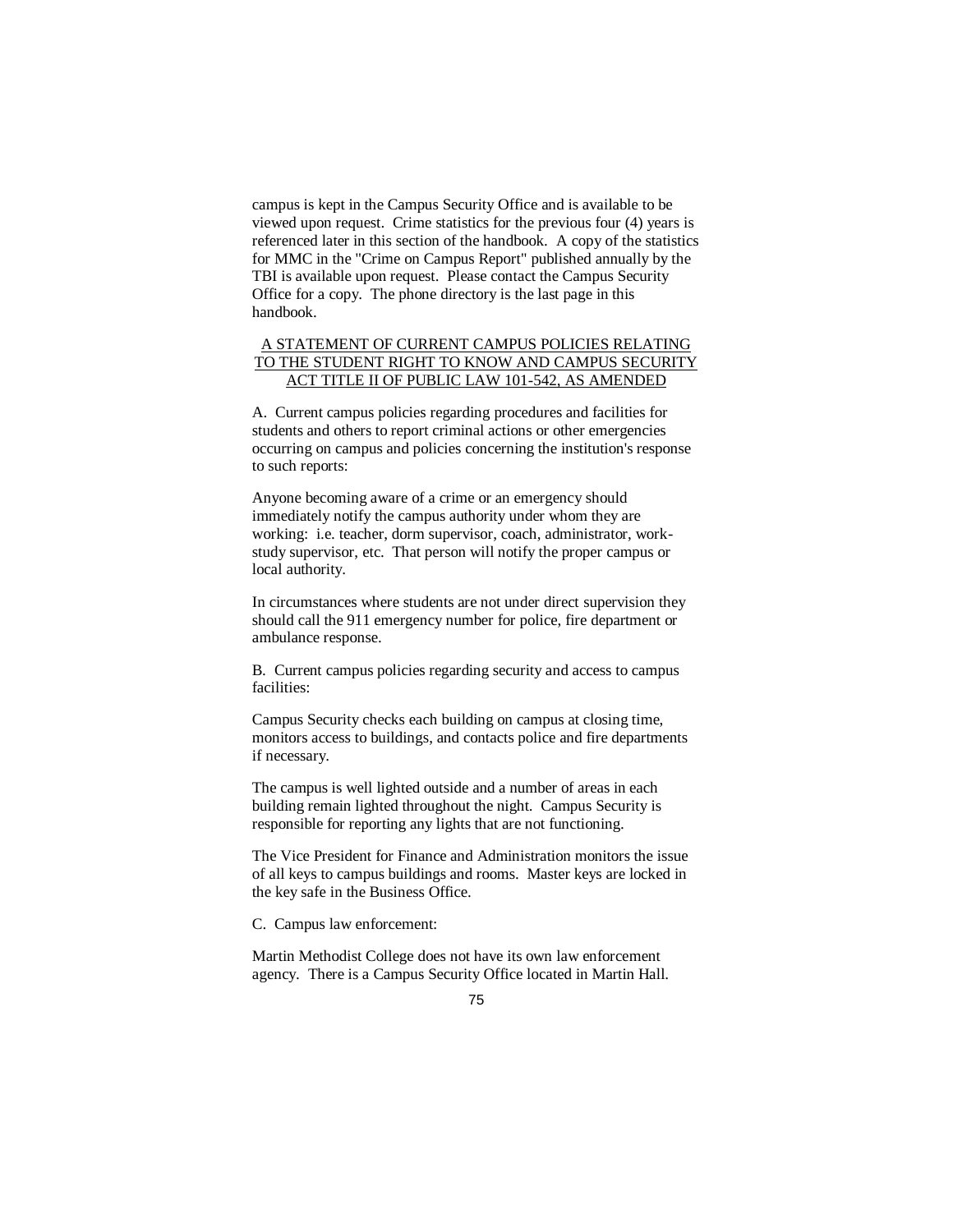The Campus Security Director, night watchmen, Resident Directors and officers of the college contact local law enforcement officers when a crime is committed or suspected.

D. Description of the type and frequency of programs designed to inform students and employees about campus security procedures:

The parents of students are written each year and advised to discuss personal security issues with their students before they leave for college.

At the beginning of each term security is discussed at required dorm meetings with resident students and at required meetings for those students who commute. In these meetings the following topics are discussed:

> safe-keeping of money and other valuables personal safety and proper locking of campus housing and vehicles

These same issues are discussed with employees of the college in executive, faculty, and staff meetings.

E. Programs designed to inform students and employees about the prevention of crimes:

Every student and every employee of the college receives a publication entitled "Campus Safety and Security Guidelines".

F. Statistics concerning the occurrence on campus for the past four years (July 1, 2006 - June 30, 2010) of the following criminal offenses reported to campus security authorities or local police agencies:

| 1. murder                     | (0) |
|-------------------------------|-----|
| 2. sex offenses (forcible)    | (0) |
| 3. sex offenses (nonforcible) | (0) |
| 4. robbery                    | (0) |
| 5. aggravated assault         | (0) |
| 6. burglary                   | (1) |
| 7. motor vehicle theft        | O.  |

G. Policy concerning off-campus student organizations:

Martin Methodist College does not sponsor any off-campus student organizations.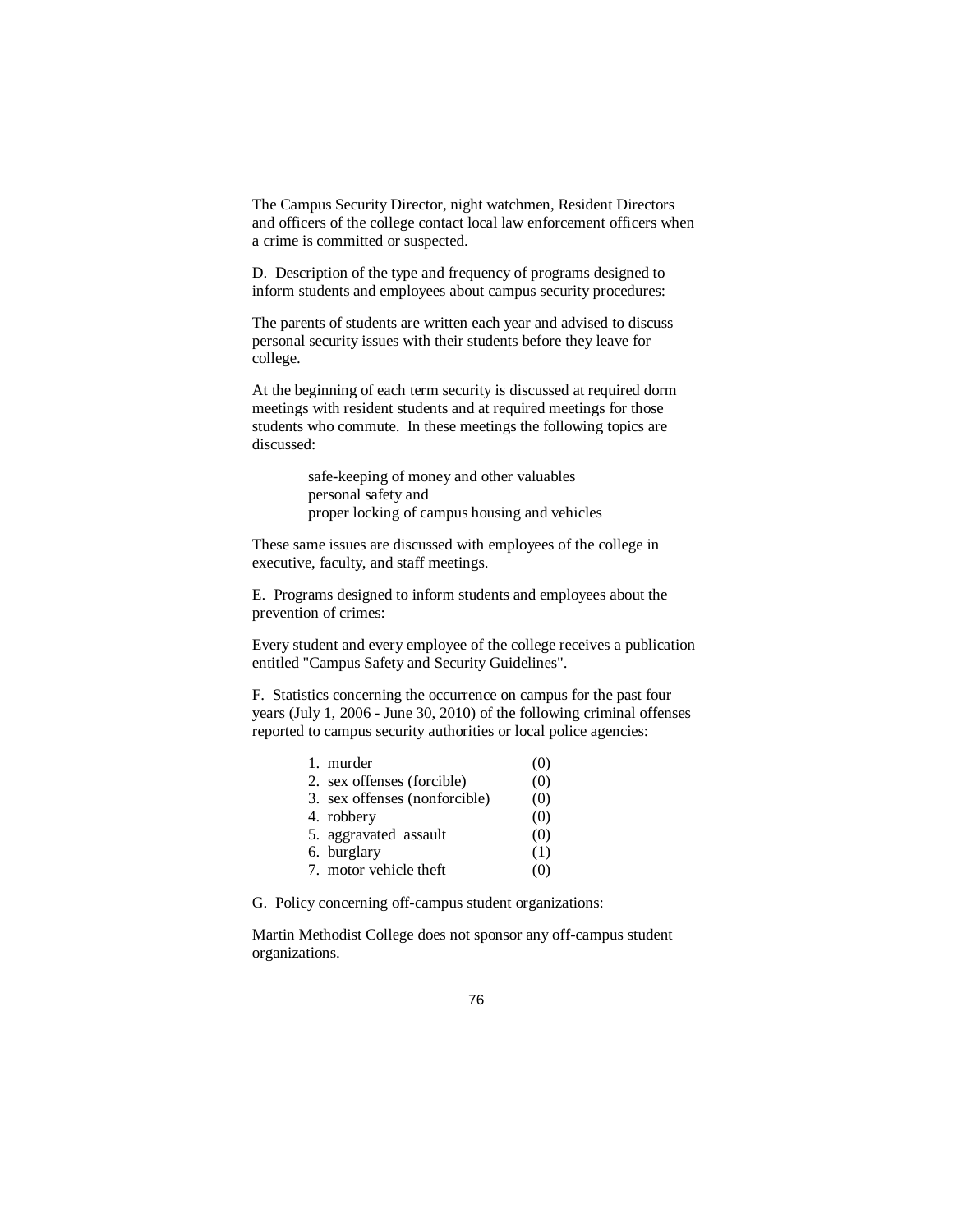H. Statistics concerning the number of arrests for the following crimes occurring on campus during the time period July 1, 2006 - June 30, 2010:

| 1. liquor law violations | (25) |
|--------------------------|------|
| 2. drug abuse violations | (1)  |
| 3. weapons possessions   | (0)  |
| 4. manslaughter          | (0)  |
| 5. arson                 | (0)  |
| 6. prejudice crimes      | (0)  |

I. Policy regarding the possession, use, and sale of alcoholic beverages, illegal drugs, firearms/weapons, arson and fireworks is listed in Section VII Academic Honor Code and Student Life Honor Code, Rights, Rules and Regulations under subheading Student Code Regulations. The Policy statement on Sexual Harassment is listed after drugs in the section already noted.

## **CAMPUS SEX CRIMES PREVENTION ACT**

The federal government requires that any person classified and registered as a state sex offender must notify the state of any institution of higher education in which the offender is a student or an employee. Martin Methodist College will disclose, within ten days, information concerning sex offenders that it receives under state sex offender registration and community notification programs. The disclosure will be by e-mail to students and employees.

#### **SEXUAL ASSAULT PREVENTION AND RESPONSE**

The Martin Methodist College policy on rape and sexual assault states "the college is committed to the maintenance of an environment which is free from all sexual exploitation and intimidation. The college will prosecute to the fullest extent of the law all rape and sexual assault cases". To assist in the prevention of sexual assaults the college will annually distribute written guidelines on personal safety and security to all students. These guidelines will be reviewed in a required orientation meeting on an annual basis.

Should a rape or sexual assault occur the victim is encouraged to file a complaint as soon as possible by notifying a college official. Students or employees found guilty by the properly constituted legal authorities shall be subject to severe sanctions including permanent expulsion.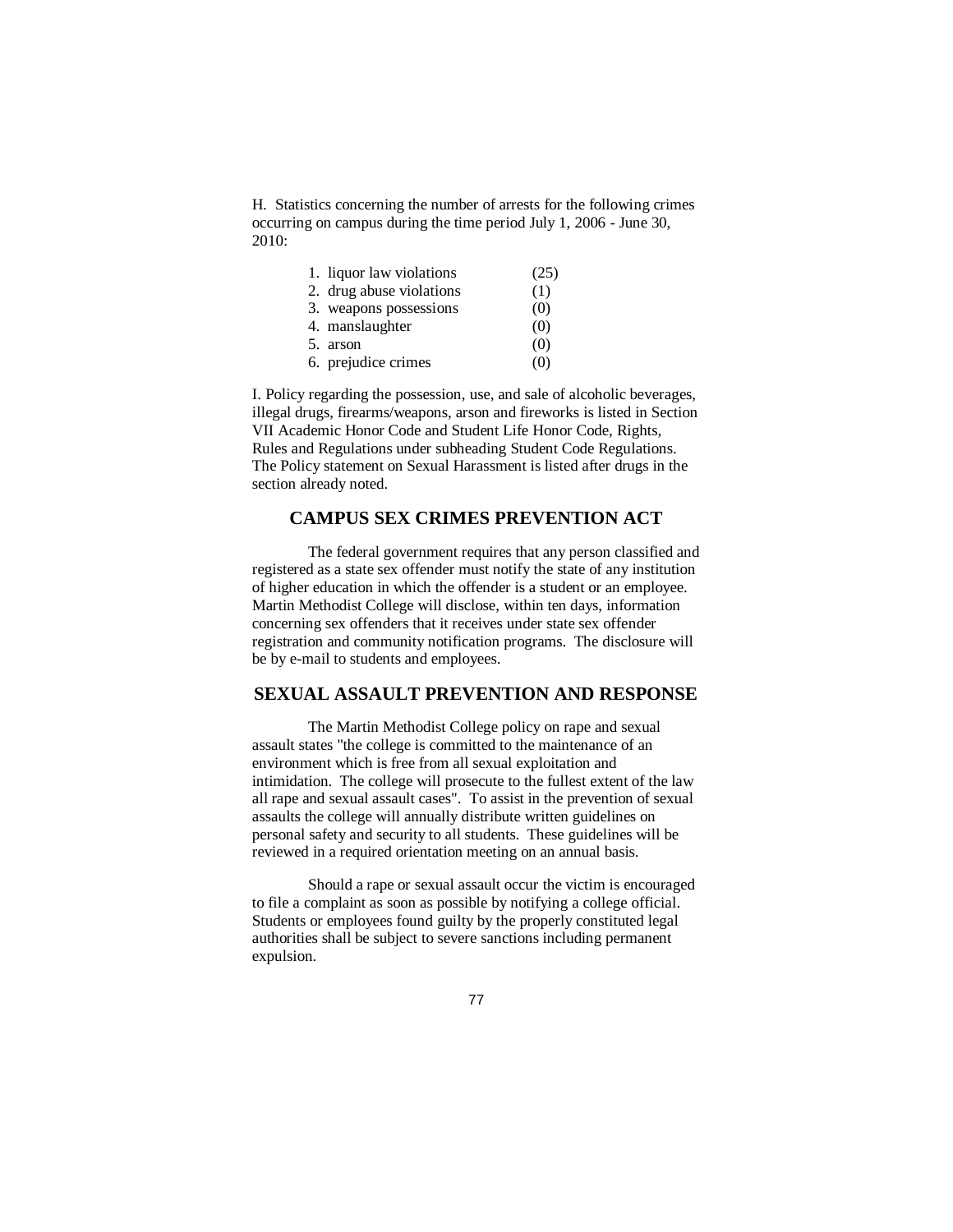The following information is provided to be of assistance to victims of rape:

- 1. Seek medical attention as soon as possible from a hospital emergency room. (Do not bathe or change clothes before a rape examination.) The examination will include testing for sexually transmissible diseases, possible treatment for infection and collection of evidence for legal prosecution. Hospitals are required to summon a police officer. Female victims may request that a female officer be assigned.
- 2. Give the law enforcement officer as much information as possible concerning where and when the incident happened and whether the assailant can be identified.
- 3. All incident and medical records will be kept confidential. The victim has the right to decide to prosecute or not to prosecute a rape charge.
- 4. College officials will assist the victim in arranging counseling or other support services.
- 5. The college will change a victim's academic and living situation if requested by the victim and reasonably available.
- 6. In campus disciplinary cases both the accuser and the accused are entitled to the same opportunities to have others present during a disciplinary proceeding and the victim will be informed of any sanction imposed against the accused. Sanctions may include, suspension or expulsion from the institution.

## **CAMPUS SMOKING POLICY**

Because tobacco products and smoke, even secondhand smoke, has been linked to long-term health problems, Martin Methodist College has adopted the following policy to assist in safeguarding the health and well being of students, employees, and campus visitors.

All college facilities are tobacco free. No smoking, chewing tobacco or tobacco products are allowed in the classroom buildings, bookstore, gymnasiums, campus housing, Dining Hall, SUB, or administrative buildings.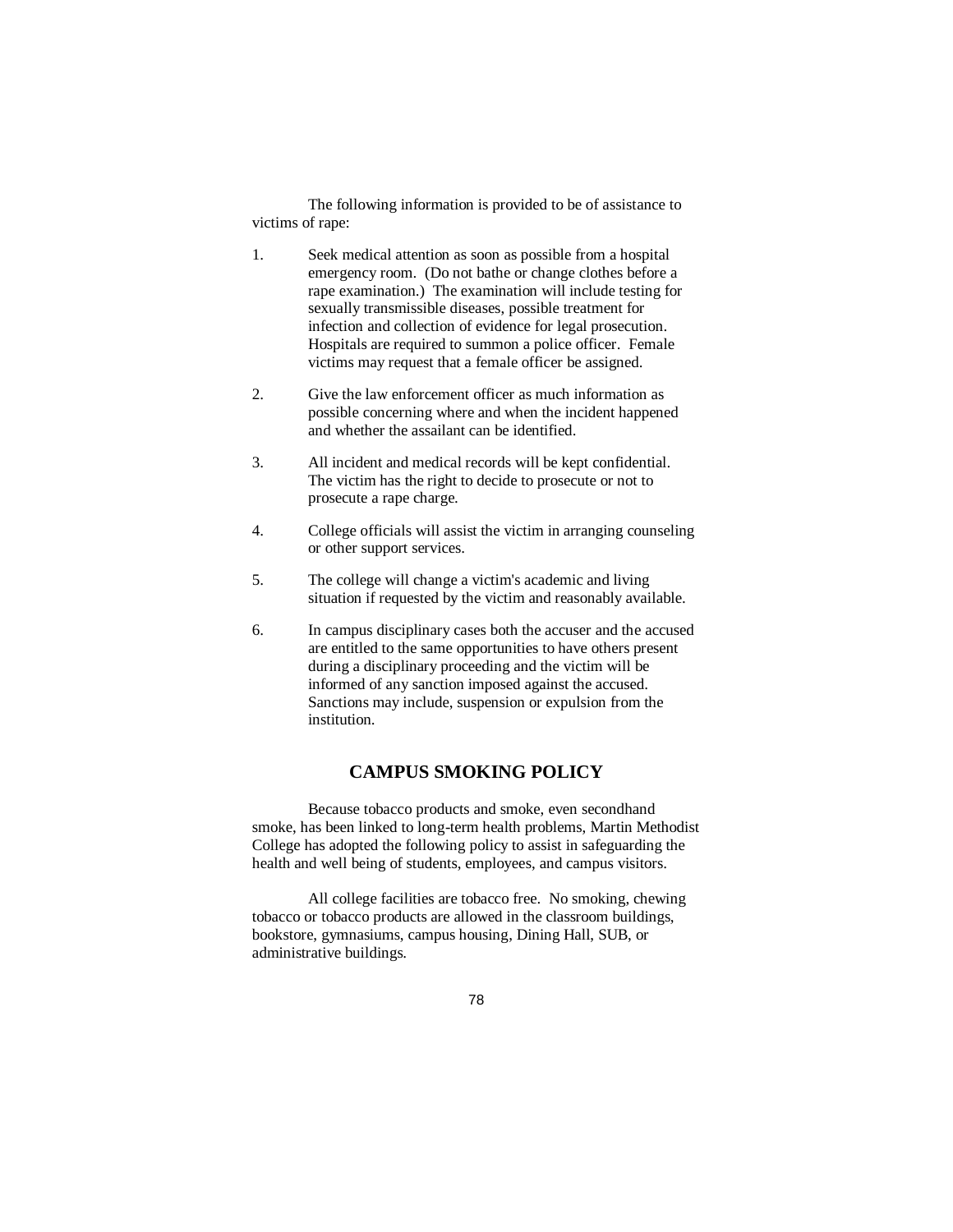## **ATHLETIC DISCLOSURE**

Martin Methodist College annually reports on its commitment to gender equality in athletics. The report is filed with the United States Department of Education each October for the year ending June 30. The contact person for a copy of or question pertaining to the report is Jeff Bain, Director of Athletics, phone (931) 363-9872.

Martin participates in the NAIA, Division I and fields six men's teams and seven women's teams and one co-ed team for the academic year of 2008-09.

| <b>Athletic Teams</b> | <b>Men Participants</b> | <b>Women Participants</b> |
|-----------------------|-------------------------|---------------------------|
| Baseball              | 36                      |                           |
| Basketball            | 15                      | 19                        |
| Bowling               | 20                      | 10                        |
| Golf                  | 12                      |                           |
| Soccer                | 27                      | 19                        |
| Softball              |                         | 21                        |
| Tennis                | 8                       | 8                         |
| Volleyball            |                         | 16                        |
| Cheer                 | 119                     | 8<br>108                  |

The total expenses for all teams for the year ending June 30, 2009, was \$3,461,322 with \$1,778,163 funding the male teams and \$1,683,159 funding female teams. Total revenue from athletics was \$3,469,526 with \$1,781,492 raised from men's sports and \$1,688,034 from women's sports. Athletically related student aid was \$2,087,118 with \$1,063,400 awarded to men and \$1,023,718 to women. Recruiting expenses were \$21,244 with \$8,910 utilized for males and \$12,344 used to recruit members of female teams.

To review the entire equity report, totaling sixteen pages, the Athletic Director can be contacted at (931) 363-9872. A paper copy can be provided upon request.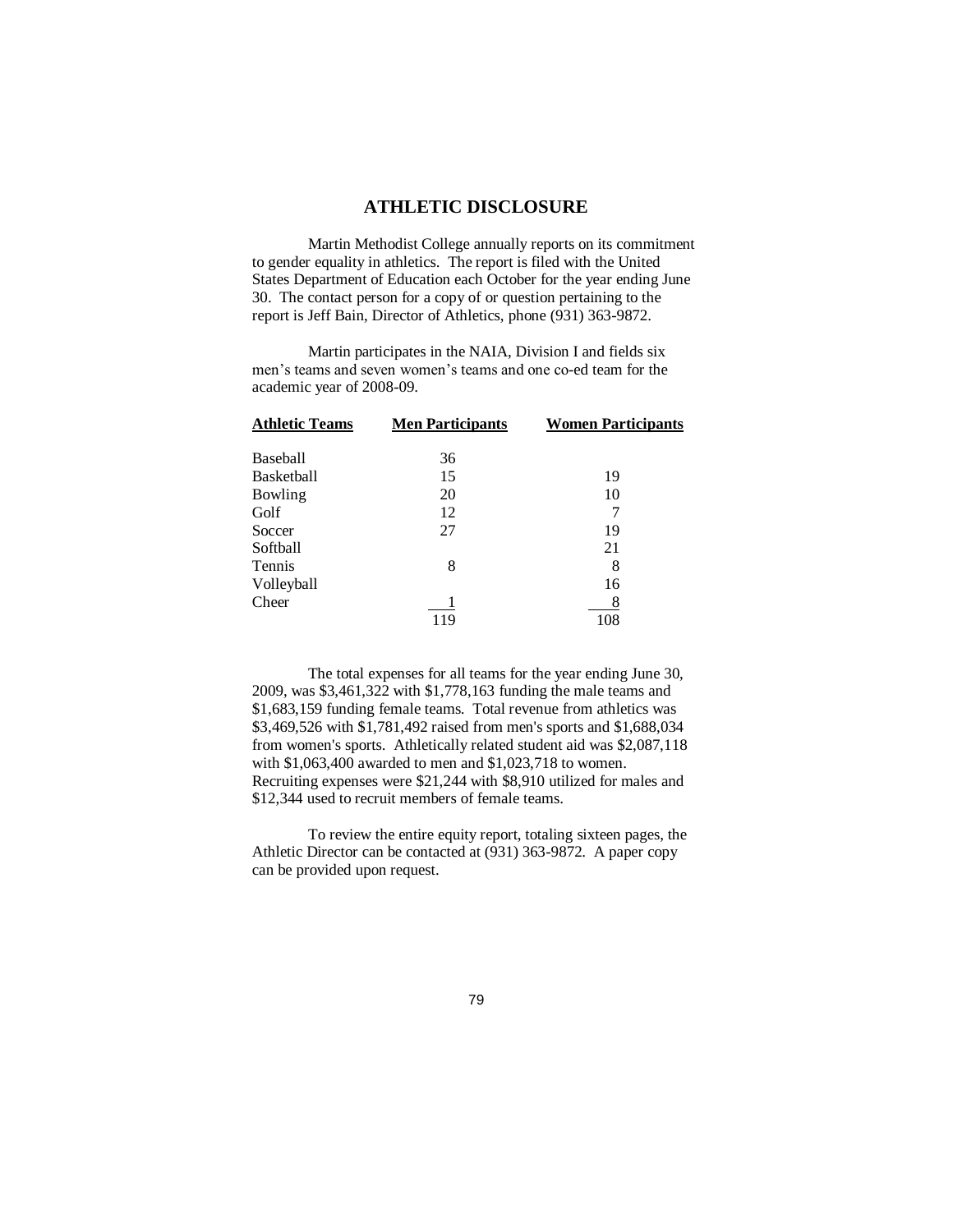#### **STUDENT'S RIGHT TO KNOW INFORMATION**

#### **Graduation Rates**

Graduation rate information is available on request from the Office of Academic Affairs. See the Registrar for this information.

Martin Methodist College reports graduation data to the U.S. Department of Education using the Integrated Postsecondary Education Data Systems (IPEDS) Web-based Data Collection System's Graduation Rate Survey (GRS). The graduation rate of those entering the college in 2003 and graduating with a bachelor's degree by 2010 is 51%.

The total number of students enrolled for the 2009-10 academic year was 1001. Of these students, 873 were full time and 350 were residential. There were 322 new incoming students. Of these 248 were freshman and 74 were transfer students. The degrees conferred at the 2010 graduation are as follows:

| 74  |
|-----|
| 5   |
| 40  |
|     |
| 135 |
|     |

Total Students receiving degrees is 131 \*\*

\*\*Four (4) of the graduates received two degrees.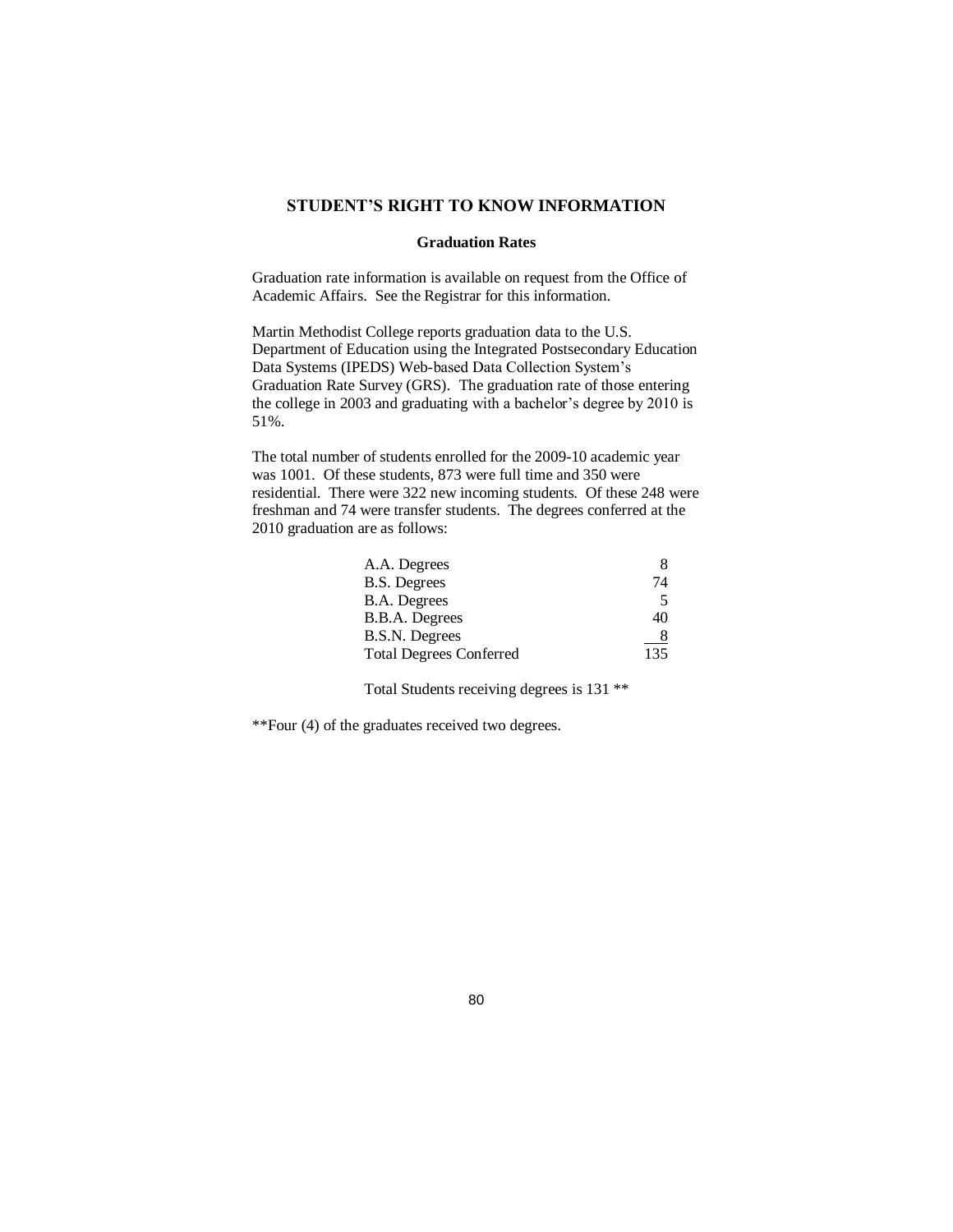# **DIRECTORY OF SERVICES**

| Apartment Resident Director, Mr./Mrs. Andy Sharpe, Bldg B 424-2031  |          |
|---------------------------------------------------------------------|----------|
| Academic Affairs, Dr. James Murrell, Colonial Hall                  | 363-9823 |
| Administrative Software, Mr. Jay Carter, Martin Hall                | 424-7362 |
| Admissions, Lisa Smith, Colonial Hall                               | 363-9805 |
| Alumni, Ms. Edna Luna, Colonial Hall                                | 363-9824 |
| Ms. Sally Phelps, Colonial Hall                                     | 363-9814 |
| Athletic Director, Mr. Jeff Bain, CLC                               | 363-9872 |
| Athletic Promotion, Ms. Brynn Wade, CLC                             | 424-7374 |
| Baseball, Coach Kelly Bratton, CLC                                  | 363-9827 |
| Bowling, Coach Norm Titus, CLC                                      | 424-7381 |
| Cheerleading, Coaches Micah and Monica Hartsfield, CLC              | TBA      |
| Golf, Coach Matt Rackley, CLC                                       | 363-9872 |
| Men's Basketball, Coach Andy Sharpe, CLC                            | 363-9826 |
| Men's Soccer, Coach Paschal Dunne, CLC                              | 363-9880 |
| Softball, Coach Brandi Paul, CLC                                    | 363-9879 |
| Sports Information, Ms. Michael Ann Riley, CLC                      | 363-9883 |
| Sports Medicine, Mr. Grant Fairchild, CLC                           | 363-9874 |
| Tennis, Coach Melinda Sevier, CLC                                   | 363-9885 |
| Volleyball, Coach Rose Magers-Powell, CLC                           | 363-9878 |
| Women's Basketball, Coach Ed Pipes, CLC                             | 363-9829 |
| Women's Soccer, Coach Gerry Cleary, CLC                             | 363-9884 |
| Aquatic Center, Ms. Kim Bracey, CLC                                 | 424-2007 |
| Bookstore, Ms. Margaret Jackson, Flower St.                         | 363-9836 |
| Business Office, Mr. David Stephens, Colonial Hall                  | 363-9865 |
| Calendars, Ms. Robin Hood, Colonial Hall                            | 363-9800 |
| Campus Crime Statistics, Dr. John White, Johnston Center            | 309-0112 |
| Campus Housing, Mr. Robby Shelton, Colonial Hall                    | 363-9890 |
| Campus Services Director, Mr. Jess Dicus, Martin Hall               | 363-9871 |
| Campus Security Director, Dr. John White, Johnston Center           | 363-9871 |
| Center for Church Leadership, Domenic Nigrelli, CCL House363-9864   |          |
| Changes in Course of Study, Academic Office, Colonial Hall 363-9823 |          |
| Christian Life Center, Ms. Brynn Wade, CLC                          | 424-7374 |
| Christian Life Center Lobby, Staff Attendants, CLC                  | 363-9830 |
| Class Absence, Course Instructor                                    |          |
| Community Service, Service Coordinator, CCL House                   | 424-7363 |
| Consumer Information, Mr. Robby Shelton, Colonial Hall              | 363-9890 |
| Counseling Services, TBA, Martin Hall                               | 424-7395 |
| Criswell Hall Resident Director                                     | 424-7400 |
| Financial Aid, Ms. Emma Hlubb, Colonial Hall                        | 424-7366 |
| First Aid, Mr. Grant Fairchild, CLC                                 | 363-9874 |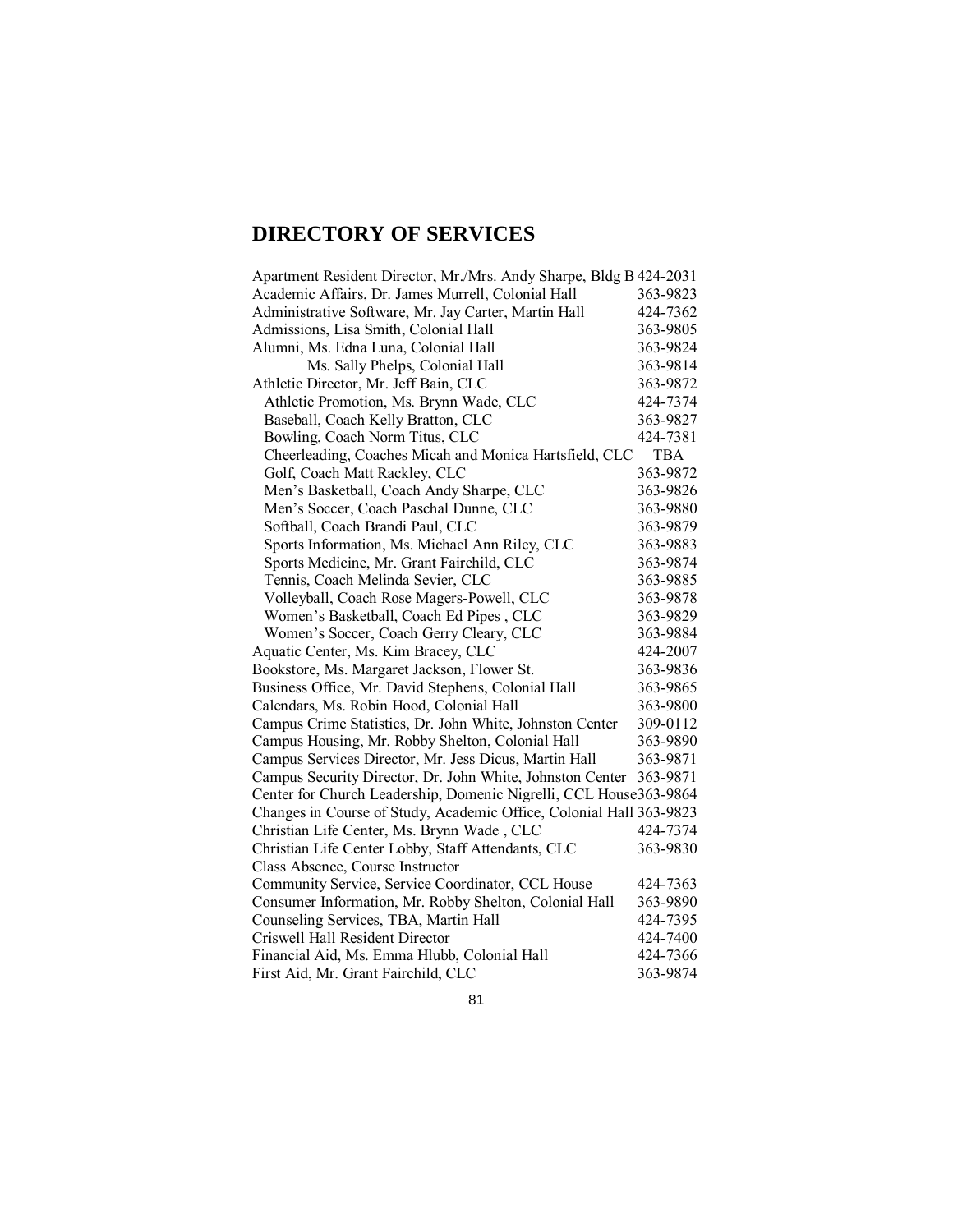| Food Service, Ms. Patty Lowe, Dining Hall                             | 363-9838   |
|-----------------------------------------------------------------------|------------|
| Freshman Yr. Experience, Ms. Greta Henglein, Colonial Hall 424-7350   |            |
| Graduation, Dr. Dennis Haskins, Colonial Hall                         | 363-9889   |
| Grievance Procedures, Mr. Robby Shelton, Colonial Hall                | 363-9890   |
| Human Resources, Mr. Jamie Hlubb, Maintenance House                   | 424-7379   |
| ID Cards, Ms. Brynn Wade, CLC                                         | 424-7374   |
| Institutional Advancement, Dr. Jack Gregory, Colonial Hall            | 363-9816   |
| International Students, Ms. Georgia Ude, Johnston Center              | 363-9863   |
| Library, Mr. Richard Madden, Johnston Center                          | 363-9844   |
| Maintenance, Mr. Fred Hyde, Flower St.                                | 424-7337   |
| Mr. Jamie Hlubb, Flower St.                                           | 424-7379   |
| Medical Emergencies, Mr. Grant Fairchild, CLC                         | 363-9874   |
| Payment of Fees, Ms. Brenda Fernandez, Colonial Hall                  | 363-9819   |
| Public Relations, Mr. Grant Vosburgh, Colonial Hall                   | 363-9815   |
| Pulaski Flex Program, Ms. Suzanne McAfee, Colonial Hall               | 363-9831   |
| Registrar, Ms. Sandy Craven, Colonial Hall                            | 363-9809   |
| Religious Life Office, Rev. Laura Kirkpatrick, CCL House              | 363-9825   |
| Retention, Mr. Robby Shelton, Colonial Hall                           | 363-9890   |
| Student Activities Dir., Ms. Julie Shelton, Martin Hall               | 424-7382   |
| Student Code/Regulations, Mr. Robby Shelton, Colonial Hall 363-9890   |            |
| Student Mailboxes, Mr. Jess Dicus, Martin Hall                        | 363-9871   |
| Student Organizations Dir., Ms. Greta Henglein, Colonial Hall424-7350 |            |
| Student Teaching, Dr. Grace Meier, Johnston Center                    | 363-9857   |
| Summer Programs Director, Ms. Julie Shelton, Martin Hall              | 424-7382   |
| Summer School Attendance, Dr. Dennis Haskins, Colonial Hal363-9889    |            |
| Student Resource Assistant, Ms. Lee Pigg, SUB                         | 424-7392   |
| Student Resource Counselor, Mr. Gordon Thayer, SUB                    | 424-7333   |
| Student Resource Counselor, Ms. Gail Newton, SUB                      | <b>TBA</b> |
| Student Resource Director, Ms. Natalie Lewter, SUB                    | 363-9895   |
| Technology (IT), Mr. Edward Martin, Martin Hall                       | 363-9832   |
| Telephone Support-Campus, Mr. Edward Martin, Martin Hall363-9832      |            |
| Transcripts, Ms. Sandy Craven, Colonial Hall                          | 363-9809   |
| <b>Upperman Hall Resident Director</b>                                | 424-4600   |
| Upward Bound, Mr. Wayne Hobbs, House on W. Madison                    | 424-7340   |
| Veterans' Certification, Ms. Sandra Craven, Colonial Hall             | 363-9809   |
| Work-Study Jobs, Mr. Robby Shelton, Colonial Hall                     | 363-9890   |